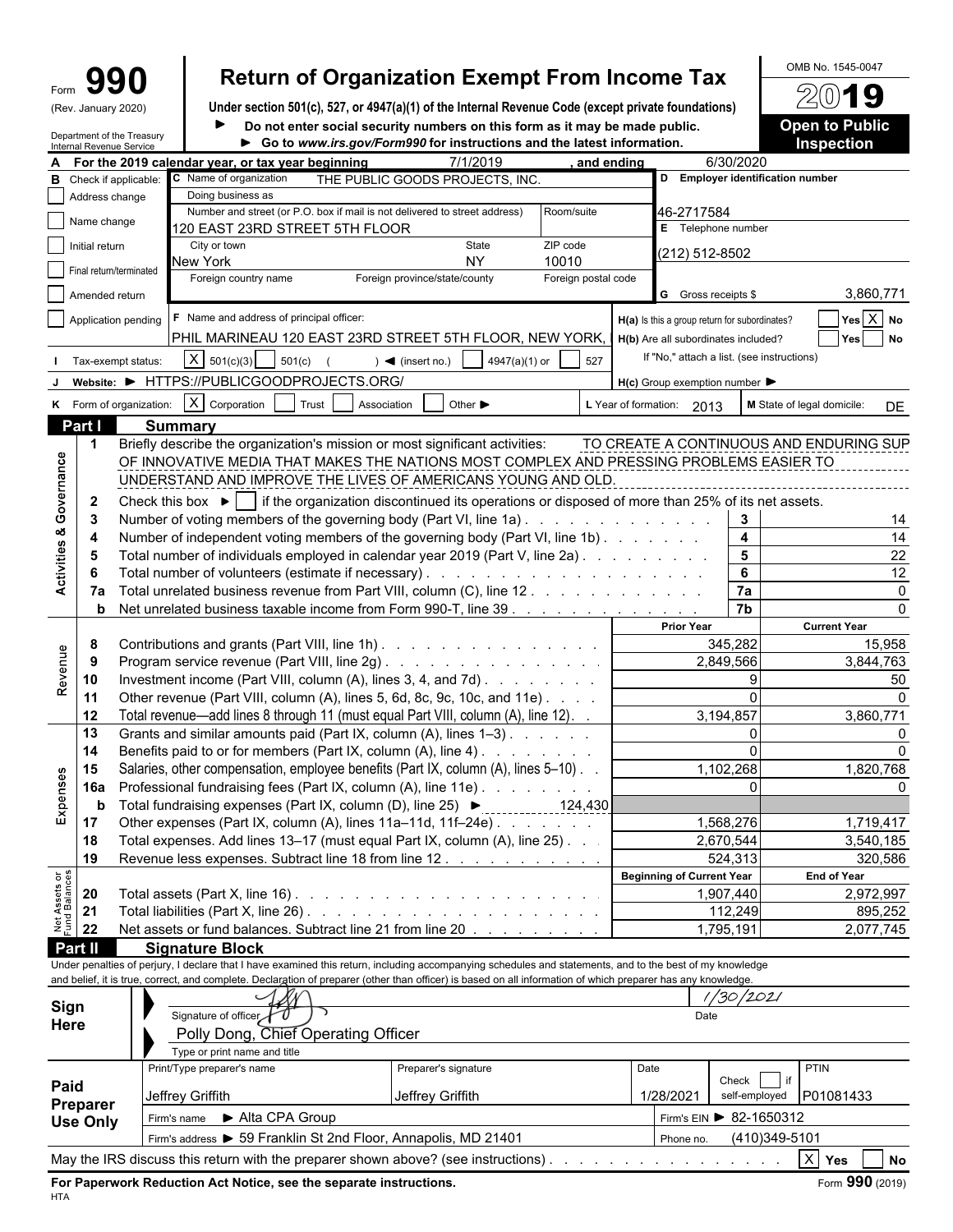|                              | Form 990 (2019) | THE PUBLIC GOODS PROJECTS, INC.                                             |                                                                                                                                                                                                                                                                                                                                                                                                                                                       |                   | 46-2717584 | Page 2             |
|------------------------------|-----------------|-----------------------------------------------------------------------------|-------------------------------------------------------------------------------------------------------------------------------------------------------------------------------------------------------------------------------------------------------------------------------------------------------------------------------------------------------------------------------------------------------------------------------------------------------|-------------------|------------|--------------------|
|                              | Part III        | <b>Statement of Program Service Accomplishments</b>                         |                                                                                                                                                                                                                                                                                                                                                                                                                                                       |                   |            |                    |
|                              |                 |                                                                             | Check if Schedule O contains a response or note to any line in this Part III                                                                                                                                                                                                                                                                                                                                                                          |                   |            |                    |
| $\mathbf 1$                  |                 | Briefly describe the organization's mission:                                | THE MISSION OF THE PUBLIC GOOD PROJECTS IS TO CREATE A CONTINUOUS AND ENDURING SUPPLY OF<br>INNOVATIVE MEDIA THAT MAKES THE NATIONS MOST COMPLEX AND PRESSING PROBLEMS EASIER TO<br>UNDERSTAND AND IMPROVE THE LIVES OF AMERICANS YOUNG AND OLD.                                                                                                                                                                                                      |                   |            |                    |
| $\overline{\mathbf{2}}$<br>3 |                 | If "Yes," describe these new services on Schedule O.                        | Did the organization undertake any significant program services during the year which were not listed on<br>Did the organization cease conducting, or make significant changes in how it conducts, any program                                                                                                                                                                                                                                        |                   |            | Yes $ X $ No       |
|                              |                 | If "Yes," describe these changes on Schedule O.                             |                                                                                                                                                                                                                                                                                                                                                                                                                                                       |                   |            | Yes $\boxed{X}$ No |
| 4                            |                 | the total expenses, and revenue, if any, for each program service reported. | Describe the organization's program service accomplishments for each of its three largest program services, as measured by<br>expenses. Section 501(c)(3) and 501(c)(4) organizations are required to report the amount of grants and allocations to others,                                                                                                                                                                                          |                   |            |                    |
| 4a                           |                 |                                                                             | (Code: ) (Expenses \$1,910,973 including grants of \$ ) (Revenue \$<br>A HEALTHY AMERICA CAMPAIGN IS AN ONGOING CAMPAIGN THAT USES MEDIA MESSAGING TO SOLVE OUR NATIONS<br>GREATEST HEALTH PROBLEMS. A HEALTHY AMERICA CAMPAIGN DELIVERS SHORT MESSAGES ON TOPICS SUCH AS<br>SMOKING, NUTRITION, PHYSICAL ACTIVITY AND ALCOHOL USE, COORDINATED WITH ON THE GROUND EFFORTS TO<br>PROMPT HEALTH CHANGES BY INDIVIDUALS, ORGANIZATIONS AND GOVERNMENTS. |                   |            | 3,844,763          |
|                              |                 |                                                                             |                                                                                                                                                                                                                                                                                                                                                                                                                                                       |                   |            |                    |
| 4b                           | (Code:          |                                                                             | ______________)(Expenses \$___________________ including grants of \$__________________)(Revenue \$_______________                                                                                                                                                                                                                                                                                                                                    |                   |            |                    |
|                              |                 |                                                                             |                                                                                                                                                                                                                                                                                                                                                                                                                                                       |                   |            |                    |
|                              |                 |                                                                             |                                                                                                                                                                                                                                                                                                                                                                                                                                                       |                   |            |                    |
| 4c                           | (Code:          |                                                                             | ) (Expenses \$ including grants of \$ ) (Revenue \$                                                                                                                                                                                                                                                                                                                                                                                                   |                   |            |                    |
|                              |                 |                                                                             |                                                                                                                                                                                                                                                                                                                                                                                                                                                       |                   |            |                    |
|                              |                 |                                                                             |                                                                                                                                                                                                                                                                                                                                                                                                                                                       |                   |            |                    |
|                              |                 |                                                                             |                                                                                                                                                                                                                                                                                                                                                                                                                                                       |                   |            |                    |
|                              |                 |                                                                             |                                                                                                                                                                                                                                                                                                                                                                                                                                                       |                   |            |                    |
| 4d                           |                 | Other program services (Describe on Schedule O.)                            |                                                                                                                                                                                                                                                                                                                                                                                                                                                       |                   |            |                    |
|                              | (Expenses \$    |                                                                             | 0 including grants of \$                                                                                                                                                                                                                                                                                                                                                                                                                              | $0$ ) (Revenue \$ |            |                    |
|                              |                 | 4e Total program service expenses                                           | 1,910,973                                                                                                                                                                                                                                                                                                                                                                                                                                             |                   |            |                    |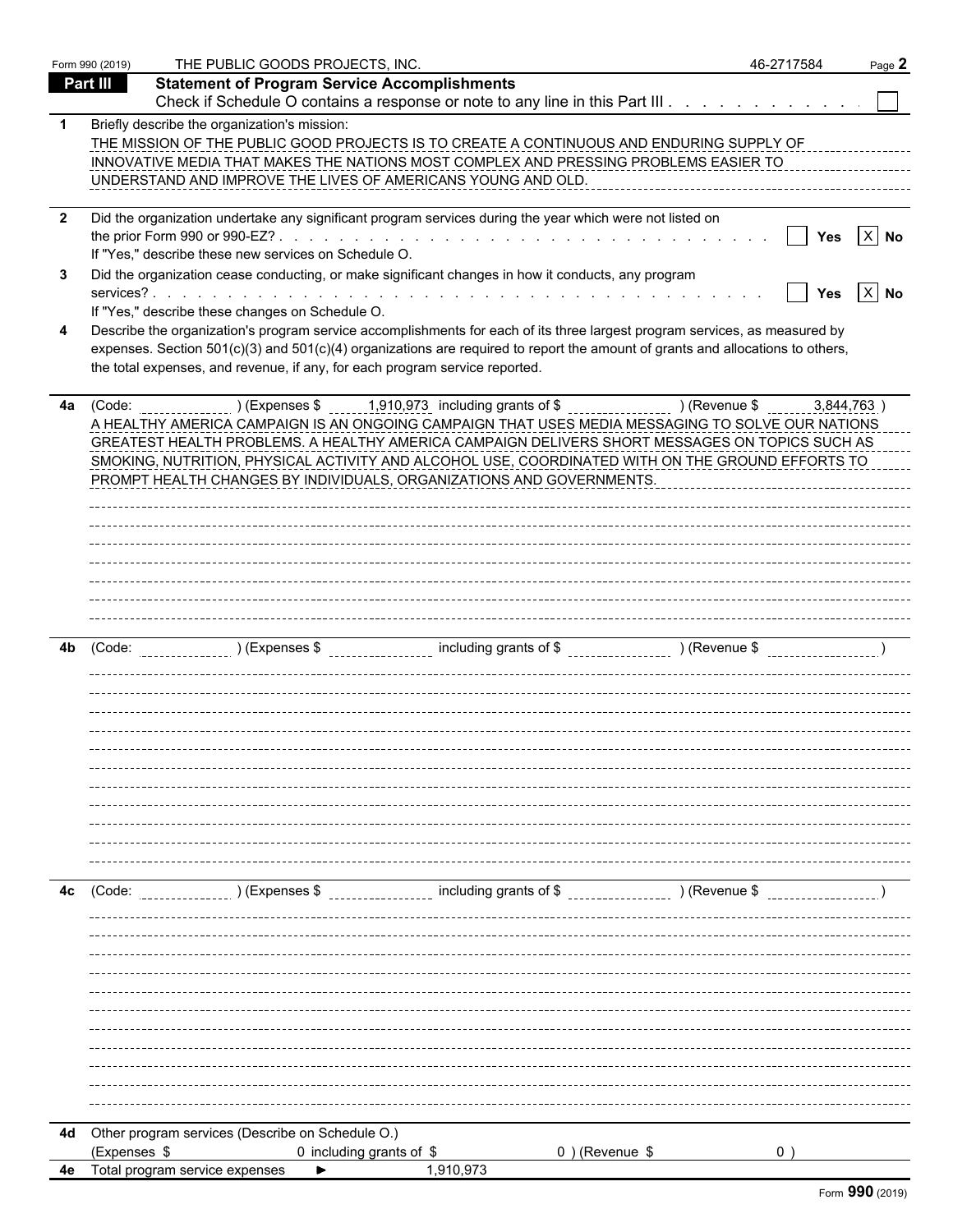Form 990 (2019) THE PUBLIC GOODS PROJECTS, INC. 46-2717584 Page **3** 

| <b>Part IV</b> | <b>Checklist of Required Schedules</b>                                                                                                                                                                                                                       |                         |              |                           |
|----------------|--------------------------------------------------------------------------------------------------------------------------------------------------------------------------------------------------------------------------------------------------------------|-------------------------|--------------|---------------------------|
|                |                                                                                                                                                                                                                                                              |                         | Yes          | <b>No</b>                 |
|                | Is the organization described in section $501(c)(3)$ or $4947(a)(1)$ (other than a private foundation)? If "Yes,"<br>complete Schedule A.<br><u>. In the second contract of the second contract of the second contract of the second</u>                     | $\mathbf{1}$            | $\times$     |                           |
| 2              | Is the organization required to complete Schedule B, Schedule of Contributors (see instructions)?                                                                                                                                                            | $\overline{2}$          |              | $\mathsf{X}$              |
| 3              | Did the organization engage in direct or indirect political campaign activities on behalf of or in opposition to<br>candidates for public office? If "Yes," complete Schedule C, Part I.<br>.                                                                | $\mathbf{3}$            |              | $\mathsf{X}$              |
|                |                                                                                                                                                                                                                                                              |                         |              |                           |
| 4              | Section 501(c)(3) organizations. Did the organization engage in lobbying activities, or have a section 501(h)<br>election in effect during the tax year? If "Yes," complete Schedule C, Part II. .                                                           | $\overline{\mathbf{4}}$ |              | $\mathsf{X}$              |
|                | 5 Is the organization a section $501(c)(4)$ , $501(c)(5)$ , or $501(c)(6)$ organization that receives membership dues,                                                                                                                                       |                         |              |                           |
|                | assessments, or similar amounts as defined in Revenue Procedure 98-19? If "Yes," complete Schedule C, Part III                                                                                                                                               | 5 <sup>5</sup>          |              | $\mathsf{X}$              |
|                | 6 Did the organization maintain any donor advised funds or any similar funds or accounts for which donors                                                                                                                                                    |                         |              |                           |
|                | have the right to provide advice on the distribution or investment of amounts in such funds or accounts? If                                                                                                                                                  | 6                       |              | $\mathsf{X}$              |
|                | Did the organization receive or hold a conservation easement, including easements to preserve open space,                                                                                                                                                    |                         |              |                           |
|                | the environment, historic land areas, or historic structures? If "Yes," complete Schedule D, Part II.                                                                                                                                                        | $\overline{7}$          |              | $\mathsf{X}$              |
|                | 8 Did the organization maintain collections of works of art, historical treasures, or other similar assets? If "Yes,"                                                                                                                                        |                         |              |                           |
|                |                                                                                                                                                                                                                                                              | 8                       |              | $\mathsf{X}$              |
|                | 9 Did the organization report an amount in Part X, line 21, for escrow or custodial account liability, serve as a<br>custodian for amounts not listed in Part X; or provide credit counseling, debt management, credit repair, or debt                       |                         |              |                           |
|                |                                                                                                                                                                                                                                                              | 9                       |              | $\mathsf{X}$              |
| 10             | Did the organization, directly or through a related organization, hold assets in donor-restricted endowments                                                                                                                                                 | 10                      |              | X                         |
|                | 11 If the organization's answer to any of the following questions is "Yes," then complete Schedule D, Parts VI,<br>VII, VIII, IX, or X as applicable.                                                                                                        |                         |              |                           |
|                | a Did the organization report an amount for land, buildings, and equipment in Part X, line 10? If "Yes," complete<br>Schedule D, Part VI.<br>and the state of the state of the state of the state of the state of the state of the state of the state of the | $11a \times$            |              |                           |
|                | <b>b</b> Did the organization report an amount for investments—other securities in Part X, line 12, that is 5% or more<br>of its total assets reported in Part X, line 16? If "Yes," complete Schedule D, Part VII.                                          | 11b                     |              | $\boldsymbol{\mathsf{X}}$ |
|                | c Did the organization report an amount for investments—program related in Part X, line 13, that is 5% or more                                                                                                                                               |                         |              |                           |
|                | of its total assets reported in Part X, line 16? If "Yes," complete Schedule D, Part VIII.                                                                                                                                                                   | 11c                     |              | $\times$                  |
|                | d Did the organization report an amount for other assets in Part X, line 15, that is 5% or more of its total assets                                                                                                                                          | 11d                     |              | $\mathsf{X}$              |
|                | <b>e</b> Did the organization report an amount for other liabilities in Part X, line 25? If "Yes," complete Schedule D, Part X.<br>f Did the organization's separate or consolidated financial statements for the tax year include a footnote that addresses | 11e                     |              | $\mathsf{X}$              |
|                | the organization's liability for uncertain tax positions under FIN 48 (ASC 740)? If "Yes," complete Schedule D, Part X.                                                                                                                                      | 11f                     | $\mathsf{X}$ |                           |
|                | 12a Did the organization obtain separate, independent audited financial statements for the tax year? If "Yes," complete                                                                                                                                      | $12a \mid X$            |              |                           |
|                | <b>b</b> Was the organization included in consolidated, independent audited financial statements for the tax year? If "Yes,"                                                                                                                                 |                         |              |                           |
|                | and if the organization answered "No" to line 12a, then completing Schedule D, Parts XI and XII is optional                                                                                                                                                  | 12 <sub>b</sub>         |              | X                         |
| 13             | Is the organization a school described in section $170(b)(1)(A)(ii)?$ If "Yes," complete Schedule E.                                                                                                                                                         | 13                      |              | $\mathsf{X}$              |
|                | 14a Did the organization maintain an office, employees, or agents outside of the United States?                                                                                                                                                              | 14a                     |              | $\mathsf{X}$              |
|                | <b>b</b> Did the organization have aggregate revenues or expenses of more than \$10,000 from grantmaking,<br>fundraising, business, investment, and program service activities outside the United States, or aggregate                                       |                         |              |                           |
|                | foreign investments valued at \$100,000 or more? If "Yes," complete Schedule F, Parts I and IV.                                                                                                                                                              | 14b                     |              | $\mathsf{X}$              |
|                | 15 Did the organization report on Part IX, column (A), line 3, more than \$5,000 of grants or other assistance to or                                                                                                                                         | 15                      |              | $\mathsf{X}$              |
| 16             | Did the organization report on Part IX, column (A), line 3, more than \$5,000 of aggregate grants or other<br>assistance to or for foreign individuals? If "Yes," complete Schedule F, Parts III and IV.                                                     | 16                      |              | $\mathsf{X}$              |
| 17             | Did the organization report a total of more than \$15,000 of expenses for professional fundraising services<br>on Part IX, column (A), lines 6 and 11e? If "Yes," complete Schedule G, Part I (see instructions).                                            | 17                      |              | $\mathsf{X}$              |
| 18             | Did the organization report more than \$15,000 total of fundraising event gross income and contributions on                                                                                                                                                  | 18                      |              | $\mathsf{X}$              |
| 19             | Did the organization report more than \$15,000 of gross income from gaming activities on Part VIII, line 9a?                                                                                                                                                 |                         |              |                           |
|                |                                                                                                                                                                                                                                                              | 19                      |              | $\mathsf{X}$              |
|                |                                                                                                                                                                                                                                                              | 20a                     |              | $\mathsf{X}$              |
|                | <b>b</b> If "Yes" to line 20a, did the organization attach a copy of its audited financial statements to this return?                                                                                                                                        | 20b                     |              |                           |
|                | 21 Did the organization report more than \$5,000 of grants or other assistance to any domestic organization or<br>domestic government on Part IX, column (A), line 1? If "Yes," complete Schedule I, Parts I and II.                                         | 21                      |              |                           |

Form **990** (2019)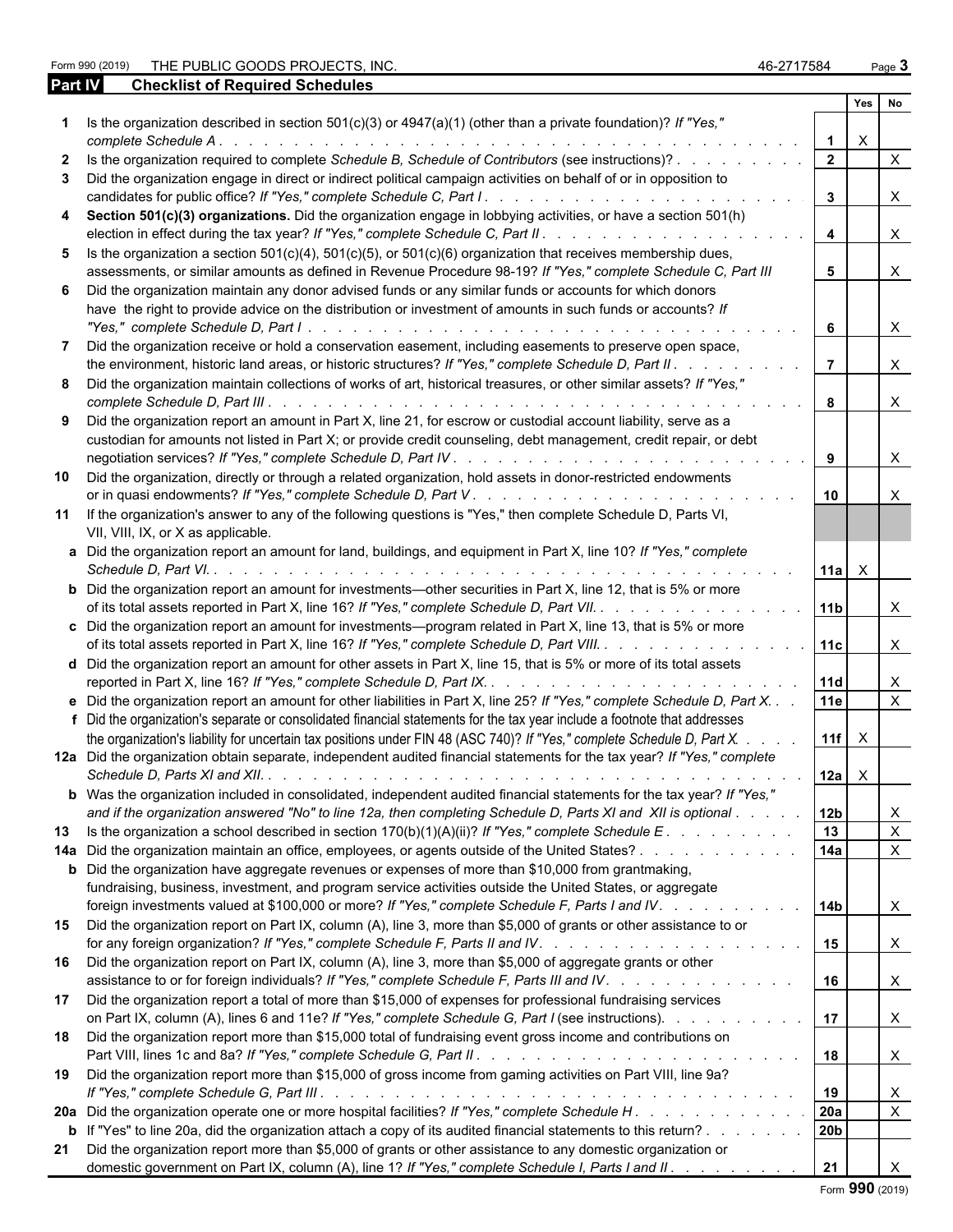**Checklist of Required Schedules** *(continued)* 

|    |                                                                                                                                                                                                                             |                 | Yes No       |                          |
|----|-----------------------------------------------------------------------------------------------------------------------------------------------------------------------------------------------------------------------------|-----------------|--------------|--------------------------|
| 22 | Did the organization report more than \$5,000 of grants or other assistance to or for domestic individuals on                                                                                                               | 22              |              | X                        |
| 23 | Did the organization answer "Yes" to Part VII, Section A, line 3, 4, or 5 about compensation of the                                                                                                                         |                 |              |                          |
|    | organization's current and former officers, directors, trustees, key employees, and highest compensated                                                                                                                     | 23              | $\mathsf{X}$ |                          |
|    | 24a Did the organization have a tax-exempt bond issue with an outstanding principal amount of more than                                                                                                                     |                 |              |                          |
|    | \$100,000 as of the last day of the year, that was issued after December 31, 2002? If "Yes," answer lines                                                                                                                   |                 |              |                          |
|    |                                                                                                                                                                                                                             | 24a             |              | $\mathsf{X}$             |
|    | <b>b</b> Did the organization invest any proceeds of tax-exempt bonds beyond a temporary period exception?                                                                                                                  | 24 <sub>b</sub> |              |                          |
|    | c Did the organization maintain an escrow account other than a refunding escrow at any time during the year                                                                                                                 |                 |              |                          |
|    |                                                                                                                                                                                                                             | 24c             |              |                          |
|    | <b>d</b> Did the organization act as an "on behalf of" issuer for bonds outstanding at any time during the year? $\ldots$                                                                                                   | 24d             |              |                          |
|    | 25a Section 501(c)(3), 501(c)(4), and 501(c)(29) organizations. Did the organization engage in an excess benefit<br>transaction with a disqualified person during the year? If "Yes," complete Schedule L, Part I.          | <b>25a</b>      |              | X                        |
|    | <b>b</b> Is the organization aware that it engaged in an excess benefit transaction with a disqualified person in a                                                                                                         |                 |              |                          |
|    | prior year, and that the transaction has not been reported on any of the organization's prior Forms 990 or                                                                                                                  | 25b             |              | $\mathsf{X}$             |
| 26 | Did the organization report any amount on Part X, line 5 or 22, for receivables from or payables to any current                                                                                                             |                 |              |                          |
|    | or former officer, director, trustee, key employee, creator or founder, substantial contributor, or 35%                                                                                                                     |                 |              |                          |
|    | controlled entity or family member of any of these persons? If "Yes," complete Schedule L, Part II.                                                                                                                         | 26              |              | $\mathsf{X}$             |
| 27 | Did the organization provide a grant or other assistance to any current or former officer, director, trustee, key                                                                                                           |                 |              |                          |
|    | employee, creator or founder, substantial contributor or employee thereof, a grant selection committee<br>member, or to a 35% controlled entity (including an employee thereof) or family member of any of these            |                 |              |                          |
|    |                                                                                                                                                                                                                             | 27              |              | $\mathsf{X}$             |
|    | 28 Was the organization a party to a business transaction with one of the following parties (see Schedule L,                                                                                                                |                 |              |                          |
|    | Part IV instructions, for applicable filing thresholds, conditions, and exceptions):                                                                                                                                        |                 |              |                          |
|    | a A current or former officer, director, trustee, key employee, creator or founder, or substantial contributor? If                                                                                                          |                 |              |                          |
|    |                                                                                                                                                                                                                             |                 |              | X                        |
|    | <b>b</b> A family member of any individual described in line 28a? If "Yes," complete Schedule L, Part IV                                                                                                                    | 28 <sub>b</sub> |              | $\overline{X}$           |
|    | c A 35% controlled entity of one or more individuals and/or organizations described in lines 28a or 28b? If                                                                                                                 |                 |              |                          |
|    |                                                                                                                                                                                                                             |                 |              | X<br>$\overline{X}$      |
| 29 | Did the organization receive more than \$25,000 in non-cash contributions? If "Yes," complete Schedule M.<br>Did the organization receive contributions of art, historical treasures, or other similar assets, or qualified |                 |              |                          |
| 30 |                                                                                                                                                                                                                             | 30              |              | X                        |
| 31 | Did the organization liquidate, terminate, or dissolve and cease operations? If "Yes," complete Schedule N, Part I                                                                                                          | 31              |              | $\mathsf X$              |
| 32 | Did the organization sell, exchange, dispose of, or transfer more than 25% of its net assets?                                                                                                                               |                 |              |                          |
|    | If "Yes." complete Schedule N, Part II.                                                                                                                                                                                     | 32              |              | $\overline{\phantom{a}}$ |
|    | Did the organization own 100% of an entity disregarded as separate from the organization under Regulations                                                                                                                  | 33              |              | X                        |
|    | 34 Was the organization related to any tax-exempt or taxable entity? If "Yes," complete Schedule R, Part II,                                                                                                                |                 |              |                          |
|    |                                                                                                                                                                                                                             | 34<br>35a       |              | X<br>$\overline{X}$      |
|    | 35a Did the organization have a controlled entity within the meaning of section $512(b)(13)?$<br>b If "Yes" to line 35a, did the organization receive any payment from or engage in any transaction with a controlled       |                 |              |                          |
|    | entity within the meaning of section 512(b)(13)? If "Yes," complete Schedule R, Part V, line 2                                                                                                                              | 35 <sub>b</sub> |              | X                        |
|    | 36 Section 501(c)(3) organizations. Did the organization make any transfers to an exempt non-charitable related                                                                                                             |                 |              |                          |
|    |                                                                                                                                                                                                                             | 36              |              | X                        |
|    | 37 Did the organization conduct more than 5% of its activities through an entity that is not a related organization                                                                                                         |                 |              |                          |
|    | and that is treated as a partnership for federal income tax purposes? If "Yes," complete Schedule R, Part VI.                                                                                                               | 37              |              | X                        |
| 38 | Did the organization complete Schedule O and provide explanations in Schedule O for Part VI, lines 11b and                                                                                                                  |                 |              |                          |
|    |                                                                                                                                                                                                                             |                 |              |                          |
|    | <b>Statements Regarding Other IRS Filings and Tax Compliance</b><br>Part V                                                                                                                                                  |                 |              |                          |
|    | Check if Schedule O contains a response or note to any line in this Part V                                                                                                                                                  |                 |              |                          |
|    |                                                                                                                                                                                                                             |                 | Yes No       |                          |
| 1a | Enter the number reported in Box 3 of Form 1096. Enter -0- if not applicable<br>1a<br>25                                                                                                                                    |                 |              |                          |
| b  | $\mathbf{0}$<br>Enter the number of Forms W-2G included in line 1a. Enter -0- if not applicable<br>1 <sub>b</sub>                                                                                                           |                 |              |                          |
| c  | Did the organization comply with backup withholding rules for reportable payments to vendors and reportable                                                                                                                 |                 |              |                          |
|    |                                                                                                                                                                                                                             | 1c              | $\mathsf{X}$ |                          |
|    |                                                                                                                                                                                                                             | Form 990 (2019) |              |                          |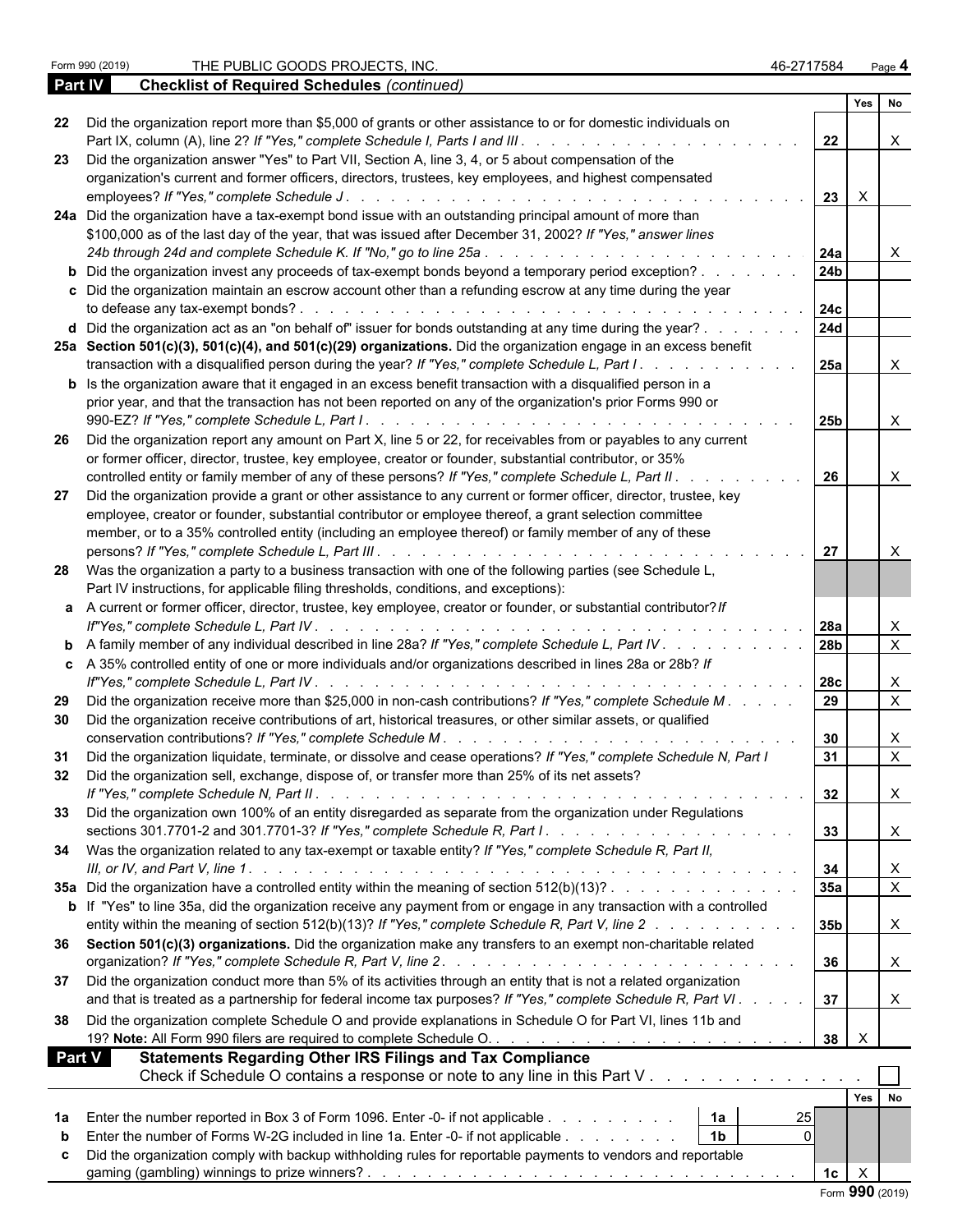|             | Form 990 (2019) | THE PUBLIC GOODS PROJECTS, INC.                                                                                                                                                                                 | 46-2717584      | Page $5$                  |  |  |
|-------------|-----------------|-----------------------------------------------------------------------------------------------------------------------------------------------------------------------------------------------------------------|-----------------|---------------------------|--|--|
| Part V      |                 | Statements Regarding Other IRS Filings and Tax Compliance (continued)                                                                                                                                           |                 |                           |  |  |
|             |                 |                                                                                                                                                                                                                 |                 | Yes  <br>No               |  |  |
|             |                 | 2a Enter the number of employees reported on Form W-3, Transmittal of Wage and Tax                                                                                                                              |                 |                           |  |  |
|             |                 | Statements, filed for the calendar year ending with or within the year covered by this return.<br><b>2a</b>                                                                                                     | 22              |                           |  |  |
|             |                 | b If at least one is reported on line 2a, did the organization file all required federal employment tax returns?.                                                                                               | 2 <sub>b</sub>  | $\mathsf{X}$              |  |  |
|             |                 | Note: If the sum of lines 1a and 2a is greater than 250, you may be required to e-file. (see instructions)                                                                                                      |                 |                           |  |  |
| За          |                 | Did the organization have unrelated business gross income of \$1,000 or more during the year?.                                                                                                                  | 3a              | Χ                         |  |  |
|             |                 | If "Yes," has it filed a Form 990-T for this year? If "No" to line 3b, provide an explanation on Schedule O                                                                                                     | 3 <sub>b</sub>  |                           |  |  |
|             |                 | 4a At any time during the calendar year, did the organization have an interest in, or a signature or other authority over,                                                                                      |                 |                           |  |  |
|             |                 | a financial account in a foreign country (such as a bank account, securities account, or other financial account)?                                                                                              | 4a              |                           |  |  |
|             |                 | <b>b</b> If "Yes," enter the name of the foreign country ▶                                                                                                                                                      |                 |                           |  |  |
|             |                 | See instructions for filing requirements for FinCEN Form 114, Report of Foreign Bank and Financial Accounts (FBAR).                                                                                             |                 |                           |  |  |
| 5а          |                 | Was the organization a party to a prohibited tax shelter transaction at any time during the tax year?.                                                                                                          | 5a              | X                         |  |  |
|             |                 | Did any taxable party notify the organization that it was or is a party to a prohibited tax shelter transaction?.                                                                                               | 5 <sub>b</sub>  | X                         |  |  |
|             |                 |                                                                                                                                                                                                                 | 5 <sub>c</sub>  |                           |  |  |
|             |                 | 6a Does the organization have annual gross receipts that are normally greater than \$100,000, and did the                                                                                                       |                 |                           |  |  |
|             |                 | organization solicit any contributions that were not tax deductible as charitable contributions?.                                                                                                               | 6a              | $\mathsf{X}$              |  |  |
|             |                 | <b>b</b> If "Yes," did the organization include with every solicitation an express statement that such contributions or<br>gifts were not tax deductible?                                                       | 6b              |                           |  |  |
|             |                 | Organizations that may receive deductible contributions under section 170(c).                                                                                                                                   |                 |                           |  |  |
|             |                 | Did the organization receive a payment in excess of \$75 made partly as a contribution and partly for goods                                                                                                     |                 |                           |  |  |
|             |                 | and services provided to the payor?.                                                                                                                                                                            | 7a              | $\boldsymbol{\mathsf{X}}$ |  |  |
|             |                 | If "Yes," did the organization notify the donor of the value of the goods or services provided?                                                                                                                 | 7b              |                           |  |  |
|             |                 | c Did the organization sell, exchange, or otherwise dispose of tangible personal property for which it was                                                                                                      |                 |                           |  |  |
|             |                 |                                                                                                                                                                                                                 | 7c              | $\times$                  |  |  |
|             |                 | <b>7d</b><br>d If "Yes," indicate the number of Forms 8282 filed during the year                                                                                                                                |                 |                           |  |  |
|             |                 | Did the organization receive any funds, directly or indirectly, to pay premiums on a personal benefit contract? .                                                                                               | 7e              | X                         |  |  |
|             |                 | Did the organization, during the year, pay premiums, directly or indirectly, on a personal benefit contract? .                                                                                                  | $\overline{7f}$ | X                         |  |  |
|             |                 | If the organization received a contribution of qualified intellectual property, did the organization file Form 8899 as required?.                                                                               | 7g              |                           |  |  |
|             |                 | If the organization received a contribution of cars, boats, airplanes, or other vehicles, did the organization file a Form 1098-C?.                                                                             | 7h              |                           |  |  |
| 8           |                 | Sponsoring organizations maintaining donor advised funds. Did a donor advised fund maintained by the                                                                                                            |                 |                           |  |  |
|             |                 | sponsoring organization have excess business holdings at any time during the year?                                                                                                                              | 8               |                           |  |  |
| 9           |                 | Sponsoring organizations maintaining donor advised funds.                                                                                                                                                       |                 |                           |  |  |
|             |                 | Did the sponsoring organization make any taxable distributions under section 4966?.<br>$\mathbf{r}$ , $\mathbf{r}$ , $\mathbf{r}$ , $\mathbf{r}$ , $\mathbf{r}$ , $\mathbf{r}$ , $\mathbf{r}$                   | 9a              |                           |  |  |
|             |                 | Did the sponsoring organization make a distribution to a donor, donor advisor, or related person?                                                                                                               | 9 <sub>b</sub>  |                           |  |  |
|             |                 | Section 501(c)(7) organizations. Enter:                                                                                                                                                                         |                 |                           |  |  |
|             |                 | 10a<br>Initiation fees and capital contributions included on Part VIII, line 12.                                                                                                                                |                 |                           |  |  |
| b           |                 | 10 <sub>b</sub><br>Gross receipts, included on Form 990, Part VIII, line 12, for public use of club facilities                                                                                                  |                 |                           |  |  |
| 11          |                 | Section 501(c)(12) organizations. Enter:                                                                                                                                                                        |                 |                           |  |  |
|             |                 | 11a<br>Gross income from members or shareholders<br>and the contract of the contract of the contract of                                                                                                         |                 |                           |  |  |
|             |                 | Gross income from other sources (Do not net amounts due or paid to other sources                                                                                                                                |                 |                           |  |  |
|             |                 | 11 <sub>b</sub>                                                                                                                                                                                                 |                 |                           |  |  |
|             |                 | 12a Section 4947(a)(1) non-exempt charitable trusts. Is the organization filing Form 990 in lieu of Form 1041?.                                                                                                 | 12a             |                           |  |  |
| $\mathbf b$ |                 | 12 <sub>b</sub><br>If "Yes," enter the amount of tax-exempt interest received or accrued during the year                                                                                                        |                 |                           |  |  |
| 13          |                 | Section 501(c)(29) qualified nonprofit health insurance issuers.                                                                                                                                                |                 |                           |  |  |
|             |                 | a Is the organization licensed to issue qualified health plans in more than one state?<br>$\mathbf{r}$ , $\mathbf{r}$ , $\mathbf{r}$ , $\mathbf{r}$ , $\mathbf{r}$ , $\mathbf{r}$ , $\mathbf{r}$ , $\mathbf{r}$ | 13a             |                           |  |  |
|             |                 | Note: See the instructions for additional information the organization must report on Schedule O.                                                                                                               |                 |                           |  |  |
|             |                 | <b>b</b> Enter the amount of reserves the organization is required to maintain by the states in which                                                                                                           |                 |                           |  |  |
|             |                 | 13 <sub>c</sub>                                                                                                                                                                                                 |                 |                           |  |  |
|             |                 |                                                                                                                                                                                                                 |                 |                           |  |  |
| 14a         |                 | Did the organization receive any payments for indoor tanning services during the tax year?.                                                                                                                     | 14a             | $\mathsf{X}$              |  |  |
| $\mathbf b$ |                 | If "Yes," has it filed a Form 720 to report these payments? If "No," provide an explanation on Schedule O.                                                                                                      | 14 <sub>b</sub> |                           |  |  |
| 15          |                 | Is the organization subject to the section 4960 tax on payment(s) of more than \$1,000,000 in remuneration or                                                                                                   |                 |                           |  |  |
|             |                 |                                                                                                                                                                                                                 | 15              | X                         |  |  |
|             |                 | If "Yes," see instructions and file Form 4720, Schedule N.                                                                                                                                                      |                 |                           |  |  |
| 16          |                 | Is the organization an educational institution subject to the section 4968 excise tax on net investment income?                                                                                                 | 16              |                           |  |  |
|             |                 | If "Yes," complete Form 4720, Schedule O.                                                                                                                                                                       |                 |                           |  |  |
|             |                 |                                                                                                                                                                                                                 |                 |                           |  |  |

|  |  | Form 990 (2019) |
|--|--|-----------------|
|--|--|-----------------|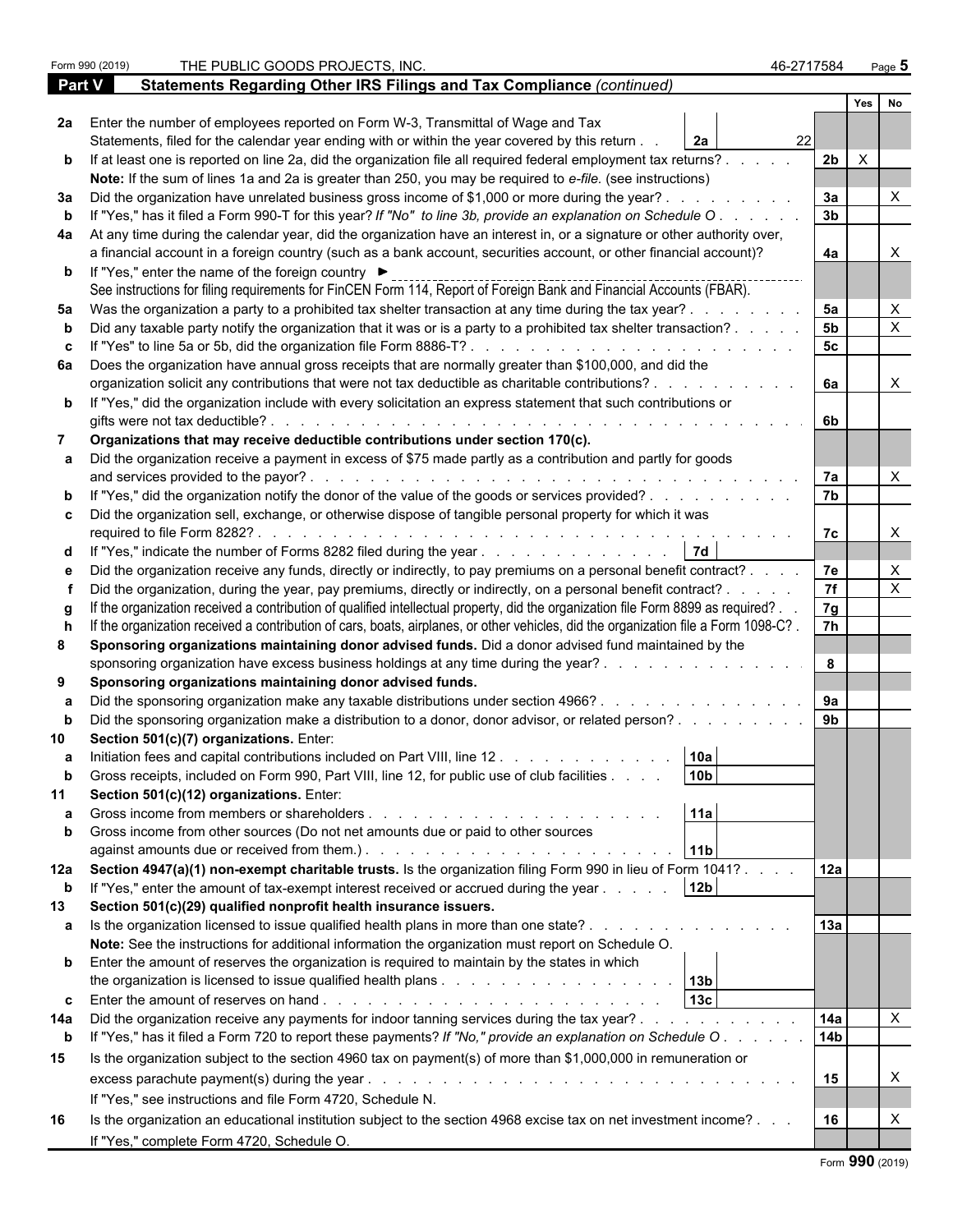Form 990 (2019) THE PUBLIC GOODS PROJECTS, INC. 46-2717584 Page **6 Part VI Governance, Management, and Disclosure** *For each "Yes" response to lines 2 through 7b below, and for a "No" response to line 8a, 8b, or 10b below, describe the circumstances, processes, or changes on Schedule O. See instructions.* Check if Schedule O contains a response or note to any line in this Part VI.  $\ldots$  . . . . . . . . . . . .  $\boxed{X}$ **Section A. Governing Body and Management Yes No 1a** Enter the number of voting members of the governing body at the end of the tax year . . . . . . . . . . . . . . . . . . . . . . . . . . . . . . . . . . . . . . . . . . . . . . . **1a** 14 If there are material differences in voting rights among members of the governing body, or if the governing body delegated broad authority to an executive committee or similar committee, explain on Schedule O. **b** Enter the number of voting members included on line 1a, above, who are independent . . . . . . . . . . . . . . . . . . . . . . . . . . . . . . . . . . . . . . . . . . . . . . . . **1b** 14 **2** Did any officer, director, trustee, or key employee have a family relationship or a business relationship with any other officer, director, trustee, or key employee? . . . . . . . . . . . . . . . . . . . . . . . . . . . . . . . . . . . . . . . . . . . . . . . . **2** X **3** Did the organization delegate control over management duties customarily performed by or under the direct supervision of officers, directors, trustees, or key employees to a management company or other person? . . . . . . | 3 | | X **4** Did the organization make any significant changes to its governing documents since the prior Form 990 was filed? . . . . . . . . . . . . . . . . . . . . . . . . . . . . . . . . **4** X **5** Did the organization become aware during the year of a significant diversion of the organization's assets? . . . . . . . . . . . . . . . . . . . . . . . . . . . . . . . . . . . . **5** X **6** Did the organization have members or stockholders? . . . . . . . . . . . . . . . . . . . . . . . . . . . . . . . . . . . . . . . . . . . . . . . . . **6** X **7a** Did the organization have members, stockholders, or other persons who had the power to elect or appoint one or more members of the governing body? . . . . . . . . . . . . . . . . . . . . . . . . . . . . . . . . . . . . . . . . . . . . . . . . . . . **7a** X **b** Are any governance decisions of the organization reserved to (or subject to approval by) members, stockholders, or persons other than the governing body? . . . . . . . . . . . . . . . . . . . . . . . . . . . . . . . . . . . . . . . . . . . . . . . . **7b** X **8** Did the organization contemporaneously document the meetings held or written actions undertaken during the year by the following: **a** The governing body? . . . . . . . . . . . . . . . . . . . . . . . . . . . . . . . . . . . . . . . . . . . . . . . . . . . . . . . . . **8a** X **b** Each committee with authority to act on behalf of the governing body? . . . . . . . . . . . . . . . . . . . . . . . . . . . . . . . . . . . . . . . . . . . . **8b** X **9** Is there any officer, director, trustee, or key employee listed in Part VII, Section A, who cannot be reached at the organization's mailing address? If "Yes," provide the names and addresses on Schedule O . . . . . . . . . | 9 | | X **Section B. Policies** *(This Section B requests information about policies not required by the Internal Revenue Code.)* **Yes No 10a** Did the organization have local chapters, branches, or affiliates? . . . . . . . . . . . . . . . . . . . . . . . . . . . . . . . . . . . . . . . . . . . . . **10a** X **b** If "Yes," did the organization have written policies and procedures governing the activities of such chapters, affiliates, and branches to ensure their operations are consistent with the organization's exempt purposes? . . . . . . . . . . . . . . . . . . . . . . . . . . . . . . . . . . . **10b** 11a Has the organization provided a complete copy of this Form 990 to all members of its governing body before filing the form? [11a | X **b** Describe in Schedule O the process, if any, used by the organization to review this Form 990. **12a** Did the organization have a written conflict of interest policy? *If "No," go to line 13 . . . . . . . . . . . . . . . . . . . . . . . . . . . . . . . . . . . . . . . . . . .* **12a** X **b** Were officers, directors, or trustees, and key employees required to disclose annually interests that could give rise to conflicts?  $\vert$  12b  $\vert$  X **c** Did the organization regularly and consistently monitor and enforce compliance with the policy? *If "Yes," describe in Schedule O how this was done . . . . . . . . . . . . . . . . . . . . . . . . . . . . . . . . . . . . . . . . . . . . . . . . . . . .* **12c** X **13** Did the organization have a written whistleblower policy? . . . . . . . . . . . . . . . . . . . . . . . . . . . . . . . . . . . . . . . . . . . . . . . **13** X **14** Did the organization have a written document retention and destruction policy? . . . . . . . . . . . . . . . . . . . . . . . . . . . . . . . . . . . . . . . . . . **14** X **15** Did the process for determining compensation of the following persons include a review and approval by independent persons, comparability data, and contemporaneous substantiation of the deliberation and decision? **a** The organization's CEO, Executive Director, or top management official. . . . . . . . . . . . . . . . . . . . . . . . . . . . . . . . . . . . . . . . . . . . **15a** X **b** Other officers or key employees of the organization . . . . . . . . . . . . . . . . . . . . . . . . . . . . . . . . . . . . . . . . . . . . . . . . **15b** X If "Yes" to line 15a or 15b, describe the process in Schedule O (see instructions). **16a** Did the organization invest in, contribute assets to, or participate in a joint venture or similar arrangement with a taxable entity during the year? . . . . . . . . . . . . . . . . . . . . . . . . . . . . . . . . . . . . . . . . . . . . . . . . . . . . **16a** X **b** If "Yes," did the organization follow a written policy or procedure requiring the organization to evaluate its participation in joint venture arrangements under applicable federal tax law, and take steps to safeguard the organization's exempt status with respect to such arrangements? . . . . . . . . . . . . . . . . . . . . . . . . . . . . . . . . . . . . . . . . . . . . . **16b Section C. Disclosure 17** List the states with which a copy of this Form 990 is required to be filed ► NY **18** Section 6104 requires an organization to make its Forms 1023 (1024 or 1024-A, if applicable), 990, and 990-T (Section 501(c) (3)s only) available for public inspection. Indicate how you made these available. Check all that apply. Own website  $\begin{vmatrix} \end{vmatrix}$  Another's website  $\begin{vmatrix} \end{vmatrix}$  Upon request  $\begin{vmatrix} \end{vmatrix}$  Other *(explain on Schedule O)* **19** Describe on Schedule O whether (and if so, how) the organization made its governing documents, conflict of interest policy, and financial statements available to the public during the tax year. **20** State the name, address, and telephone number of the person who possesses the organization's books and records **Name:** POLLY DONG **Phone Number:** (212) 512-8502

#### **Physical Address:** 120 EAST 23RD STREET 5TH FLOOR, NEW YORK, NY 10010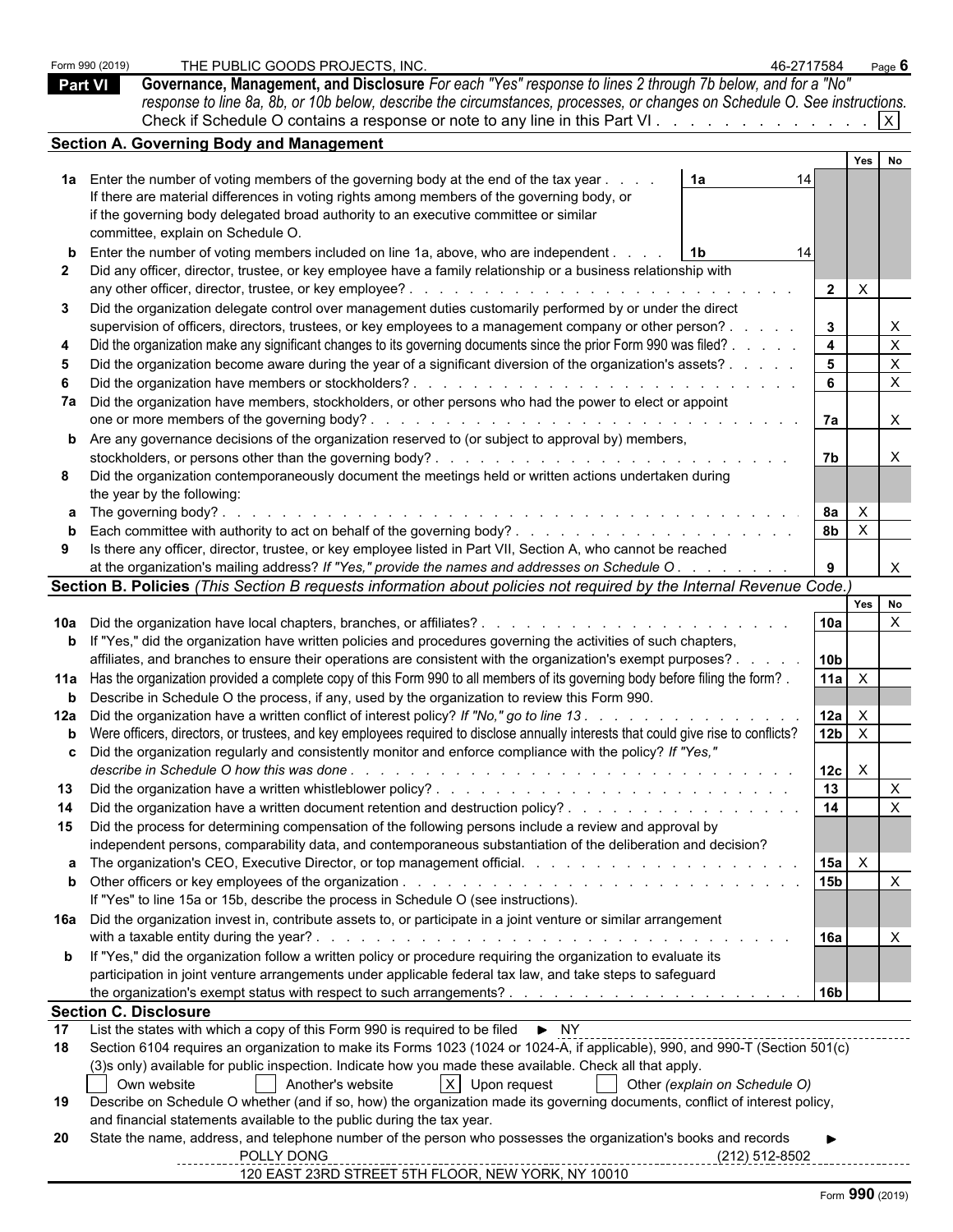| Form 990 (2019)   | THE PUBLIC GOODS PROJECTS. INC.                                                                                                   | 46-2717584 | Page |
|-------------------|-----------------------------------------------------------------------------------------------------------------------------------|------------|------|
| Part VII          | <b>Compensation of Officers, Directors, Trustees, Key Employees, Highest Compensated</b>                                          |            |      |
|                   | <b>Employees, and Independent Contractors</b><br>Check if Schedule O contains a response or note to any line in this Part VII.    |            |      |
| <b>Section A.</b> | Officers, Directors, Trustees, Key Employees, and Highest Compensated Employees                                                   |            |      |
|                   | 1a Complete this table for all persons required to be listed. Report compensation for the calendar year ending with or within the |            |      |

organization's tax year. List all of the organization's **current** officers, directors, trustees (whether individuals or organizations), regardless of amount of compensation. Enter -0- in columns (D), (E), and (F) if no compensation was paid.

- List all of the organization's **current** key employees, if any. See instructions for definition of "key employee."
- List the organization's five **current** highest compensated employees (other than an officer, director, trustee, or key employee)

who received reportable compensation (Box 5 of Form W-2 and/or Box 7 of Form 1099-MISC) of more than \$100,000 from the organization and any related organizations.

List all of the organization's **former** officers, key employees, and highest compensated employees who received more than \$100,000 of reportable compensation from the organization and any related organizations.

List all of the organization's **former directors or trustees** that received, in the capacity as a former director or trustee of the organization, more than \$10,000 of reportable compensation from the organization and any related organizations.

See instructions for the order in which to list the persons above.

Check this box if neither the organization nor any related organization compensated any current officer, director, or trustee.

|                             |                                                                                         |                                                                  |                       |          | (C)              |                                 |        |                                             |                                                                  |                                                                       |
|-----------------------------|-----------------------------------------------------------------------------------------|------------------------------------------------------------------|-----------------------|----------|------------------|---------------------------------|--------|---------------------------------------------|------------------------------------------------------------------|-----------------------------------------------------------------------|
| (A)                         | (B)                                                                                     |                                                                  |                       | Position |                  | (do not check more than one     |        | (D)                                         | (E)                                                              | (F)                                                                   |
| Name and title              | Average<br>hours                                                                        | box, unless person is both an<br>officer and a director/trustee) |                       |          |                  |                                 |        | Reportable<br>compensation                  | Reportable                                                       | <b>Estimated amount</b><br>of other                                   |
|                             | per week<br>(list any<br>hours for<br>related<br>organizations<br>below<br>dotted line) | or director<br>Individual trustee                                | Institutional trustee | Officer  | Key<br>wemployee | Highest compensated<br>employee | Former | from the<br>organization<br>(W-2/1099-MISC) | compensation<br>from related<br>organizations<br>(W-2/1099-MISC) | compensation<br>from the<br>organization and<br>related organizations |
| <b>JOSEPH SMYSER</b><br>(1) | 40.00                                                                                   |                                                                  |                       |          |                  |                                 |        |                                             |                                                                  |                                                                       |
| CEO                         | 0.00                                                                                    |                                                                  |                       | X        |                  |                                 |        | 183,765                                     | 0                                                                | 11,877                                                                |
| <b>EMILY LORD</b><br>(2)    | 40.00                                                                                   |                                                                  |                       |          |                  |                                 |        |                                             |                                                                  |                                                                       |
| CFO-10/2020                 | 0.00                                                                                    |                                                                  |                       |          |                  | X                               |        | 148,950                                     | 0                                                                | 4,219                                                                 |
| (3)<br>PHIL MARINEAU        | 2.00                                                                                    |                                                                  |                       |          |                  |                                 |        |                                             |                                                                  |                                                                       |
| <b>CHAIR</b>                | 0.00                                                                                    | Χ                                                                |                       | X        |                  |                                 |        | 0                                           | 0                                                                | 0                                                                     |
| (4) RUTH WOODEN             | 1.00                                                                                    |                                                                  |                       |          |                  |                                 |        |                                             |                                                                  |                                                                       |
| <b>VICE CHAIR</b>           | 0.00                                                                                    | Χ                                                                |                       | X        |                  |                                 |        | 0                                           | 0                                                                | 0                                                                     |
| (5) JOHN HOFFMAN            | 1.00                                                                                    |                                                                  |                       |          |                  |                                 |        |                                             |                                                                  |                                                                       |
| <b>DIRECTOR</b>             | 0.00                                                                                    | X                                                                |                       |          |                  |                                 |        | $\Omega$                                    | 0                                                                | 0                                                                     |
| (6) JON BARDIN              | 1.00                                                                                    |                                                                  |                       |          |                  |                                 |        |                                             |                                                                  |                                                                       |
| <b>DIRECTOR</b>             | 0.00                                                                                    | Χ                                                                |                       |          |                  |                                 |        | 0                                           | 0                                                                | 0                                                                     |
| (7) ALEXANDRA MOSS          | 1.00                                                                                    |                                                                  |                       |          |                  |                                 |        |                                             |                                                                  |                                                                       |
| <b>DIRECTOR</b>             | 0.00                                                                                    | X                                                                |                       |          |                  |                                 |        | 0                                           | 0                                                                | 0                                                                     |
| (8) VICTOR CAPOCCIA         | 1.00                                                                                    |                                                                  |                       |          |                  |                                 |        |                                             |                                                                  |                                                                       |
| <b>DIRECTOR</b>             | 0.00                                                                                    | X                                                                |                       |          |                  |                                 |        | 0                                           | 0                                                                | 0                                                                     |
| (9) KAYVAN HERAVI           | 1.00                                                                                    |                                                                  |                       |          |                  |                                 |        |                                             |                                                                  |                                                                       |
| <b>DIRECTOR</b>             | 0.00                                                                                    | X                                                                |                       |          |                  |                                 |        | 0                                           | 0                                                                | 0                                                                     |
| (10) TODD PUTNAM            | 1.00                                                                                    |                                                                  |                       |          |                  |                                 |        |                                             |                                                                  |                                                                       |
| <b>DIRECTOR</b>             | 0.00                                                                                    | X                                                                |                       |          |                  |                                 |        | 0                                           | 0                                                                | $\pmb{0}$                                                             |
| (11) SIDDARTHA VIVEK        | 1.00                                                                                    |                                                                  |                       |          |                  |                                 |        |                                             |                                                                  |                                                                       |
| <b>DIRECTOR</b>             | 0.00                                                                                    | X                                                                |                       |          |                  |                                 |        | 0                                           | 0                                                                | $\pmb{0}$                                                             |
| (12) DR. ELLEN WARTELLA     | 1.00                                                                                    |                                                                  |                       |          |                  |                                 |        |                                             |                                                                  |                                                                       |
| <b>DIRECTOR</b>             | 0.00                                                                                    | X                                                                |                       |          |                  |                                 |        | 0                                           | 0                                                                | $\pmb{0}$                                                             |
| (13) DIANA ACOSTA           | 1.00                                                                                    |                                                                  |                       |          |                  |                                 |        |                                             |                                                                  |                                                                       |
| <b>DIRECTOR</b>             | 0.00                                                                                    | X                                                                |                       |          |                  |                                 |        | 0                                           | 0                                                                | 0                                                                     |
| (14) DAVID BRITT            | 1.00                                                                                    |                                                                  |                       |          |                  |                                 |        |                                             |                                                                  |                                                                       |
| <b>DIRECTOR</b>             | 0.00                                                                                    | X                                                                |                       |          |                  |                                 |        | 0                                           | 0                                                                | 0                                                                     |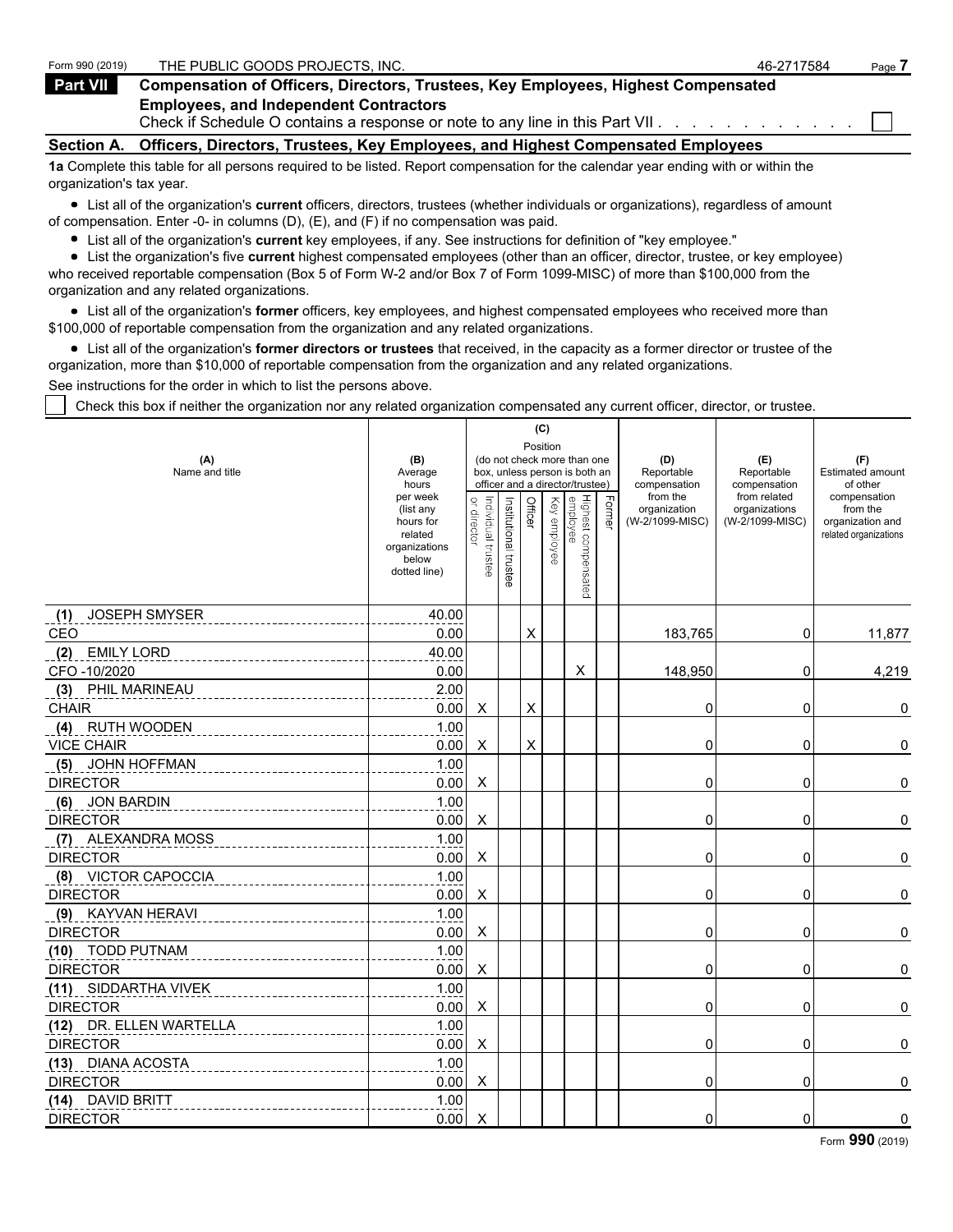|              | Form 990 (2019)<br>THE PUBLIC GOODS PROJECTS, INC.                                                                                                                                                                                                     | 46-2717584                                                                  | Page 8                          |                       |                                                                                                 |              |                                               |                                                   |                                                            |                                  |                                                       |
|--------------|--------------------------------------------------------------------------------------------------------------------------------------------------------------------------------------------------------------------------------------------------------|-----------------------------------------------------------------------------|---------------------------------|-----------------------|-------------------------------------------------------------------------------------------------|--------------|-----------------------------------------------|---------------------------------------------------|------------------------------------------------------------|----------------------------------|-------------------------------------------------------|
|              | <b>Part VII</b><br>Section A. Officers, Directors, Trustees, Key Employees, and Highest Compensated Employees (continued)                                                                                                                              |                                                                             |                                 |                       |                                                                                                 |              |                                               |                                                   |                                                            |                                  |                                                       |
|              | (A)<br>Name and title                                                                                                                                                                                                                                  | (B)<br>Average<br>hours<br>per week                                         | Position                        | (C)                   | (do not check more than one<br>box, unless person is both an<br>officer and a director/trustee) |              | (D)<br>Reportable<br>compensation<br>from the | (E)<br>Reportable<br>compensation<br>from related | (F)<br><b>Estimated amount</b><br>of other<br>compensation |                                  |                                                       |
|              |                                                                                                                                                                                                                                                        | (list any<br>hours for<br>related<br>organizations<br>below<br>dotted line) | or directo<br>ndividual trustee | Institutional trustee | <b>Officer</b>                                                                                  | Key employee | Highest compensated<br>employee               | Former                                            | organization<br>(W-2/1099-MISC)                            | organizations<br>(W-2/1099-MISC) | from the<br>organization and<br>related organizations |
|              | (15) THOMAS GENSEMER                                                                                                                                                                                                                                   | 1.00                                                                        |                                 |                       |                                                                                                 |              |                                               |                                                   |                                                            |                                  |                                                       |
|              | <b>DIRECTOR</b>                                                                                                                                                                                                                                        | 0.00<br>1.00                                                                | $\mathsf{X}$                    |                       |                                                                                                 |              |                                               |                                                   | 0                                                          | 0                                |                                                       |
|              | (16) VICTORIA MCCULLOUGH<br><b>DIRECTOR</b>                                                                                                                                                                                                            | 0.00                                                                        | $\boldsymbol{\mathsf{X}}$       |                       |                                                                                                 |              |                                               |                                                   | 0                                                          | 0                                | 0                                                     |
| (17)         |                                                                                                                                                                                                                                                        |                                                                             |                                 |                       |                                                                                                 |              |                                               |                                                   |                                                            |                                  |                                                       |
| (18)         |                                                                                                                                                                                                                                                        |                                                                             |                                 |                       |                                                                                                 |              |                                               |                                                   |                                                            |                                  |                                                       |
| (19)         |                                                                                                                                                                                                                                                        |                                                                             |                                 |                       |                                                                                                 |              |                                               |                                                   |                                                            |                                  |                                                       |
| (20)         |                                                                                                                                                                                                                                                        |                                                                             |                                 |                       |                                                                                                 |              |                                               |                                                   |                                                            |                                  |                                                       |
| (21)         |                                                                                                                                                                                                                                                        |                                                                             |                                 |                       |                                                                                                 |              |                                               |                                                   |                                                            |                                  |                                                       |
|              | (22)                                                                                                                                                                                                                                                   |                                                                             |                                 |                       |                                                                                                 |              |                                               |                                                   |                                                            |                                  |                                                       |
| (23)         |                                                                                                                                                                                                                                                        |                                                                             |                                 |                       |                                                                                                 |              |                                               |                                                   |                                                            |                                  |                                                       |
| (24)         |                                                                                                                                                                                                                                                        |                                                                             |                                 |                       |                                                                                                 |              |                                               |                                                   |                                                            |                                  |                                                       |
| (25)         |                                                                                                                                                                                                                                                        |                                                                             |                                 |                       |                                                                                                 |              |                                               |                                                   |                                                            |                                  |                                                       |
| 1b.          |                                                                                                                                                                                                                                                        |                                                                             |                                 |                       |                                                                                                 |              |                                               |                                                   | 332,715                                                    | 0                                | 16,096                                                |
| C<br>d       | Total from continuation sheets to Part VII, Section A.                                                                                                                                                                                                 |                                                                             |                                 |                       |                                                                                                 |              |                                               |                                                   | $\mathbf{0}$<br>332,715                                    | $\Omega$<br>$\Omega$             | 0<br>16,096                                           |
| 2            | Total number of individuals (including but not limited to those listed above) who received more than \$100,000 of<br>reportable compensation from the organization                                                                                     |                                                                             |                                 |                       |                                                                                                 |              |                                               |                                                   |                                                            |                                  | 2                                                     |
| 3            | Did the organization list any former officer, director, trustee, key employee, or highest compensated<br>employee on line 1a? If "Yes," complete Schedule J for such individual                                                                        |                                                                             |                                 |                       |                                                                                                 |              |                                               |                                                   |                                                            |                                  | Yes No<br>3<br>X                                      |
| 4            | For any individual listed on line 1a, is the sum of reportable compensation and other compensation from<br>the organization and related organizations greater than \$150,000? If "Yes," complete Schedule J for such                                   |                                                                             |                                 |                       |                                                                                                 |              |                                               |                                                   |                                                            |                                  | $\mathsf{X}$                                          |
| 5            | Did any person listed on line 1a receive or accrue compensation from any unrelated organization or individual<br>for services rendered to the organization? If "Yes," complete Schedule J for such person                                              |                                                                             |                                 |                       |                                                                                                 |              |                                               |                                                   |                                                            |                                  | 4<br>5<br>X                                           |
|              | <b>Section B. Independent Contractors</b>                                                                                                                                                                                                              |                                                                             |                                 |                       |                                                                                                 |              |                                               |                                                   |                                                            |                                  |                                                       |
| 1            | Complete this table for your five highest compensated independent contractors that received more than \$100,000 of<br>compensation from the organization. Report compensation for the calendar year ending with or within the organization's tax year. |                                                                             |                                 |                       |                                                                                                 |              |                                               |                                                   |                                                            |                                  |                                                       |
|              | (A)<br>Name and business address                                                                                                                                                                                                                       |                                                                             |                                 |                       |                                                                                                 |              |                                               |                                                   | (B)<br>Description of services                             |                                  | (C)<br>Compensation                                   |
|              | STRAIGHT TO TELL LLC                                                                                                                                                                                                                                   | 1068 ARLINGTON AVE SW ATLANTA, GA 30310                                     |                                 |                       |                                                                                                 |              |                                               |                                                   | <b>CREATIVE AGENCY</b>                                     |                                  | 583,500                                               |
|              |                                                                                                                                                                                                                                                        |                                                                             |                                 |                       |                                                                                                 |              |                                               |                                                   |                                                            |                                  | $\Omega$                                              |
|              |                                                                                                                                                                                                                                                        |                                                                             |                                 |                       |                                                                                                 |              |                                               |                                                   |                                                            |                                  | 0<br>0                                                |
| $\mathbf{2}$ | Total number of independent contractors (including but not limited to those listed above) who received<br>more than \$100,000 of compensation from the organization ▶                                                                                  |                                                                             |                                 |                       |                                                                                                 |              |                                               |                                                   |                                                            |                                  |                                                       |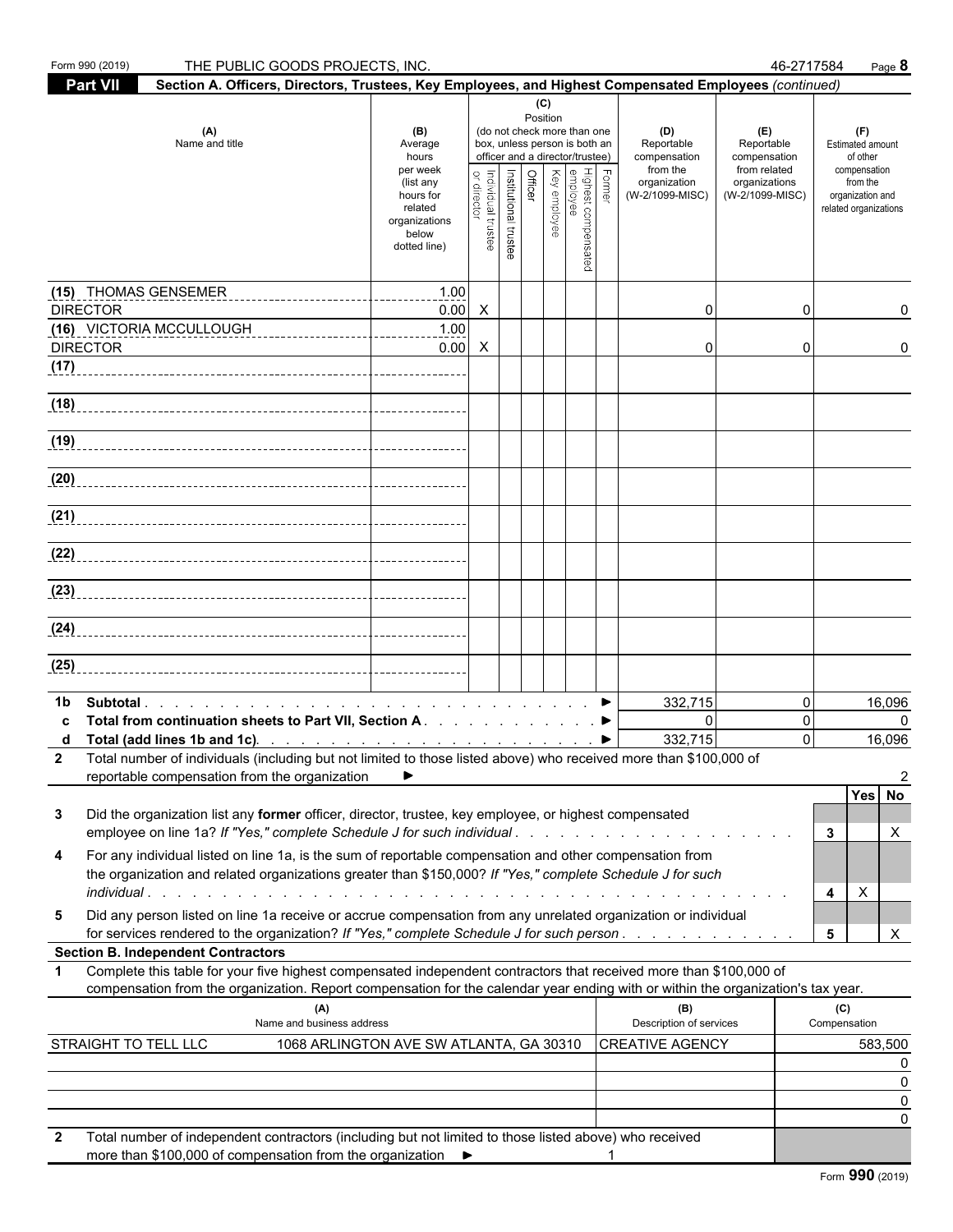|                                                           | Form 990 (2019)  | THE PUBLIC GOODS PROJECTS, INC.                                                   |    |                |                 |                       |                      |                                              | 46-2717584                                      | Page 9                                                        |
|-----------------------------------------------------------|------------------|-----------------------------------------------------------------------------------|----|----------------|-----------------|-----------------------|----------------------|----------------------------------------------|-------------------------------------------------|---------------------------------------------------------------|
|                                                           | <b>Part VIII</b> | <b>Statement of Revenue</b>                                                       |    |                |                 |                       |                      |                                              |                                                 |                                                               |
|                                                           |                  |                                                                                   |    |                |                 |                       |                      |                                              |                                                 |                                                               |
|                                                           |                  |                                                                                   |    |                |                 |                       | (A)<br>Total revenue | (B)<br>Related or exempt<br>function revenue | $\overline{c}$<br>Unrelated<br>business revenue | (D)<br>Revenue excluded<br>from tax under<br>sections 512-514 |
|                                                           | 1a               | Federated campaigns                                                               |    |                | 1a              | $\Omega$              |                      |                                              |                                                 |                                                               |
| Contributions, Gifts, Grants<br>and Other Similar Amounts | b                | Membership dues                                                                   |    |                | 1 <sub>b</sub>  | O                     |                      |                                              |                                                 |                                                               |
|                                                           | c                | Fundraising events                                                                |    |                | $\overline{1c}$ | O                     |                      |                                              |                                                 |                                                               |
|                                                           | d                | Related organizations                                                             |    |                | $\overline{1d}$ |                       |                      |                                              |                                                 |                                                               |
|                                                           | е                | Government grants (contributions)                                                 |    |                | 1e              |                       |                      |                                              |                                                 |                                                               |
|                                                           | f                | All other contributions, gifts, grants, and<br>similar amounts not included above |    |                | 1f              | 15,958                |                      |                                              |                                                 |                                                               |
|                                                           |                  | g Noncash contributions included in                                               |    |                |                 |                       |                      |                                              |                                                 |                                                               |
|                                                           |                  | lines $1a-1f$ .                                                                   |    |                | $1g$ \$         | 0                     |                      |                                              |                                                 |                                                               |
|                                                           |                  | <b>h</b> Total. Add lines $1a-1f$                                                 |    |                |                 | $\blacktriangleright$ | 15,958               |                                              |                                                 |                                                               |
|                                                           |                  |                                                                                   |    |                |                 | <b>Business Code</b>  |                      |                                              |                                                 |                                                               |
|                                                           | 2a               | <b>PROGRAM REVENUE</b>                                                            |    |                |                 | 541800                | 3,844,763            | 3,844,763                                    |                                                 |                                                               |
|                                                           | b                |                                                                                   |    |                |                 |                       | $\mathbf{0}$         |                                              |                                                 |                                                               |
|                                                           | C                |                                                                                   |    |                |                 |                       | $\Omega$             |                                              |                                                 |                                                               |
|                                                           | d                |                                                                                   |    |                |                 |                       | $\Omega$<br>$\Omega$ |                                              |                                                 |                                                               |
| Program Service<br>Revenue                                | e<br>f           | All other program service revenue                                                 |    |                |                 |                       | $\Omega$             |                                              |                                                 |                                                               |
|                                                           | a                |                                                                                   |    |                |                 |                       | 3,844,763            |                                              |                                                 |                                                               |
|                                                           | 3                | Investment income (including dividends, interest, and                             |    |                |                 |                       |                      |                                              |                                                 |                                                               |
|                                                           |                  | other similar amounts). $\ldots$ $\ldots$ $\ldots$ $\ldots$ $\ldots$ $\ldots$     |    |                |                 |                       | 50                   |                                              |                                                 | 50                                                            |
|                                                           | 4                | Income from investment of tax-exempt bond proceeds ▶                              |    |                |                 |                       | $\Omega$             |                                              |                                                 |                                                               |
|                                                           | 5                |                                                                                   |    |                |                 |                       | $\Omega$             |                                              |                                                 |                                                               |
|                                                           |                  |                                                                                   |    | (i) Real       |                 | (ii) Personal         |                      |                                              |                                                 |                                                               |
|                                                           | 6a               | Gross rents                                                                       | 6a |                |                 |                       |                      |                                              |                                                 |                                                               |
|                                                           | b                | Less: rental expenses.                                                            | 6b |                |                 |                       |                      |                                              |                                                 |                                                               |
|                                                           |                  | Rental income or (loss)<br>Net rental income or (loss)                            | 6c |                | $\Omega$        | $\Omega$              | $\Omega$             |                                              |                                                 |                                                               |
|                                                           |                  | 7a Gross amount from                                                              |    | (i) Securities |                 | (ii) Other            |                      |                                              |                                                 |                                                               |
|                                                           |                  | sales of assets                                                                   |    |                |                 |                       |                      |                                              |                                                 |                                                               |
|                                                           |                  | other than inventory                                                              | 7a |                | $\Omega$        | 0                     |                      |                                              |                                                 |                                                               |
| enue                                                      | b                | Less: cost or other basis                                                         |    |                |                 |                       |                      |                                              |                                                 |                                                               |
|                                                           |                  | and sales expenses.                                                               | 7b |                | $\Omega$        | O                     |                      |                                              |                                                 |                                                               |
| Other Rev                                                 | C                | Gain or (loss) 7c                                                                 |    |                | $\circ$         | $\Omega$              |                      |                                              |                                                 |                                                               |
|                                                           | d                |                                                                                   |    |                |                 |                       | 0                    |                                              |                                                 |                                                               |
|                                                           |                  | 8a Gross income from fundraising<br>events (not including \$                      |    |                |                 |                       |                      |                                              |                                                 |                                                               |
|                                                           |                  | of contributions reported on line 1c).                                            |    | <u>. 0</u>     |                 |                       |                      |                                              |                                                 |                                                               |
|                                                           |                  | See Part IV, line 18.                                                             |    |                | <b>8a</b>       | $\Omega$              |                      |                                              |                                                 |                                                               |
|                                                           |                  | <b>b</b> Less: direct expenses                                                    |    |                | 8 <sub>b</sub>  |                       |                      |                                              |                                                 |                                                               |
|                                                           |                  | <b>c</b> Net income or (loss) from fundraising events                             |    |                |                 |                       | ŋ                    |                                              |                                                 |                                                               |
|                                                           |                  | 9a Gross income from gaming activities.                                           |    |                |                 |                       |                      |                                              |                                                 |                                                               |
|                                                           |                  | See Part IV, line 19.                                                             |    |                | 9a              | 0                     |                      |                                              |                                                 |                                                               |
|                                                           |                  | <b>b</b> Less: direct expenses                                                    |    |                | 9 <sub>b</sub>  | $\Omega$              |                      |                                              |                                                 |                                                               |
|                                                           |                  | c Net income or (loss) from gaming activities                                     |    |                |                 | $\blacktriangleright$ | 0                    |                                              |                                                 |                                                               |
|                                                           |                  | 10a Gross sales of inventory, less<br>returns and allowances 10a                  |    |                |                 |                       |                      |                                              |                                                 |                                                               |
|                                                           |                  | <b>b</b> Less: $\cosh$ of goods $\sinh$                                           |    |                | 10 <sub>b</sub> | 0<br>$\Omega$         |                      |                                              |                                                 |                                                               |
|                                                           |                  | <b>c</b> Net income or (loss) from sales of inventory                             |    |                |                 |                       | 0                    |                                              |                                                 |                                                               |
|                                                           |                  |                                                                                   |    |                |                 | <b>Business Code</b>  |                      |                                              |                                                 |                                                               |
| Miscellaneous<br>Revenue                                  | 11a              |                                                                                   |    |                |                 |                       | ŋ                    |                                              |                                                 |                                                               |
|                                                           | b                |                                                                                   |    |                |                 |                       | 0                    |                                              |                                                 |                                                               |
|                                                           | C                |                                                                                   |    |                |                 |                       | 0                    |                                              |                                                 |                                                               |
|                                                           |                  | <b>d</b> All other revenue $\ldots$ $\ldots$ $\ldots$ $\ldots$                    |    |                |                 |                       | 0                    |                                              |                                                 |                                                               |
|                                                           |                  | e Total. Add lines 11a-11d ▶                                                      |    |                |                 |                       | $\Omega$             |                                              |                                                 |                                                               |
|                                                           | 12               | Total revenue. See instructions.                                                  |    |                |                 |                       | 3,860,771            | 3,844,763                                    | 0                                               | 50                                                            |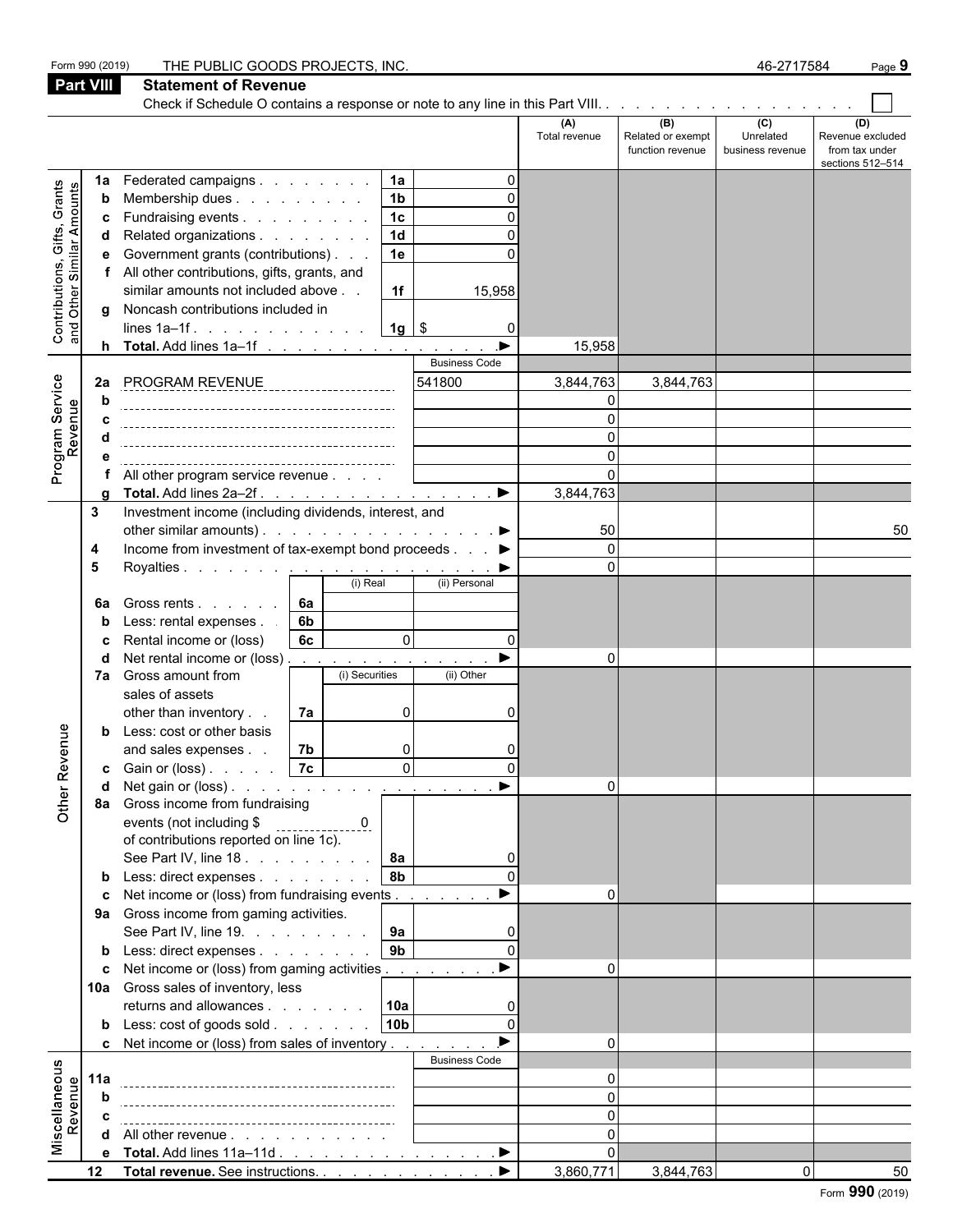#### Form 990 (2019) THE PUBLIC GOODS PROJECTS, INC. 46-2717584 Page **10**

fundraising solicitation. Check here  $\blacktriangleright$  | if

following SOP 98-2 (ASC 958-720)

**Part IX Statement of Functional Expenses** *Section 501(c)(3) and 501(c)(4) organizations must complete all columns. All other organizations must complete column (A).* Check if Schedule O contains a response or note to any line in this Part IX . .  *Do not include amounts reported on lines 6b, 7b, 8b, 9b, and 10b of Part VIII.* **(A) (B) (C) (D)** Total expenses **Program service** Management and **Pundraising** expenses general expenses expenses **1** Grants and other assistance to domestic organizations domestic governments. See Part IV, line 21 . . . . . . . . . . . . . . . . . . . . . . . . . . . . . . . . . . . . . . . . . . . . . . . . . . . 0 **2** Grants and other assistance to domestic  $\blacksquare$  individuals. See Part IV, line 22 . . . . . . . . . . . . . . . . . 0 **3** Grants and other assistance to foreign organizations, foreign governments, and foreign individuals. See Part IV, lines 15 and 16 .  $\ldots$  .  $\ldots$  . . . . . . . . . 0 **4** Benefits paid to or for members . . . . . . . . . . . . . . 0 **5** Compensation of current officers, directors, trustees, and key employees . . . . . . . . . . . | 195,642 103,051 82,704 9,887 **6** Compensation not included above to disqualified persons (as defined under section 4958(f)(1)) and persons described in section  $4958(c)(3)(B)$ . . . . . . **7** Other salaries and wages . . . . . . . . . . . . | 1,360,138 714,734 575,243 70,161 **8** Pension plan accruals and contributions (include section 401(k) and 403(b) employer contributions) . . .  $\vert$  25,046 13,674 10,510 862 **9** Other employee benefits . . . . . . . . . . . . . . . . 98,974 **54,036** 41,534 3,404 **10** Payroll taxes . . . . . . . . . . . . . . . . . . 140,968 65,074 71,182 4,712 **11** Fees for services (nonemployees): **a** Management . . . . . . . . . . . . . . . . . . . . . . . . . . . . . . . . . . . . . . . . . . . . . . . . . . . . . . . . . . 0 **b** Legal . . . . . . . . . . . . . . . . . . . . . . . . . . . . . . . . . . . . . . . . . . . . . . . . . . . . . . . . . . . . 7,882 7,882 **c** Accounting . . . . . . . . . . . . . . . . . . . . . . . . . . . . . . . . . . . . . . . . . . . . . . . . . . . . . . . . . . 66,566 66,566 **d** Lobbying . . . . . . . . . . . . . . . . . . . . . . . . . . . . . . . . . . . . . . . . . . . . . . . . . . . . . . . . . . . 0 **e** Professional fundraising services. See Part IV, line 17 . . . . . . . . . . . . . . . . . . . . . . . . . . . . . . . . . . . . . . . . . . . . . . . . . 0 **f** Investment management fees . . . . . . . . . . . . . . 0 **g** Other. (If line 11g amount exceeds 10% of line 25, column (A) amount, list line 11g expenses on Schedule O.) . . . . . . . . | 1,062,032 | 834,067 | 208,196 | 19,769 **12** Advertising and promotion . . . . . . . . . . . . . . 115,532 51,051 64,481 **13** Office expenses . . . . . . . . . . . . . . . . . . . . . . . . . . . . . . . . . . . . . . . . . . . . . . . . . . . . . . . . . 22,615 1,552 21,063 **14** Information technology . . . . . . . . . . . . . . 192,914 35,957 156,957 **15** Royalties . . . . . . . . . . . . . . . . . . . . . . . . . . . . . . . . . . . . . . . . . . . . . . . . . . . . . . . . . . . 0 **16** Occupancy . . . . . . . . . . . . . . . . . . . . . . . . . . . . . . . . . . . . . . . . . . . . . . . . . . . . . . . . . . . 99,005 1,662 97,343 **17** Travel . . . . . . . . . . . . . . . . . . . . . . . . . . . . . . . . . . . . . . . . . . . . . . . . . . . . . . . . . . . 131,857 36,115 80,107 15,635 **18** Payments of travel or entertainment expenses for any federal, state, or local public officials . . . . . . . . . . . . 0 **19** Conferences, conventions, and meetings . . . . . . . . . . . . . . 0 **20** Interest . . . . . . . . . . . . . . . . . . . . . . . . . . . . . . . . . . . . . . . . . . . . . . . . . . . . . . . . . . . 0 **21** Payments to affiliates . . . . . . . . . . . . . . . . . . . . . . . . . . . . . . . . . . . . . . . . . . . . . . . . . . . . . . . 0 **22** Depreciation, depletion, and amortization . . . . . . . . . . . 7,399 0 0 7,399 **23** Insurance . . . . . . . . . . . . . . . . . . . . . . . . . . . . . . . . . . . . . . . . . . . . . . . . . . . . . . . . . . . 13,615 13,615 **24** Other expenses. Itemize expenses not covered above (List miscellaneous expenses on line 24e. If line 24e amount exceeds 10% of line 25, column (A) amount, list line 24e expenses on Schedule O.) **a** 0 **b** 0 **c** 0 **d** 0 **e** All other expenses 0 **25 Total functional expenses.** Add lines 1 through 24e . . .  $\vert$  3,540,185 | 1,910,973 | 1,504,782 | 124,430 **26 Joint costs.** Complete this line only if the organization reported in column (B) joint costs from a combined educational campaign and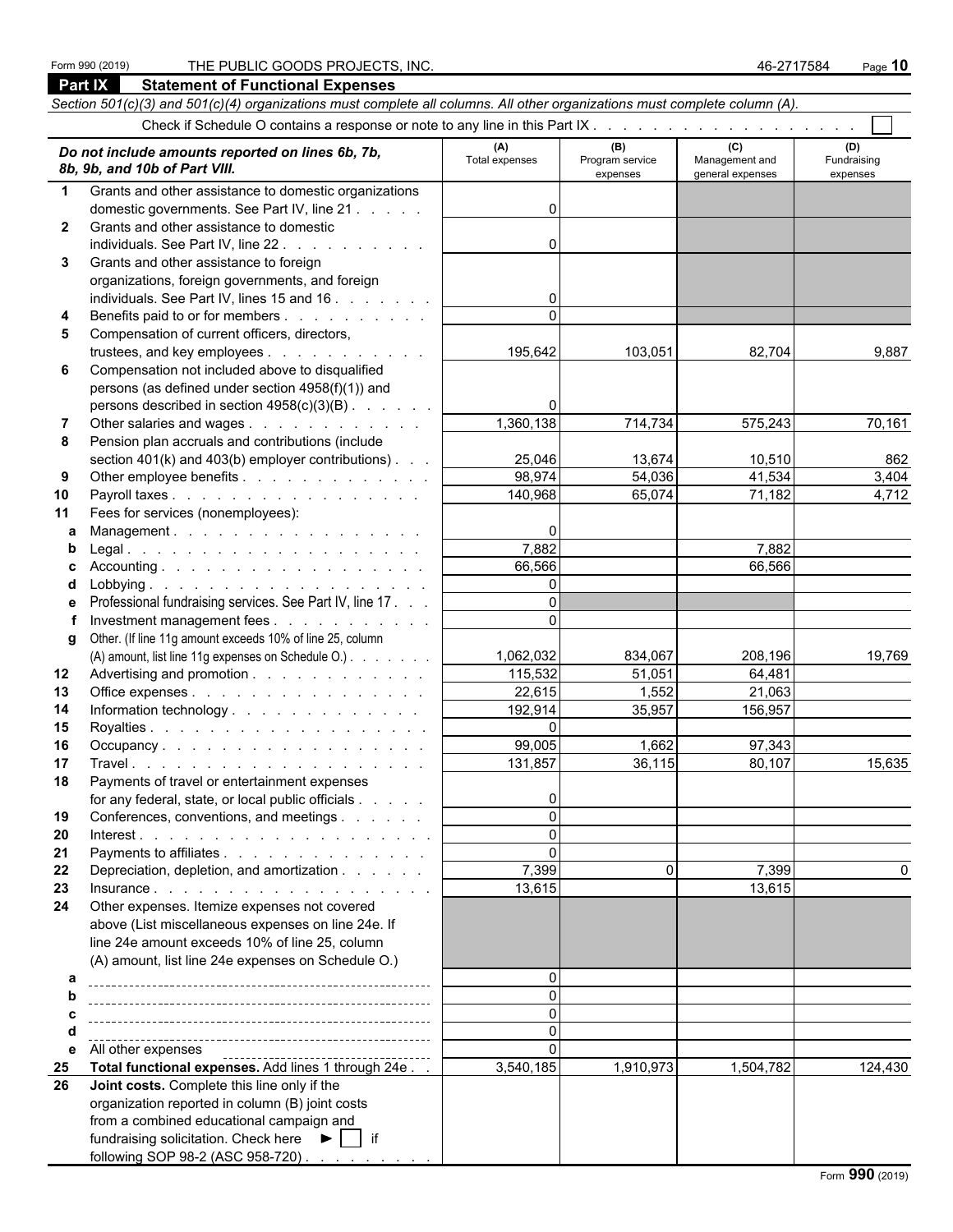**Part X Balance Sheet**

|                             |                |                                                                                                     | (A)               |                         | (B)             |
|-----------------------------|----------------|-----------------------------------------------------------------------------------------------------|-------------------|-------------------------|-----------------|
|                             |                |                                                                                                     | Beginning of year |                         | End of year     |
|                             | $\mathbf 1$    |                                                                                                     | 1,040,809         | $\mathbf{1}$            | 1,721,282       |
|                             | $\mathbf{2}$   | Savings and temporary cash investments                                                              | 0                 | $\mathbf{2}$            |                 |
|                             | 3              |                                                                                                     | $\Omega$          | $\mathbf{3}$            |                 |
|                             | 4              |                                                                                                     | 814,767           | $\overline{\mathbf{4}}$ | 1,129,182       |
|                             | 5              | Loans and other receivables from any current or former officer, director,                           |                   |                         |                 |
|                             |                | trustee, key employee, creator or founder, substantial contributor, or 35%                          |                   |                         |                 |
|                             |                | controlled entity or family member of any of these persons                                          | $\Omega$          | 5                       |                 |
|                             | 6              | Loans and other receivables from other disqualified persons (as defined                             |                   |                         |                 |
|                             |                | under section $4958(f)(1)$ , and persons described in section $4958(c)(3)(B)$                       | $\Omega$          | 6                       |                 |
|                             | $\overline{7}$ |                                                                                                     | $\Omega$          | $\overline{7}$          |                 |
| Assets                      | 8              |                                                                                                     | $\Omega$          | 8                       |                 |
|                             | 9              | Prepaid expenses and deferred charges                                                               | 39,716            | 9                       | 92,220          |
|                             |                |                                                                                                     |                   |                         |                 |
|                             | 10a            | Land, buildings, and equipment: cost or<br>other basis. Complete Part VI of Schedule D              |                   |                         |                 |
|                             |                | 41,152<br>10a                                                                                       |                   |                         |                 |
|                             |                | 27,019<br>Less: accumulated depreciation<br>10b                                                     | $9,548$ 10c       |                         | 14,133          |
|                             | 11             | Investments—publicly traded securities                                                              | C                 | 11                      |                 |
|                             | 12             | Investments—other securities. See Part IV, line 11.                                                 | $\Omega$          | 12                      |                 |
|                             | 13             | Investments---program-related. See Part IV, line 11                                                 | $\overline{0}$    | 13                      |                 |
|                             | 14             |                                                                                                     | $\Omega$          | 14                      |                 |
|                             | 15             |                                                                                                     | 2,600             | 15                      | 16,180          |
|                             | 16             | Total assets. Add lines 1 through 15 (must equal line 33)                                           | 1,907,440         | 16                      | 2,972,997       |
|                             | 17             | Accounts payable and accrued expenses                                                               | 112,249           | 17                      | 202,643         |
|                             | 18             |                                                                                                     | $\Omega$          | 18                      |                 |
|                             | 19             |                                                                                                     | $\Omega$          | 19                      | 692,609         |
|                             | 20             |                                                                                                     | $\Omega$          | 20                      |                 |
|                             | 21             | Escrow or custodial account liability. Complete Part IV of Schedule D                               | $\Omega$          | 21                      |                 |
|                             | 22             | Loans and other payables to any current or former officer, director,                                |                   |                         |                 |
| Liabilities                 |                | trustee, key employee, creator or founder, substantial contributor, or 35%                          |                   |                         |                 |
|                             |                | controlled entity or family member of any of these persons                                          | $\Omega$          | 22                      |                 |
|                             | 23             | Secured mortgages and notes payable to unrelated third parties                                      | $\Omega$          | 23                      |                 |
|                             | 24             | Unsecured notes and loans payable to unrelated third parties                                        | $\Omega$          | 24                      |                 |
|                             | 25             | Other liabilities (including federal income tax, payables to related third                          |                   |                         |                 |
|                             |                | parties, and other liabilities not included on lines 17-24). Complete                               |                   |                         |                 |
|                             |                |                                                                                                     | O                 | 25                      |                 |
|                             | 26             | Total liabilities. Add lines 17 through 25.                                                         | 112,249 26        |                         | 895,252         |
|                             |                | Organizations that follow FASB ASC 958, check here $\blacktriangleright \lceil \overline{X} \rceil$ |                   |                         |                 |
|                             |                | and complete lines 27, 28, 32, and 33.                                                              |                   |                         |                 |
|                             |                |                                                                                                     | 1,795,191         | 27                      |                 |
|                             | 27             |                                                                                                     | $\Omega$          |                         | 2,077,745       |
| Net Assets or Fund Balances | 28             |                                                                                                     |                   | 28                      |                 |
|                             |                | Organizations that do not follow FASB ASC 958, check here ▶                                         |                   |                         |                 |
|                             |                | and complete lines 29 through 33.                                                                   |                   |                         |                 |
|                             | 29             | Capital stock or trust principal, or current funds                                                  | 0                 | 29                      |                 |
|                             | 30             | Paid-in or capital surplus, or land, building, or equipment fund                                    | $\overline{0}$    | 30                      |                 |
|                             | 31             | Retained earnings, endowment, accumulated income, or other funds                                    | $\overline{0}$    | 31                      |                 |
|                             | 32             |                                                                                                     | 1,795,191         | 32                      | 2,077,745       |
|                             | 33             | Total liabilities and net assets/fund balances                                                      | 1,907,440 33      |                         | 2,972,997       |
|                             |                |                                                                                                     |                   |                         | Form 990 (2019) |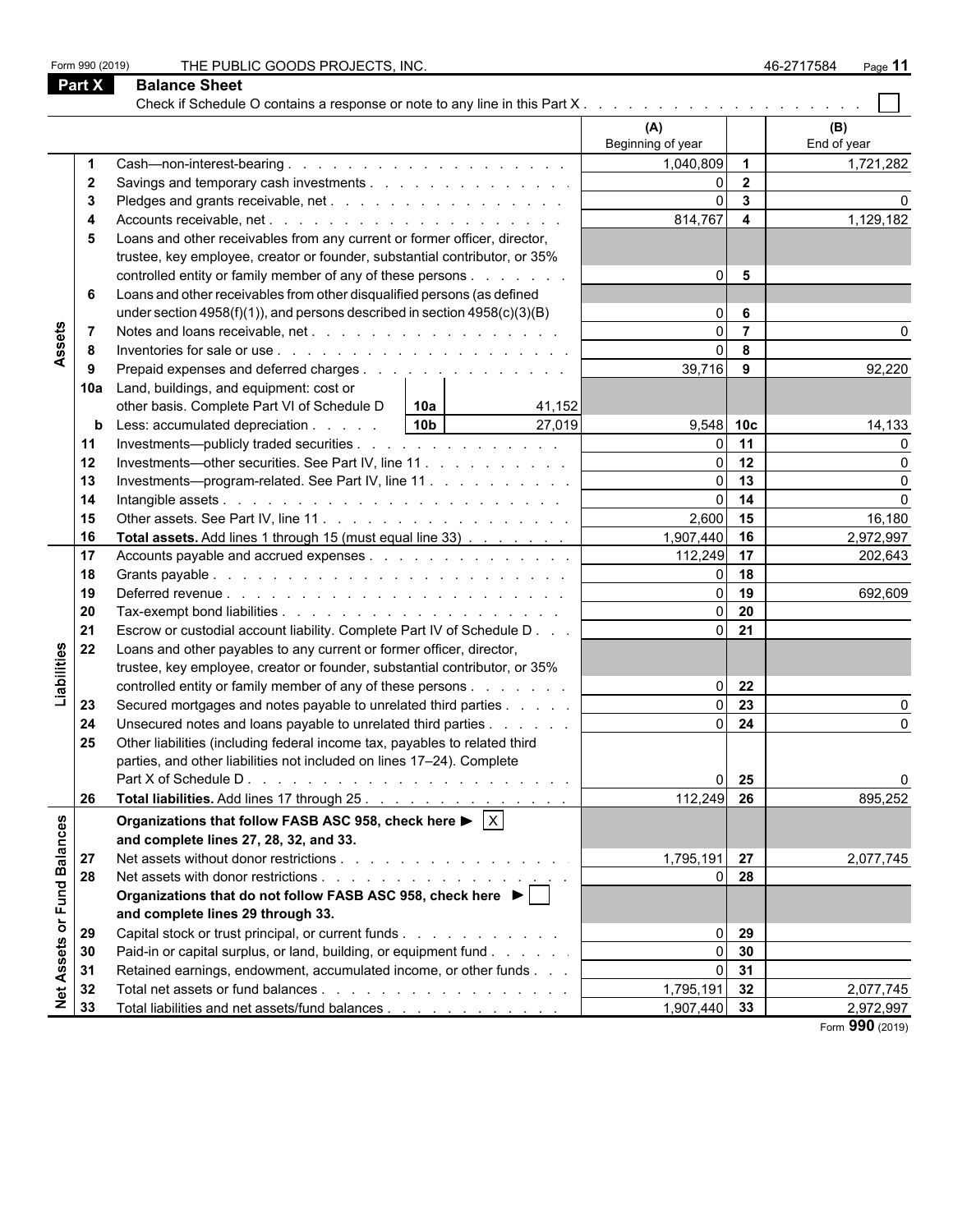|                | THE PUBLIC GOODS PROJECTS, INC.<br>Form 990 (2019)                                                                                                                                                                             |                         | 46-2717584                 | Page 12        |
|----------------|--------------------------------------------------------------------------------------------------------------------------------------------------------------------------------------------------------------------------------|-------------------------|----------------------------|----------------|
| <b>Part XI</b> | <b>Reconciliation of Net Assets</b>                                                                                                                                                                                            |                         |                            |                |
|                | Check if Schedule O contains a response or note to any line in this Part XI                                                                                                                                                    |                         |                            | $\overline{X}$ |
|                |                                                                                                                                                                                                                                | $\mathbf 1$             |                            | 3,860,771      |
|                |                                                                                                                                                                                                                                | $\overline{2}$          |                            | 3,540,185      |
| -3             |                                                                                                                                                                                                                                | $\mathbf{3}$            |                            | 320,586        |
|                | Net assets or fund balances at beginning of year (must equal Part X, line 32, column (A))                                                                                                                                      | $\overline{\mathbf{4}}$ |                            | 1,795,191      |
|                |                                                                                                                                                                                                                                | $5\phantom{1}$          |                            |                |
|                | Donated services and use of facilities entering to enter the contract of the contract of the contract of the contract of the contract of the contract of the contract of the contract of the contract of the contract of the c | 6                       |                            |                |
|                |                                                                                                                                                                                                                                | $\overline{7}$          |                            |                |
| -8             |                                                                                                                                                                                                                                | 8                       |                            |                |
|                | Other changes in net assets or fund balances (explain on Schedule O).                                                                                                                                                          | $\mathbf{9}$            |                            | $-38,032$      |
| 10             | Net assets or fund balances at end of year. Combine lines 3 through 9 (must equal Part X, line 32,                                                                                                                             |                         |                            |                |
|                |                                                                                                                                                                                                                                | 10                      |                            | 2,077,745      |
|                | Part XII Financial Statements and Reporting                                                                                                                                                                                    |                         |                            |                |
|                | Check if Schedule O contains a response or note to any line in this Part XII.                                                                                                                                                  |                         |                            |                |
|                |                                                                                                                                                                                                                                |                         |                            | Yes No         |
|                | $X$ Accrual<br>Accounting method used to prepare the Form 990:<br>Cash<br><b>Other</b>                                                                                                                                         |                         |                            |                |
|                | If the organization changed its method of accounting from a prior year or checked "Other," explain in                                                                                                                          |                         |                            |                |
|                | Schedule O.                                                                                                                                                                                                                    |                         |                            |                |
| 2a             | Were the organization's financial statements compiled or reviewed by an independent accountant?                                                                                                                                |                         | 2a                         | $\times$       |
|                | If "Yes," check a box below to indicate whether the financial statements for the year were compiled or                                                                                                                         |                         |                            |                |
|                | reviewed on a separate basis, consolidated basis, or both:                                                                                                                                                                     |                         |                            |                |
|                | Separate basis<br>  Consolidated basis<br>Both consolidated and separate basis                                                                                                                                                 |                         |                            |                |
|                | Were the organization's financial statements audited by an independent accountant?                                                                                                                                             |                         | $\times$<br>2 <sub>b</sub> |                |
|                | If "Yes," check a box below to indicate whether the financial statements for the year were audited on a                                                                                                                        |                         |                            |                |
|                | separate basis, consolidated basis, or both:                                                                                                                                                                                   |                         |                            |                |
|                | Consolidated basis                                                                                                                                                                                                             |                         |                            |                |
|                | X Separate basis<br>Both consolidated and separate basis                                                                                                                                                                       |                         |                            |                |
|                | If "Yes" to line 2a or 2b, does the organization have a committee that assumes responsibility for oversight of                                                                                                                 |                         |                            |                |
|                | the audit, review, or compilation of its financial statements and selection of an independent accountant?                                                                                                                      |                         | 2c<br>$\times$             |                |
|                | If the organization changed either its oversight process or selection process during the tax year, explain on                                                                                                                  |                         |                            |                |
|                | Schedule O.                                                                                                                                                                                                                    |                         |                            |                |
| За             | As a result of a federal award, was the organization required to undergo an audit or audits as set forth in                                                                                                                    |                         |                            |                |
|                |                                                                                                                                                                                                                                |                         | 3a                         | $\times$       |
|                | If "Yes," did the organization undergo the required audit or audits? If the organization did not undergo the                                                                                                                   |                         |                            |                |
|                | required audit or audits, explain why on Schedule O and describe any steps taken to undergo such audits                                                                                                                        |                         | 3 <sub>b</sub>             |                |

Form **990** (2019)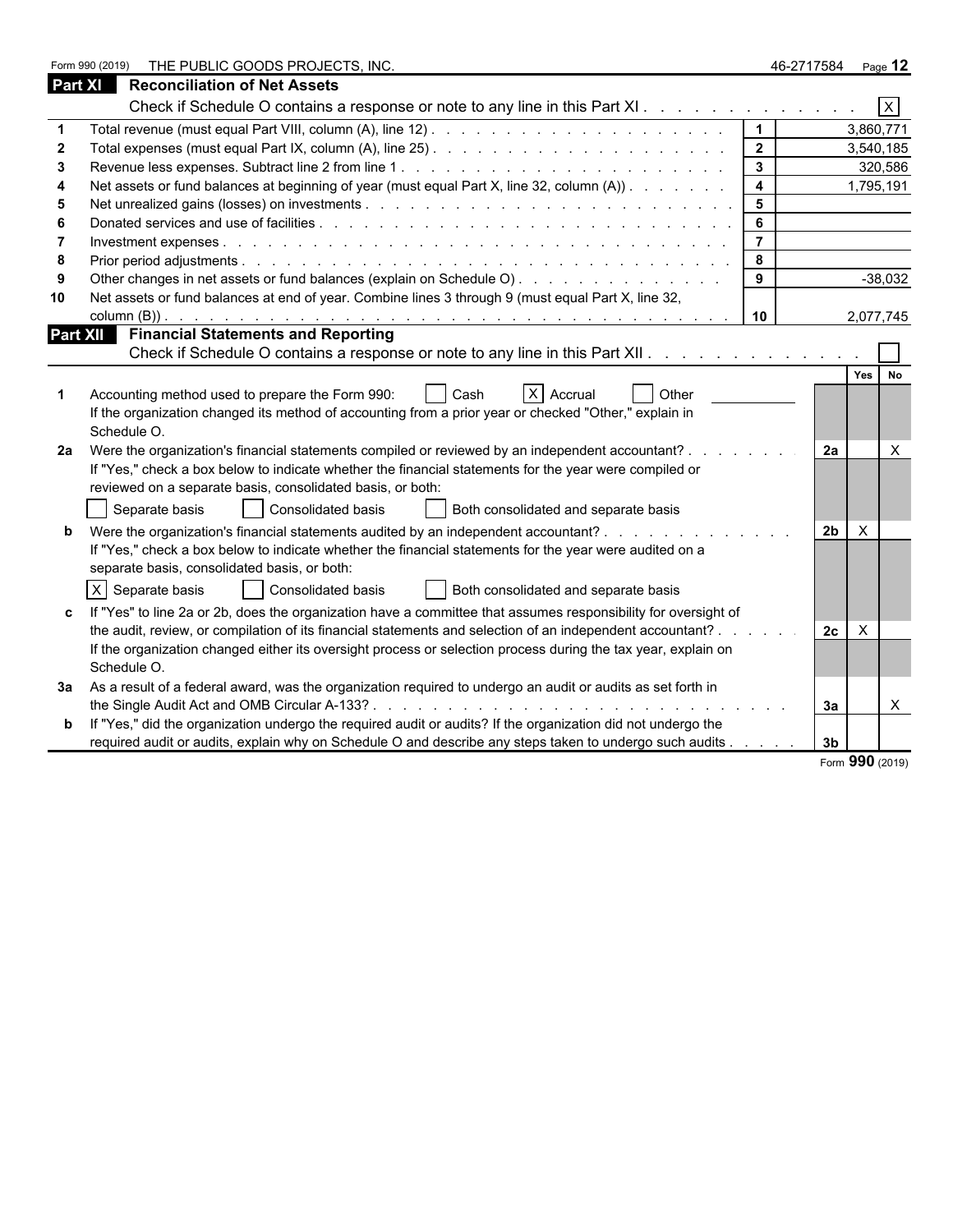| <b>SCHEDULE A</b> |  |                      |
|-------------------|--|----------------------|
|                   |  | (Form 990 or 990-EZ) |

# **Public Charity Status and Public Support**  $\frac{10018 N_0. 1545-0047}{20}$

**Complete if the organization is a section 501(c)(3) organization or a section 4947(a)(1) nonexempt charitable trust.**

▶ Attach to Form 990 or Form 990-EZ. **Open to Public** 



| Department of the Treasury |  |
|----------------------------|--|
| Internal Revenue Service   |  |
| Name of the organization   |  |

|                                       | шэг |
|---------------------------------------|-----|
| <b>Employer identification number</b> |     |

|                                                                                                           |              | THE PUBLIC GOODS PROJECTS, INC.                                                                                                                                                                                                                                                                                                                                                                                                                                                  |            |                                                       |     |                                       |                               | 46-2717584                          |  |
|-----------------------------------------------------------------------------------------------------------|--------------|----------------------------------------------------------------------------------------------------------------------------------------------------------------------------------------------------------------------------------------------------------------------------------------------------------------------------------------------------------------------------------------------------------------------------------------------------------------------------------|------------|-------------------------------------------------------|-----|---------------------------------------|-------------------------------|-------------------------------------|--|
| Part I<br>Reason for Public Charity Status (All organizations must complete this part.) See instructions. |              |                                                                                                                                                                                                                                                                                                                                                                                                                                                                                  |            |                                                       |     |                                       |                               |                                     |  |
|                                                                                                           |              | The organization is not a private foundation because it is: (For lines 1 through 12, check only one box.)                                                                                                                                                                                                                                                                                                                                                                        |            |                                                       |     |                                       |                               |                                     |  |
| A church, convention of churches, or association of churches described in section 170(b)(1)(A)(i).        |              |                                                                                                                                                                                                                                                                                                                                                                                                                                                                                  |            |                                                       |     |                                       |                               |                                     |  |
| 2                                                                                                         |              | A school described in section 170(b)(1)(A)(ii). (Attach Schedule E (Form 990 or 990-EZ).)                                                                                                                                                                                                                                                                                                                                                                                        |            |                                                       |     |                                       |                               |                                     |  |
| 3                                                                                                         |              | A hospital or a cooperative hospital service organization described in section 170(b)(1)(A)(iii).                                                                                                                                                                                                                                                                                                                                                                                |            |                                                       |     |                                       |                               |                                     |  |
| 4                                                                                                         |              | A medical research organization operated in conjunction with a hospital described in section 170(b)(1)(A)(iii). Enter the<br>hospital's name, city, and state:                                                                                                                                                                                                                                                                                                                   |            |                                                       |     |                                       |                               |                                     |  |
| 5                                                                                                         |              | An organization operated for the benefit of a college or university owned or operated by a governmental unit described in<br>section 170(b)(1)(A)(iv). (Complete Part II.)                                                                                                                                                                                                                                                                                                       |            |                                                       |     |                                       |                               |                                     |  |
| 6                                                                                                         |              | A federal, state, or local government or governmental unit described in section 170(b)(1)(A)(v).                                                                                                                                                                                                                                                                                                                                                                                 |            |                                                       |     |                                       |                               |                                     |  |
|                                                                                                           |              | An organization that normally receives a substantial part of its support from a governmental unit or from the general public<br>described in section 170(b)(1)(A)(vi). (Complete Part II.)                                                                                                                                                                                                                                                                                       |            |                                                       |     |                                       |                               |                                     |  |
| 8                                                                                                         |              | A community trust described in section 170(b)(1)(A)(vi). (Complete Part II.)                                                                                                                                                                                                                                                                                                                                                                                                     |            |                                                       |     |                                       |                               |                                     |  |
| 9                                                                                                         |              | An agricultural research organization described in section 170(b)(1)(A)(ix) operated in conjunction with a land-grant college<br>or university or a non-land-grant college of agriculture (see instructions). Enter the name, city, and state of the college or<br>university:                                                                                                                                                                                                   |            |                                                       |     |                                       |                               |                                     |  |
| 10                                                                                                        | $\mathsf{X}$ | An organization that normally receives: (1) more than 33 1/3% of its support from contributions, membership fees, and gross<br>receipts from activities related to its exempt functions—subject to certain exceptions, and (2) no more than 33 1/3% of its<br>support from gross investment income and unrelated business taxable income (less section 511 tax) from businesses<br>acquired by the organization after June 30, 1975. See section 509(a)(2). (Complete Part III.) |            |                                                       |     |                                       |                               |                                     |  |
| 11                                                                                                        |              | An organization organized and operated exclusively to test for public safety. See section 509(a)(4).                                                                                                                                                                                                                                                                                                                                                                             |            |                                                       |     |                                       |                               |                                     |  |
| 12                                                                                                        |              | An organization organized and operated exclusively for the benefit of, to perform the functions of, or to carry out the purposes<br>of one or more publicly supported organizations described in section 509(a)(1) or section 509(a)(2). See section 509(a)(3).<br>Check the box in lines 12a through 12d that describes the type of supporting organization and complete lines 12e, 12f, and 12g.                                                                               |            |                                                       |     |                                       |                               |                                     |  |
| a                                                                                                         |              | Type I. A supporting organization operated, supervised, or controlled by its supported organization(s), typically by giving<br>the supported organization(s) the power to regularly appoint or elect a majority of the directors or trustees of the supporting<br>organization. You must complete Part IV, Sections A and B.                                                                                                                                                     |            |                                                       |     |                                       |                               |                                     |  |
| b                                                                                                         |              | Type II. A supporting organization supervised or controlled in connection with its supported organization(s), by having<br>control or management of the supporting organization vested in the same persons that control or manage the supported                                                                                                                                                                                                                                  |            |                                                       |     |                                       |                               |                                     |  |
|                                                                                                           |              | organization(s). You must complete Part IV, Sections A and C.                                                                                                                                                                                                                                                                                                                                                                                                                    |            |                                                       |     |                                       |                               |                                     |  |
| c                                                                                                         |              | Type III functionally integrated. A supporting organization operated in connection with, and functionally integrated with,<br>its supported organization(s) (see instructions). You must complete Part IV, Sections A, D, and E.                                                                                                                                                                                                                                                 |            |                                                       |     |                                       |                               |                                     |  |
| d                                                                                                         |              | Type III non-functionally integrated. A supporting organization operated in connection with its supported organization(s)<br>that is not functionally integrated. The organization generally must satisfy a distribution requirement and an attentiveness                                                                                                                                                                                                                        |            |                                                       |     |                                       |                               |                                     |  |
|                                                                                                           |              | requirement (see instructions). You must complete Part IV, Sections A and D, and Part V.                                                                                                                                                                                                                                                                                                                                                                                         |            |                                                       |     |                                       |                               |                                     |  |
| е                                                                                                         |              | Check this box if the organization received a written determination from the IRS that it is a Type I, Type II, Type III<br>functionally integrated, or Type III non-functionally integrated supporting organization.                                                                                                                                                                                                                                                             |            |                                                       |     |                                       |                               |                                     |  |
|                                                                                                           |              | Enter the number of supported organizations                                                                                                                                                                                                                                                                                                                                                                                                                                      |            |                                                       |     |                                       |                               | $\overline{\mathbf{0}}$             |  |
| a                                                                                                         |              | Provide the following information about the supported organization(s).<br>(i) Name of supported organization                                                                                                                                                                                                                                                                                                                                                                     | $(ii)$ EIN | (iii) Type of organization                            |     | (iv) Is the organization              | (v) Amount of monetary        | (vi) Amount of                      |  |
|                                                                                                           |              |                                                                                                                                                                                                                                                                                                                                                                                                                                                                                  |            | (described on lines 1-10<br>above (see instructions)) |     | listed in your governing<br>document? | support (see<br>instructions) | other support (see<br>instructions) |  |
|                                                                                                           |              |                                                                                                                                                                                                                                                                                                                                                                                                                                                                                  |            |                                                       | Yes | <b>No</b>                             |                               |                                     |  |
| (A)                                                                                                       |              |                                                                                                                                                                                                                                                                                                                                                                                                                                                                                  |            |                                                       |     |                                       |                               |                                     |  |
| (B)                                                                                                       |              |                                                                                                                                                                                                                                                                                                                                                                                                                                                                                  |            |                                                       |     |                                       |                               |                                     |  |
| (C)                                                                                                       |              |                                                                                                                                                                                                                                                                                                                                                                                                                                                                                  |            |                                                       |     |                                       |                               |                                     |  |
| (D)                                                                                                       |              |                                                                                                                                                                                                                                                                                                                                                                                                                                                                                  |            |                                                       |     |                                       |                               |                                     |  |
| (E)                                                                                                       |              |                                                                                                                                                                                                                                                                                                                                                                                                                                                                                  |            |                                                       |     |                                       |                               |                                     |  |

**Total** 0 0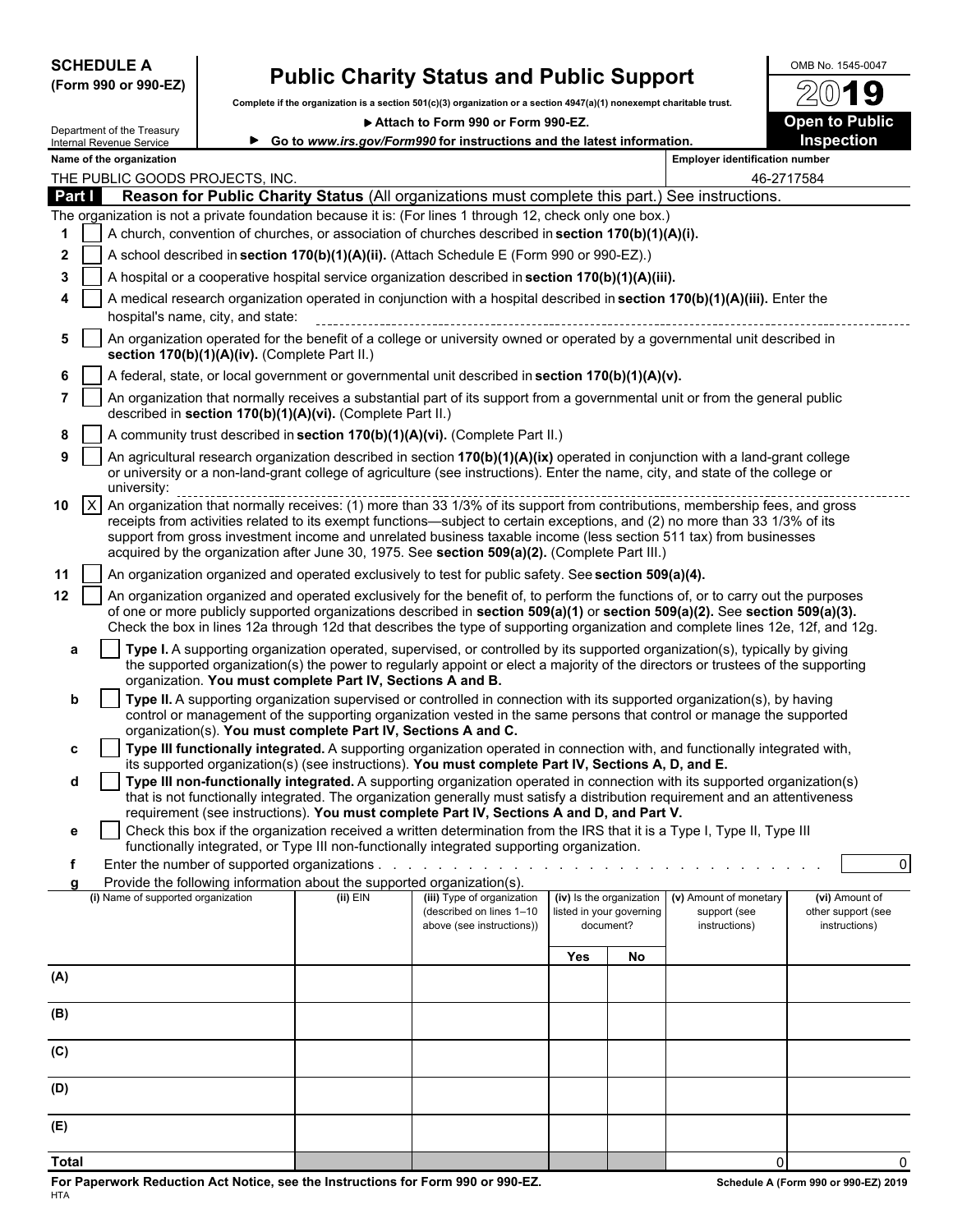|              | Schedule A (Form 990 or 990-EZ) 2019                                                                                                                                                                                                                                                                                                                                               | THE PUBLIC GOODS PROJECTS. INC. |             |                |            | 46-2717584      | Page 2                         |
|--------------|------------------------------------------------------------------------------------------------------------------------------------------------------------------------------------------------------------------------------------------------------------------------------------------------------------------------------------------------------------------------------------|---------------------------------|-------------|----------------|------------|-----------------|--------------------------------|
|              | Part II<br>Support Schedule for Organizations Described in Sections 170(b)(1)(A)(iv) and 170(b)(1)(A)(vi)<br>(Complete only if you checked the box on line 5, 7, or 8 of Part I or if the organization failed to qualify under                                                                                                                                                     |                                 |             |                |            |                 |                                |
|              | Part III. If the organization fails to qualify under the tests listed below, please complete Part III.)                                                                                                                                                                                                                                                                            |                                 |             |                |            |                 |                                |
|              | <b>Section A. Public Support</b>                                                                                                                                                                                                                                                                                                                                                   |                                 |             |                |            |                 |                                |
|              | Calendar year (or fiscal year beginning in)<br>▶                                                                                                                                                                                                                                                                                                                                   | (a) 2015                        | (b) 2016    | (c) 2017       | $(d)$ 2018 | (e) 2019        | (f) Total                      |
|              | Gifts, grants, contributions, and<br>membership fees received. (Do not<br>include any "unusual grants.")                                                                                                                                                                                                                                                                           |                                 |             |                |            |                 | 0                              |
| $\mathbf{2}$ | Tax revenues levied for the<br>organization's benefit and either paid<br>to or expended on its behalf.<br>and the con-                                                                                                                                                                                                                                                             |                                 |             |                |            |                 | 0                              |
| 3            | The value of services or facilities<br>furnished by a governmental unit to the<br>organization without charge                                                                                                                                                                                                                                                                      |                                 |             |                |            |                 | 0                              |
|              | Total. Add lines 1 through 3<br>The portion of total contributions by<br>each person (other than a<br>governmental unit or publicly<br>supported organization) included on<br>line 1 that exceeds 2% of the amount                                                                                                                                                                 | $\Omega$                        | $\Omega$    | 0              | 0          | $\Omega$        | $\Omega$                       |
|              | shown on line 11, column $(f)$ .                                                                                                                                                                                                                                                                                                                                                   |                                 |             |                |            |                 |                                |
| 6            | Public support. Subtract line 5 from line 4                                                                                                                                                                                                                                                                                                                                        |                                 |             |                |            |                 | 0                              |
|              | <b>Section B. Total Support</b>                                                                                                                                                                                                                                                                                                                                                    |                                 |             |                |            |                 |                                |
|              | Calendar year (or fiscal year beginning in)<br>▶                                                                                                                                                                                                                                                                                                                                   | (a) 2015                        | (b) 2016    | (c) 2017       | $(d)$ 2018 | (e) 2019        | (f) Total                      |
| 8            | Amounts from line 4.<br>Gross income from interest, dividends,<br>payments received on securities loans,<br>rents, royalties, and income from                                                                                                                                                                                                                                      | $\mathbf 0$                     | $\mathbf 0$ | $\overline{0}$ | 0          | $\Omega$        | 0<br>0                         |
| 9            | Net income from unrelated business<br>activities, whether or not the business is<br>regularly carried on                                                                                                                                                                                                                                                                           |                                 |             |                |            |                 | 0                              |
| 10           | Other income. Do not include gain or<br>loss from the sale of capital assets<br>(Explain in Part VI.)                                                                                                                                                                                                                                                                              |                                 |             |                |            |                 | 0                              |
| 12           | 11 Total support. Add lines 7 through 10.<br>13 First five years. If the Form 990 is for the organization's first, second, third, fourth, or fifth tax year as a section 501(c)(3)                                                                                                                                                                                                 |                                 |             |                |            | 12 <sub>2</sub> | $\Omega$<br>▶                  |
|              | <b>Section C. Computation of Public Support Percentage</b>                                                                                                                                                                                                                                                                                                                         |                                 |             |                |            |                 |                                |
| 14           | Public support percentage for 2019 (line 6, column (f) divided by line 11, column (f)).                                                                                                                                                                                                                                                                                            |                                 |             |                |            | 14              | 0.00%                          |
| 15           |                                                                                                                                                                                                                                                                                                                                                                                    |                                 |             |                |            | 15              | $0.00\%$                       |
|              | 16a 33 1/3% support test-2019. If the organization did not check the box on line 13, and line 14 is 33 1/3% or more, check this box                                                                                                                                                                                                                                                |                                 |             |                |            |                 |                                |
|              | <b>b</b> 33 1/3% support test-2018. If the organization did not check a box on line 13 or 16a, and line 15 is 33 1/3% or more, check this                                                                                                                                                                                                                                          |                                 |             |                |            |                 |                                |
|              | 17a 10%-facts-and-circumstances test—2019. If the organization did not check a box on line 13, 16a, or 16b, and line 14<br>10% or more, and if the organization meets the "facts-and-circumstances" test, check this box and stop here. Explain in<br>Part VI how the organization meets the "facts-and-circumstances" test. The organization qualifies as a publicly supported    |                                 |             |                |            |                 |                                |
|              | <b>b</b> 10%-facts-and-circumstances test-2018. If the organization did not check a box on line 13, 16a, 16b, or 17a, and line<br>15 is 10% or more, and if the organization meets the "facts-and-circumstances" test, check this box and stop here.<br>Explain in Part VI how the organization meets the "facts-and-circumstances" test. The organization qualifies as a publicly |                                 |             |                |            |                 | $\blacktriangleright$ $\vdash$ |
| 18           | Private foundation. If the organization did not check a box on line 13, 16a, 16b, 17a, or 17b, check this box and see                                                                                                                                                                                                                                                              |                                 |             |                |            |                 |                                |
|              |                                                                                                                                                                                                                                                                                                                                                                                    |                                 |             |                |            |                 |                                |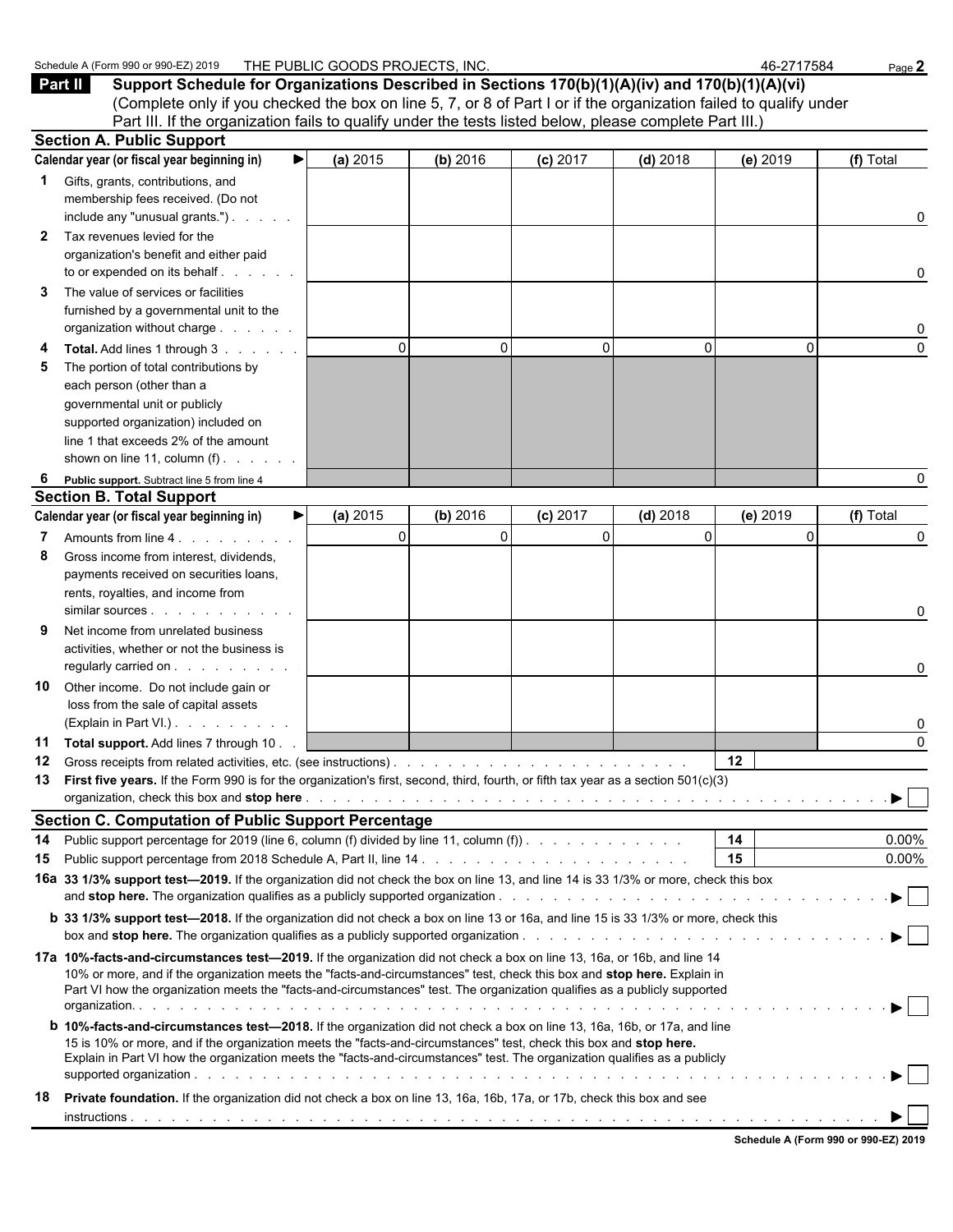#### Schedule A (Form 990 or 990-EZ) 2019 THE PUBLIC GOODS PROJECTS, INC. 46-2717584 Page 3

**Part III Support Schedule for Organizations Described in Section 509(a)(2)**

(Complete only if you checked the box on line 10 of Part I or if the organization failed to qualify under Part II. If the organization fails to qualify under the tests listed below, please complete Part II.)

|              | <b>Section A. Public Support</b>                                                                                                                                             |          |          |            |            |           |                                |
|--------------|------------------------------------------------------------------------------------------------------------------------------------------------------------------------------|----------|----------|------------|------------|-----------|--------------------------------|
|              | Calendar year (or fiscal year beginning in)                                                                                                                                  | (a) 2015 | (b) 2016 | $(c)$ 2017 | $(d)$ 2018 | (e) 2019  | (f) Total                      |
|              | <b>1</b> Gifts, grants, contributions, and membership fees                                                                                                                   |          |          |            |            |           |                                |
|              | received. (Do not include any "unusual grants.")                                                                                                                             | 294,590  | 27,650   | 268,859    | 345,282    | 15,958    | 952,339                        |
| $\mathbf{2}$ | Gross receipts from admissions, merchandise<br>sold or services performed, or facilities                                                                                     |          |          |            |            |           |                                |
|              | furnished in any activity that is related to the                                                                                                                             |          |          |            |            |           |                                |
|              | organization's tax-exempt purpose                                                                                                                                            | 1,114    | 1,158    | 2,302,205  | 2,849,566  | 3,844,763 | 8,998,806                      |
| 3            | Gross receipts from activities that are not an                                                                                                                               |          |          |            |            |           |                                |
|              | unrelated trade or business under section 513.                                                                                                                               |          |          |            |            |           | 0                              |
| 4            | Tax revenues levied for the                                                                                                                                                  |          |          |            |            |           |                                |
|              | organization's benefit and either paid to                                                                                                                                    |          |          |            |            |           |                                |
|              |                                                                                                                                                                              |          |          |            |            |           | 0                              |
| 5            | The value of services or facilities                                                                                                                                          |          |          |            |            |           |                                |
|              | furnished by a governmental unit to the                                                                                                                                      |          |          |            |            |           |                                |
|              | organization without charge                                                                                                                                                  |          |          |            |            |           | 0                              |
| 6            | <b>Total.</b> Add lines 1 through 5.                                                                                                                                         | 295,704  | 28,808   | 2,571,064  | 3,194,848  | 3,860,721 | 9,951,145                      |
|              | 7a Amounts included on lines 1, 2, and 3                                                                                                                                     |          |          |            |            |           |                                |
|              | received from disqualified persons                                                                                                                                           | 1,450    | 26,150   | 26,250     | 76,400     | 2,100     | 132,350                        |
|              | <b>b</b> Amounts included on lines 2 and 3                                                                                                                                   |          |          |            |            |           |                                |
|              | received from other than disqualified                                                                                                                                        |          |          |            |            |           |                                |
|              | persons that exceed the greater of \$5,000                                                                                                                                   |          |          |            |            |           |                                |
|              | or 1% of the amount on line 13 for the year                                                                                                                                  |          |          |            |            |           | 0                              |
|              | c Add lines $7a$ and $7b$ .                                                                                                                                                  | 1,450    | 26,150   | 26,250     | 76,400     | 2,100     | 132,350                        |
| 8            | <b>Public support (Subtract line 7c from</b>                                                                                                                                 |          |          |            |            |           |                                |
|              | line 6.) $\cdots$ $\cdots$ $\cdots$                                                                                                                                          |          |          |            |            |           | 9,818,795                      |
|              | <b>Section B. Total Support</b>                                                                                                                                              |          |          |            |            |           |                                |
|              | Calendar year (or fiscal year beginning in)<br>▶                                                                                                                             | (a) 2015 | (b) 2016 | $(c)$ 2017 | $(d)$ 2018 | (e) 2019  | (f) Total                      |
|              | 9 Amounts from line 6.                                                                                                                                                       | 295,704  | 28,808   | 2,571,064  | 3,194,848  | 3,860,721 | 9,951,145                      |
|              | <b>10a</b> Gross income from interest, dividends,                                                                                                                            |          |          |            |            |           |                                |
|              | payments received on securities loans, rents,                                                                                                                                |          |          |            |            |           |                                |
|              | royalties, and income from similar sources.                                                                                                                                  |          |          |            | 9          | 50        | 59                             |
|              | <b>b</b> Unrelated business taxable income (less                                                                                                                             |          |          |            |            |           |                                |
|              | section 511 taxes) from businesses                                                                                                                                           |          |          |            |            |           |                                |
|              | acquired after June 30, 1975                                                                                                                                                 | $\Omega$ | $\Omega$ | $\Omega$   |            |           | 0                              |
|              | c Add lines $10a$ and $10b$ . $\ldots$ $\ldots$                                                                                                                              |          |          |            | 9          | 50        | 59                             |
|              | <b>11</b> Net income from unrelated business                                                                                                                                 |          |          |            |            |           |                                |
|              | activities not included in line 10b, whether                                                                                                                                 |          |          |            |            |           |                                |
|              | or not the business is regularly carried on.                                                                                                                                 |          |          |            |            |           | 0                              |
|              | 12 Other income. Do not include gain or                                                                                                                                      |          |          |            |            |           |                                |
|              | loss from the sale of capital assets                                                                                                                                         |          |          |            |            |           |                                |
|              | (Explain in Part VI.)                                                                                                                                                        |          |          |            |            |           | 0                              |
|              | 13 Total support. (Add lines 9, 10c, 11,                                                                                                                                     |          |          |            |            |           |                                |
|              | and $12.$ ). $\qquad \qquad \qquad$<br>14 First five years. If the Form 990 is for the organization's first, second, third, fourth, or fifth tax year as a section 501(c)(3) | 295,704  | 28,808   | 2,571,064  | 3,194,857  | 3,860,771 | 9,951,204                      |
|              |                                                                                                                                                                              |          |          |            |            |           | ▶                              |
|              | <b>Section C. Computation of Public Support Percentage</b>                                                                                                                   |          |          |            |            |           |                                |
|              | 15 Public support percentage for 2019 (line 8, column (f), divided by line 13, column (f)).                                                                                  |          |          |            |            | 15        | 98.67%                         |
|              |                                                                                                                                                                              |          |          |            |            | 16        | 98.12%                         |
|              | Section D. Computation of Investment Income Percentage                                                                                                                       |          |          |            |            |           |                                |
| 17           | Investment income percentage for 2019 (line 10c, column (f), divided by line 13, column (f)).                                                                                |          |          |            |            | 17        | 0.00%                          |
| 18           |                                                                                                                                                                              |          |          |            |            | 18        | 0.00%                          |
|              | 19a 33 1/3% support tests-2019. If the organization did not check the box on line 14, and line 15 is more than 33 1/3%, and line 17 is                                       |          |          |            |            |           |                                |
|              |                                                                                                                                                                              |          |          |            |            |           | $\blacktriangleright$ $\mid$ X |
|              | b 33 1/3% support tests—2018. If the organization did not check a box on line 14 or line 19a, and line 16 is more than 33 1/3%, and                                          |          |          |            |            |           |                                |
|              | line 18 is not more than 33 1/3%, check this box and stop here. The organization qualifies as a publicly supported organization                                              |          |          |            |            |           |                                |
|              |                                                                                                                                                                              |          |          |            |            |           |                                |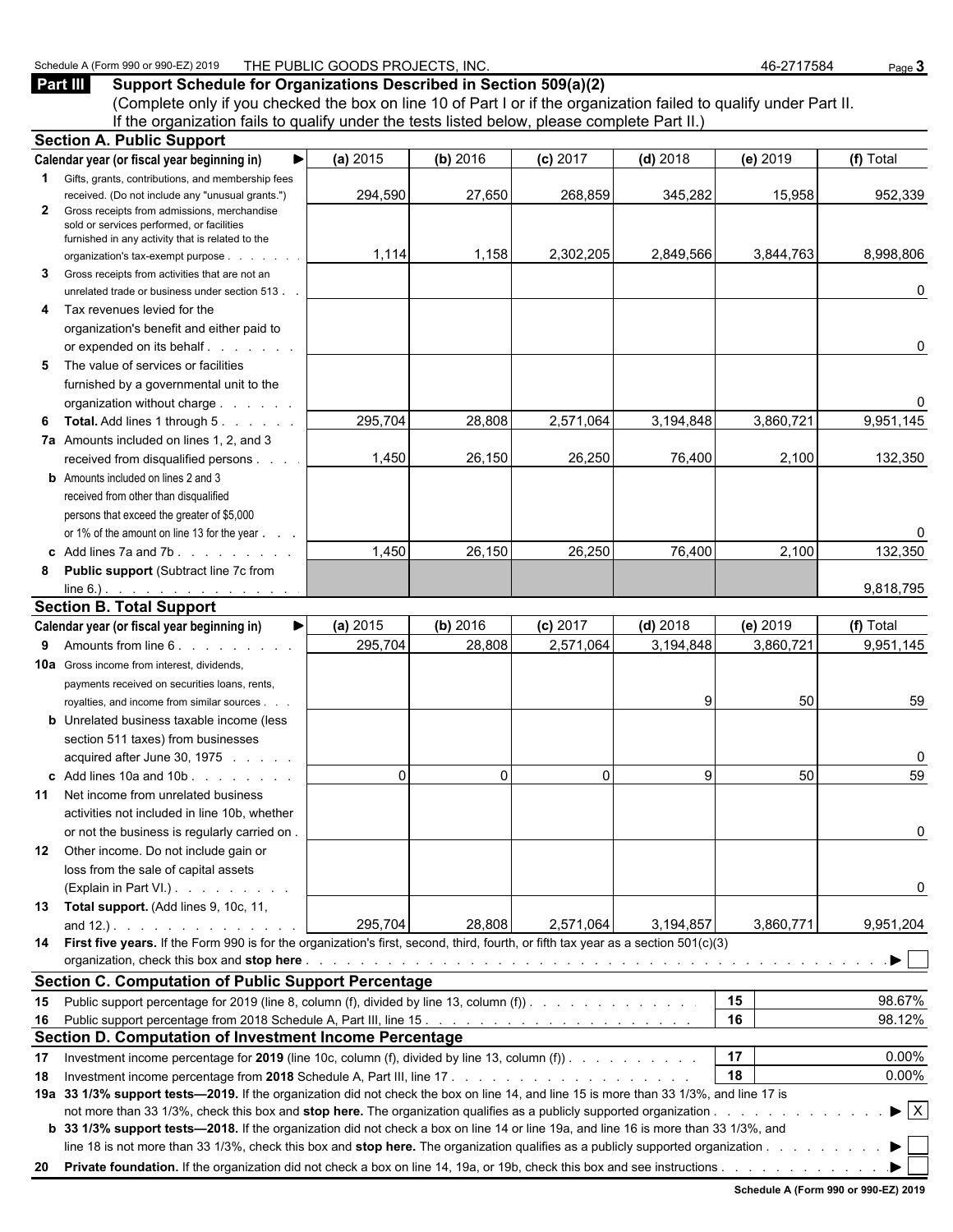#### **Part IV Supporting Organizations**

(Complete only if you checked a box in line 12 on Part I. If you checked 12a of Part I, complete Sections A and B. If you checked 12b of Part I, complete Sections A and C. If you checked 12c of Part I, complete Sections A, D, and E. If you checked 12d of Part I, complete Sections A and D, and complete Part V.)

#### **Section A. All Supporting Organizations**

- **1** Are all of the organization's supported organizations listed by name in the organization's governing documents? *If "No," describe in Part VI how the supported organizations are designated. If designated by class or purpose, describe the designation. If historic and continuing relationship, explain.* **1**
- **2** Did the organization have any supported organization that does not have an IRS determination of status under section 509(a)(1) or (2)? *If "Yes," explain in Part VI how the organization determined that the supported organization was described in section 509(a)(1) or (2).*
- **3a** Did the organization have a supported organization described in section 501(c)(4), (5), or (6)? *If "Yes," answer (b) and (c) below.* **3a**
- **b** Did the organization confirm that each supported organization qualified under section 501(c)(4), (5), or (6) and satisfied the public support tests under section 509(a)(2)? *If "Yes," describe in Part VI when and how the organization made the determination.* **3b**
- **c** Did the organization ensure that all support to such organizations was used exclusively for section 170(c)(2) (B) purposes? *If* "*Yes,*" *explain in Part VI what controls the organization put in place to ensure such use.* **3c**
- **4a** Was any supported organization not organized in the United States ("foreign supported organization")? *If "Yes," and if you checked 12a or 12b in Part I, answer (b) and (c) below.* **4a**
- **b** Did the organization have ultimate control and discretion in deciding whether to make grants to the foreign supported organization? *If* "*Yes,*" *describe in Part VI how the organization had such control and discretion despite being controlled or supervised by or in connection with its supported organizations.* **4b**
- **c** Did the organization support any foreign supported organization that does not have an IRS determination under sections 501(c)(3) and 509(a)(1) or (2)? *If* "*Yes,*" *explain in Part VI what controls the organization used to ensure that all support to the foreign supported organization was used exclusively for section 170(c)(2)(B) purposes.* **4c**
- **5a** Did the organization add, substitute, or remove any supported organizations during the tax year? *If* "*Yes,*" *answer (b) and (c) below (if applicable). Also, provide detail in Part VI, including (i) the names and EIN numbers of the supported organizations added, substituted, or removed; (ii) the reasons for each such action; (iii) the authority under the organization's organizing document authorizing such action; and (iv) how the action was accomplished (such as by amendment to the organizing document).* **5a**
- **b Type I or Type II only.** Was any added or substituted supported organization part of a class already designated in the organization's organizing document? **5b**
- **c Substitutions only.** Was the substitution the result of an event beyond the organization's control? **5c**
- **6** Did the organization provide support (whether in the form of grants or the provision of services or facilities) to anyone other than (i) its supported organizations, (ii) individuals that are part of the charitable class benefited by one or more of its supported organizations, or (iii) other supporting organizations that also support or benefit one or more of the filing organization's supported organizations? *If "Yes," provide detail in Part VI.* **6**
- **7** Did the organization provide a grant, loan, compensation, or other similar payment to a substantial contributor (as defined in section 4958(c)(3)(C)), a family member of a substantial contributor, or a 35% controlled entity with regard to a substantial contribut*or? If "Yes," complete Part I of Schedule L (Form 990 or 990-EZ).* **7**
- **8** Did the organization make a loan to a disqualified person (as defined in section 4958) not described in line 7? *If "Yes," complete Part I of Schedule L (Form 990 or 990-EZ).* **8**
- **9a** Was the organization controlled directly or indirectly at any time during the tax year by one or more disqualified persons as defined in section 4946 (other than foundation managers and organizations described in section 509(a)(1) or (2))? *If* "*Yes*," *provide detail in Part VI.*
- **b** Did one or more disqualified persons (as defined in line 9a) hold a controlling interest in any entity in which the supporting organization had an interest? *If* "*Yes,*" *provide detail in Part VI.* **9b**
- **c** Did a disqualified person (as defined in line 9a) have an ownership interest in, or derive any personal benefit from, assets in which the supporting organization also had an interest? *If* "*Yes,*" *provide detail in Part VI.* **9c**
- **10a** Was the organization subject to the excess business holdings rules of section 4943 because of section 4943(f) (regarding certain Type II supporting organizations, and all Type III non-functionally integrated supporting organizations)? If "Yes," answer 10b below.
	- **b** Did the organization have any excess business holdings in the tax year? *(Use Schedule C, Form 4720, to determine whether the organization had excess business holdings.)*

|                | Yes<br>$\overline{\phantom{a}}$ | <u>No</u> |
|----------------|---------------------------------|-----------|
|                |                                 |           |
| 1              |                                 |           |
|                |                                 |           |
| $\overline{2}$ |                                 |           |
|                |                                 |           |
| 3a             |                                 |           |
|                |                                 |           |
| 3 <sub>b</sub> |                                 |           |
|                |                                 |           |
| 3c             |                                 |           |
|                |                                 |           |
| 4a             |                                 |           |
|                |                                 |           |
| 4b             |                                 |           |
|                |                                 |           |
| 4c             |                                 |           |
|                |                                 |           |
| 5a             |                                 |           |
| 5 <sub>b</sub> |                                 |           |
| 5 <u>c</u>     |                                 |           |
|                |                                 |           |
| 6              |                                 |           |
|                |                                 |           |
| j<br>7         |                                 |           |
| 8              |                                 |           |
|                |                                 |           |
| 9а             |                                 |           |
|                |                                 |           |
| 9b             |                                 |           |
| 9с             |                                 |           |
|                |                                 |           |
| 10a            |                                 |           |
| ۱ŀ             |                                 |           |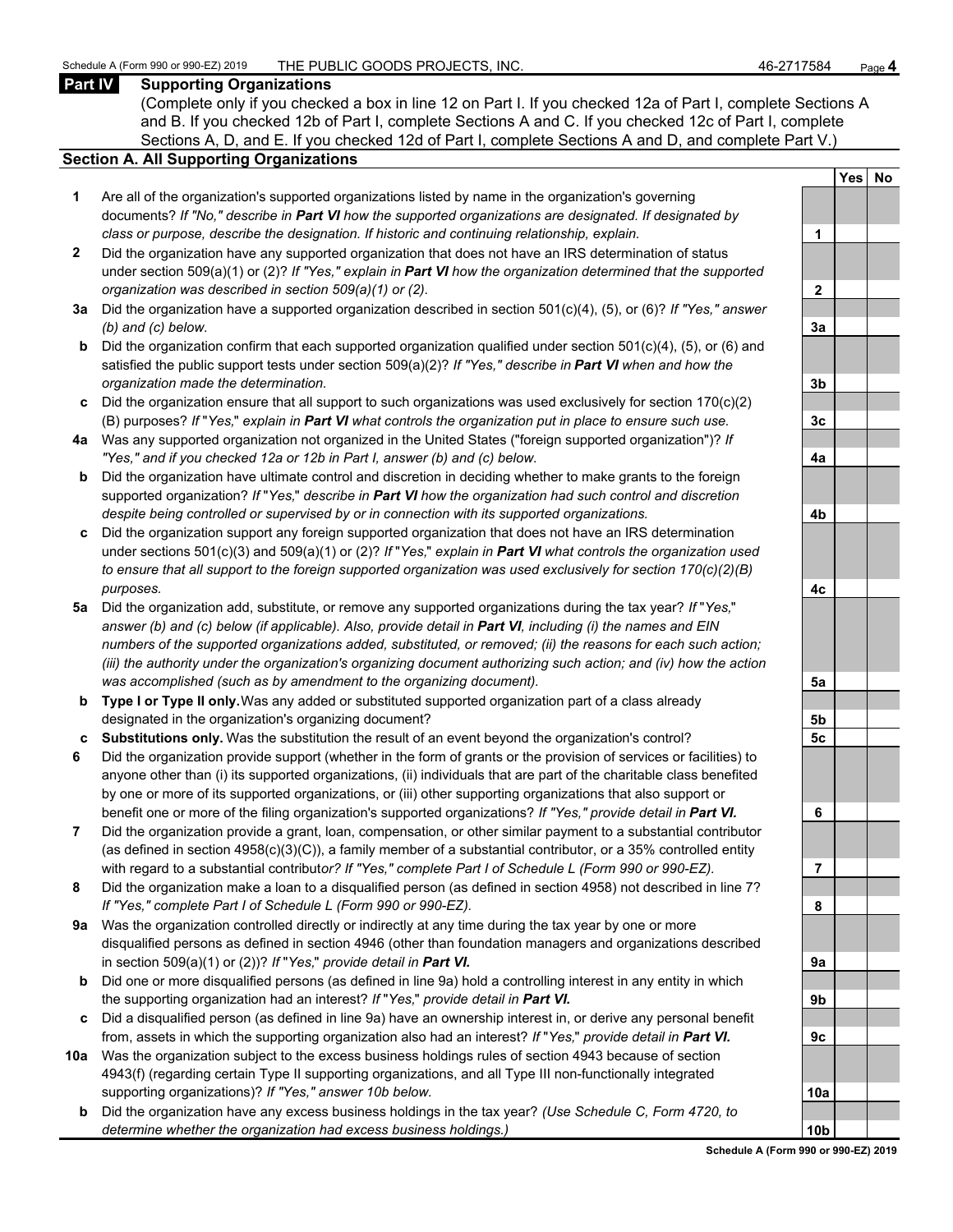**Yes No**

| 11           | Has the organization accepted a gift or contribution from any of the following persons?                                           |                 |        |    |
|--------------|-----------------------------------------------------------------------------------------------------------------------------------|-----------------|--------|----|
| a            | A person who directly or indirectly controls, either alone or together with persons described in (b) and (c)                      |                 |        |    |
|              | below, the governing body of a supported organization?                                                                            | 11a             |        |    |
| b            | A family member of a person described in (a) above?                                                                               | 11 <sub>b</sub> |        |    |
| с            | A 35% controlled entity of a person described in (a) or (b) above? If "Yes" to a, b, or c, provide detail in Part VI.             | 11c             |        |    |
|              | <b>Section B. Type I Supporting Organizations</b>                                                                                 |                 |        |    |
|              |                                                                                                                                   |                 | Yes    | No |
| 1            | Did the directors, trustees, or membership of one or more supported organizations have the power to                               |                 |        |    |
|              | regularly appoint or elect at least a majority of the organization's directors or trustees at all times during the                |                 |        |    |
|              | tax year? If "No," describe in Part VI how the supported organization(s) effectively operated, supervised, or                     |                 |        |    |
|              | controlled the organization's activities. If the organization had more than one supported organization,                           |                 |        |    |
|              | describe how the powers to appoint and/or remove directors or trustees were allocated among the supported                         |                 |        |    |
|              | organizations and what conditions or restrictions, if any, applied to such powers during the tax year.                            | 1               |        |    |
| $\mathbf{2}$ | Did the organization operate for the benefit of any supported organization other than the supported                               |                 |        |    |
|              | organization(s) that operated, supervised, or controlled the supporting organization? If "Yes," explain in Part                   |                 |        |    |
|              | VI how providing such benefit carried out the purposes of the supported organization(s) that operated,                            |                 |        |    |
|              | supervised, or controlled the supporting organization.                                                                            | $\overline{2}$  |        |    |
|              | <b>Section C. Type II Supporting Organizations</b>                                                                                |                 |        |    |
|              |                                                                                                                                   |                 | Yes    | No |
| 1            | Were a majority of the organization's directors or trustees during the tax year also a majority of the directors                  |                 |        |    |
|              | or trustees of each of the organization's supported organization(s)? If "No," describe in Part VI how control                     |                 |        |    |
|              | or management of the supporting organization was vested in the same persons that controlled or managed                            |                 |        |    |
|              | the supported organization(s).                                                                                                    | 1               |        |    |
|              | <b>Section D. All Type III Supporting Organizations</b>                                                                           |                 |        |    |
|              |                                                                                                                                   |                 | Yes    | No |
| 1            | Did the organization provide to each of its supported organizations, by the last day of the fifth month of the                    |                 |        |    |
|              | organization's tax year, (i) a written notice describing the type and amount of support provided during the prior tax             |                 |        |    |
|              | year, (ii) a copy of the Form 990 that was most recently filed as of the date of notification, and (iii) copies of the            |                 |        |    |
|              | organization's governing documents in effect on the date of notification, to the extent not previously provided?                  | 1               |        |    |
| $\mathbf{2}$ | Were any of the organization's officers, directors, or trustees either (i) appointed or elected by the supported                  |                 |        |    |
|              | organization(s) or (ii) serving on the governing body of a supported organization? If "No," explain in Part VI how                |                 |        |    |
|              | the organization maintained a close and continuous working relationship with the supported organization(s).                       | $\mathbf{2}$    |        |    |
| 3            | By reason of the relationship described in (2), did the organization's supported organizations have a                             |                 |        |    |
|              | significant voice in the organization's investment policies and in directing the use of the organization's                        |                 |        |    |
|              | income or assets at all times during the tax year? If "Yes," describe in Part VI the role the organization's                      |                 |        |    |
|              | supported organizations played in this regard.                                                                                    | 3               |        |    |
|              | Section E. Type III Functionally Integrated Supporting Organizations                                                              |                 |        |    |
|              | Check the box next to the method that the organization used to satisfy the Integral Part Test during the year (see instructions). |                 |        |    |
| а            | The organization satisfied the Activities Test. Complete line 2 below.                                                            |                 |        |    |
| b            | The organization is the parent of each of its supported organizations. Complete line 3 below.                                     |                 |        |    |
|              | The organization supported a governmental entity. Describe in Part VI how you supported a government entity (see instructions).   |                 |        |    |
| c            |                                                                                                                                   |                 |        |    |
| $\mathbf{2}$ | Activities Test. Answer (a) and (b) below.                                                                                        |                 | Yes No |    |
| a            | Did substantially all of the organization's activities during the tax year directly further the exempt purposes of                |                 |        |    |
|              | the supported organization(s) to which the organization was responsive? If "Yes," then in Part VI identify                        |                 |        |    |
|              | those supported organizations and explain how these activities directly furthered their exempt purposes,                          |                 |        |    |
|              | how the organization was responsive to those supported organizations, and how the organization determined                         |                 |        |    |
|              | that these activities constituted substantially all of its activities.                                                            | 2a              |        |    |
| b            | Did the activities described in (a) constitute activities that, but for the organization's involvement, one or more               |                 |        |    |
|              | of the organization's supported organization(s) would have been engaged in? If "Yes," explain in Part VI the                      |                 |        |    |
|              | reasons for the organization's position that its supported organization(s) would have engaged in these                            |                 |        |    |
|              | activities but for the organization's involvement.                                                                                | 2b              |        |    |
| 3            | Parent of Supported Organizations. Answer (a) and (b) below.                                                                      |                 |        |    |
| a            | Did the organization have the power to regularly appoint or elect a majority of the officers, directors, or                       |                 |        |    |
|              | trustees of each of the supported organizations? Provide details in Part VI.                                                      | За              |        |    |
| b            | Did the organization exercise a substantial degree of direction over the policies, programs, and activities of each               |                 |        |    |
|              | of its supported organizations? If "Yes," describe in Part VI the role played by the organization in this regard.                 | 3 <sub>b</sub>  |        |    |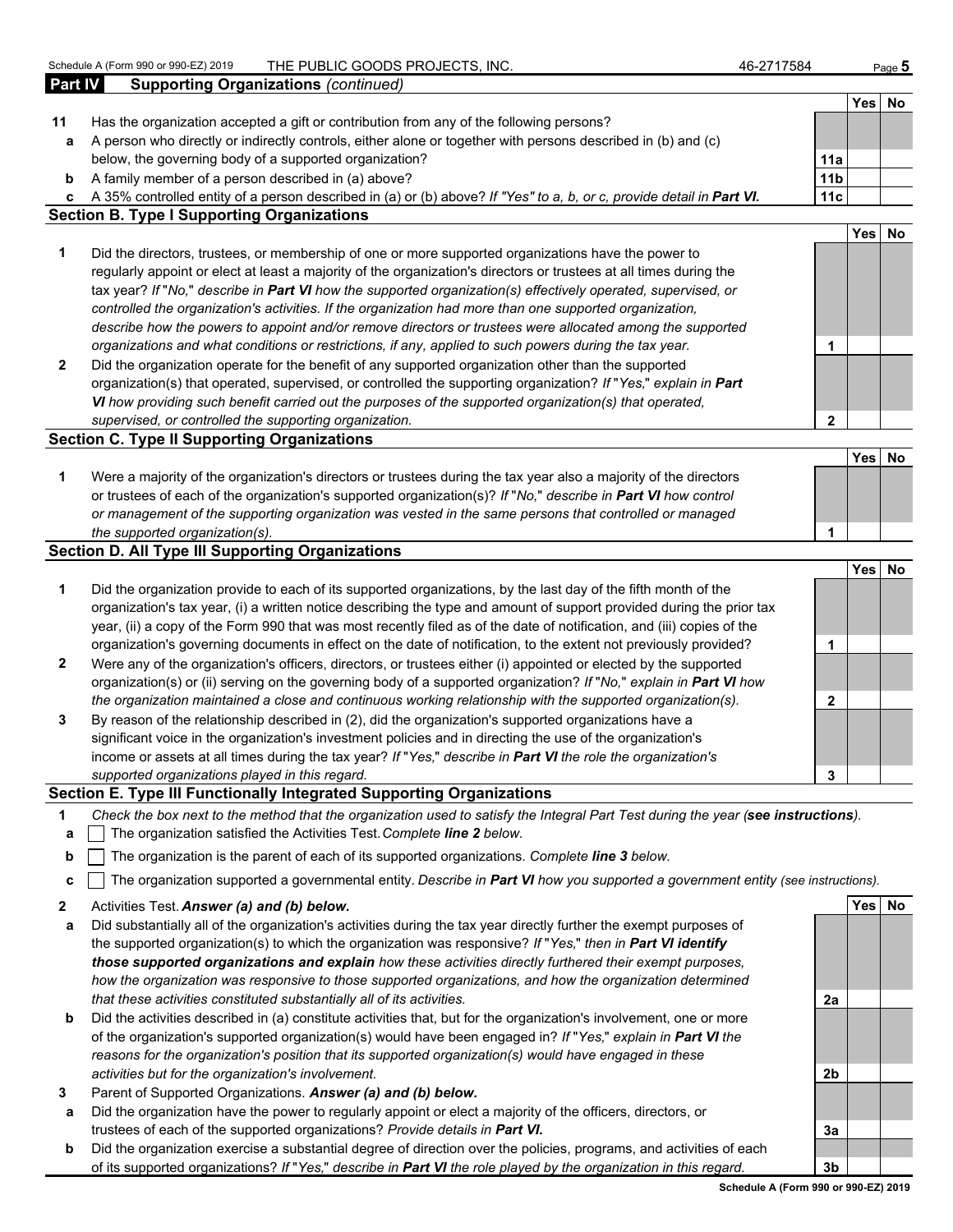Schedule A (Form 990 or 990-EZ) 2019 THE PUBLIC GOODS PROJECTS, INC. 46-2717584 Page 6 **Part V Type III Non-Functionally Integrated 509(a)(3) Supporting Organizations 1** Check here if the organization satisfied the Integral Part Test as a qualifying trust on Nov. 20, 1970 (explain in Part VI). **See instructions.** All other Type III non-functionally integrated supporting organizations must complete Sections A through E. **Section A - Adjusted Net Income** (B) Current Year (B) Current Year (B) Current Year (B) Current Year (B) Current Year (B) Current Year (B) Current Year (B) Current Year (B) Current Year (B) Current Year (B) Current Year ( (optional) **1** Net short-term capital gain **1 1 2** Recoveries of prior-year distributions **2 3** Other gross income (see instructions) **3 4** Add lines 1 through 3. **4** 0 0 **5** Depreciation and depletion **5 5 6** Portion of operating expenses paid or incurred for production or collection of gross income or for management, conservation, or maintenance of property held for production of income (see instructions) **6 7** Other expenses (see instructions) **7 8 Adjusted Net Income** (subtract lines 5, 6, and 7 from line 4). **8** 0 0 **Section B - Minimum Asset Amount Contract Amount** (A) Prior Year (B) Current Year (B) Current Year (B) Current Year (B) Current Year (B) Current Year (B) Current Year (B) Current Year (B) Current Year (B) Current Year ( (optional) **1** Aggregate fair market value of all non-exempt-use assets (see instructions for short tax year or assets held for part of year): **a** Average monthly value of securities **1a b** Average monthly cash balances **1b** Average monthly cash balances **c** Fair market value of other non-exempt-use assets **1c d Total** (add lines 1a, 1b, and 1c) **1d** 0 0 **e Discount** claimed for blockage or other factors (explain in detail in **Part VI**): **2** Acquisition indebtedness applicable to non-exempt-use assets **2 3** Subtract line 2 from line 1d. **3** 0 0 **4** Cash deemed held for exempt use. Enter 1-1/2% of line 3 (for greater amount, see instructions). **4** 0 0 **5** Net value of non-exempt-use assets (subtract line 4 from line 3) **5** 0 0 **6** Multiply line 5 by .035. **6** 0 0 **7** Recoveries of prior-year distributions **7** 0 0 **8 Minimum Asset Amount** (add line 7 to line 6) **8** 0 0 **Section C - Distributable Amount** Current Year Current Year Current Year Current Year Current Year **1** Adjusted net income for prior year (from Section A, line 8, Column A) **1** 0 **2** Enter 85% of line 1 **2** 0 **3** Minimum asset amount for prior year (from Section B, line 8, Column A) **3** 0 **4** Enter greater of line 2 or line 3. **4** 0

**6 Distributable Amount.** Subtract line 5 from line 4, unless subject to emergency temporary reduction (see instructions). **6** 0

**5** Income tax imposed in prior year **5**

**7** Check here if the current year is the organization's first as a non-functionally integrated Type III supporting organization (see instructions).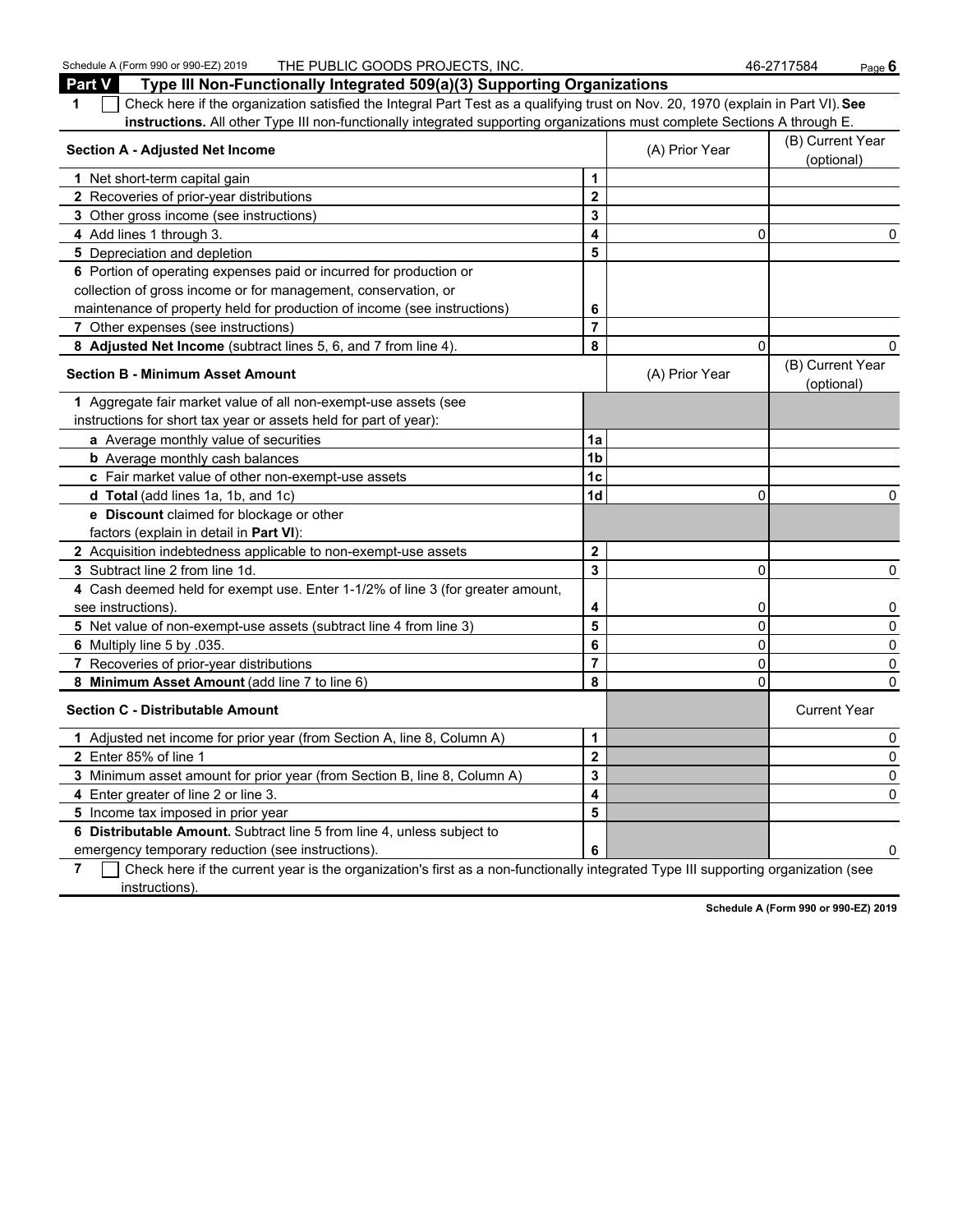| <b>Part V</b>  | Type III Non-Functionally Integrated 509(a)(3) Supporting Organizations (continued)        |                                    |                                               |                                                  |
|----------------|--------------------------------------------------------------------------------------------|------------------------------------|-----------------------------------------------|--------------------------------------------------|
|                | <b>Section D - Distributions</b>                                                           |                                    |                                               | <b>Current Year</b>                              |
| 1.             | Amounts paid to supported organizations to accomplish exempt purposes                      |                                    |                                               |                                                  |
|                | 2 Amounts paid to perform activity that directly furthers exempt purposes of supported     |                                    |                                               |                                                  |
|                | organizations, in excess of income from activity                                           |                                    |                                               |                                                  |
|                | 3 Administrative expenses paid to accomplish exempt purposes of supported organizations    |                                    |                                               |                                                  |
|                | 4 Amounts paid to acquire exempt-use assets                                                |                                    |                                               |                                                  |
|                | 5 Qualified set-aside amounts (prior IRS approval required)                                |                                    |                                               |                                                  |
|                | 6 Other distributions (describe in Part VI). See instructions.                             |                                    |                                               |                                                  |
|                | 7 Total annual distributions. Add lines 1 through 6.                                       |                                    |                                               |                                                  |
| 8              | Distributions to attentive supported organizations to which the organization is responsive |                                    |                                               |                                                  |
|                | (provide details in Part VI). See instructions.                                            |                                    |                                               |                                                  |
| 9              | Distributable amount for 2019 from Section C, line 6                                       |                                    |                                               |                                                  |
|                | 10 Line 8 amount divided by line 9 amount                                                  |                                    |                                               | 0.000                                            |
|                | <b>Section E - Distribution Allocations (see instructions)</b>                             | (i)<br><b>Excess Distributions</b> | (ii)<br><b>Underdistributions</b><br>Pre-2019 | (iii)<br><b>Distributable</b><br>Amount for 2019 |
| 1              | Distributable amount for 2019 from Section C, line 6                                       |                                    |                                               |                                                  |
| $\mathbf{2}$   | Underdistributions, if any, for years prior to 2019                                        |                                    |                                               |                                                  |
|                | (reasonable cause required-explain in Part VI). See                                        |                                    |                                               |                                                  |
|                | instructions.                                                                              |                                    |                                               |                                                  |
| 3.             | Excess distributions carryover, if any, to 2019                                            |                                    |                                               |                                                  |
| a              | From 2014.<br>and the company of the second                                                |                                    |                                               |                                                  |
| b              | From $2015.$                                                                               |                                    |                                               |                                                  |
|                | <b>c</b> From 2016.                                                                        |                                    |                                               |                                                  |
|                | <b>d</b> From 2017. <u>.</u>                                                               |                                    |                                               |                                                  |
|                | e From 2018.<br>the contract of the con-                                                   |                                    |                                               |                                                  |
|                | f Total of lines 3a through e                                                              | 0                                  |                                               |                                                  |
|                | g Applied to underdistributions of prior years                                             |                                    | O                                             |                                                  |
|                | h Applied to 2019 distributable amount                                                     |                                    |                                               |                                                  |
|                | Carryover from 2014 not applied (see instructions)                                         |                                    |                                               |                                                  |
|                | Remainder. Subtract lines 3g, 3h, and 3i from 3f.                                          | 0                                  |                                               |                                                  |
| 4              | Distributions for 2019 from                                                                |                                    |                                               |                                                  |
|                | Section D, line 7:<br>\$                                                                   |                                    |                                               |                                                  |
|                | <b>a</b> Applied to underdistributions of prior years                                      |                                    | 0                                             |                                                  |
|                | <b>b</b> Applied to 2019 distributable amount                                              |                                    |                                               | o                                                |
|                | <b>c</b> Remainder. Subtract lines 4a and 4b from 4.                                       | 0                                  |                                               |                                                  |
| 5              | Remaining underdistributions for years prior to 2019, if                                   |                                    |                                               |                                                  |
|                | any. Subtract lines 3g and 4a from line 2. For result                                      |                                    |                                               |                                                  |
|                | greater than zero, explain in Part VI. See instructions.                                   |                                    | 0                                             |                                                  |
| 6              | Remaining underdistributions for 2019. Subtract lines 3h                                   |                                    |                                               |                                                  |
|                | and 4b from line 1. For result greater than zero, explain in                               |                                    |                                               |                                                  |
|                | Part VI. See instructions.                                                                 |                                    |                                               |                                                  |
| $\overline{7}$ | Excess distributions carryover to 2020. Add lines 3j                                       |                                    |                                               |                                                  |
|                | and 4c.                                                                                    | 0                                  |                                               |                                                  |
| 8              | Breakdown of line 7:                                                                       |                                    |                                               |                                                  |
| a              | Excess from 2015.                                                                          |                                    |                                               |                                                  |
| b              | Excess from $2016.$<br>0                                                                   |                                    |                                               |                                                  |
|                | <b>c</b> Excess from 2017. $\ldots$<br>0                                                   |                                    |                                               |                                                  |
|                | <b>d</b> Excess from $2018.$<br>0                                                          |                                    |                                               |                                                  |
|                | e Excess from 2019<br>$\Omega$                                                             |                                    |                                               |                                                  |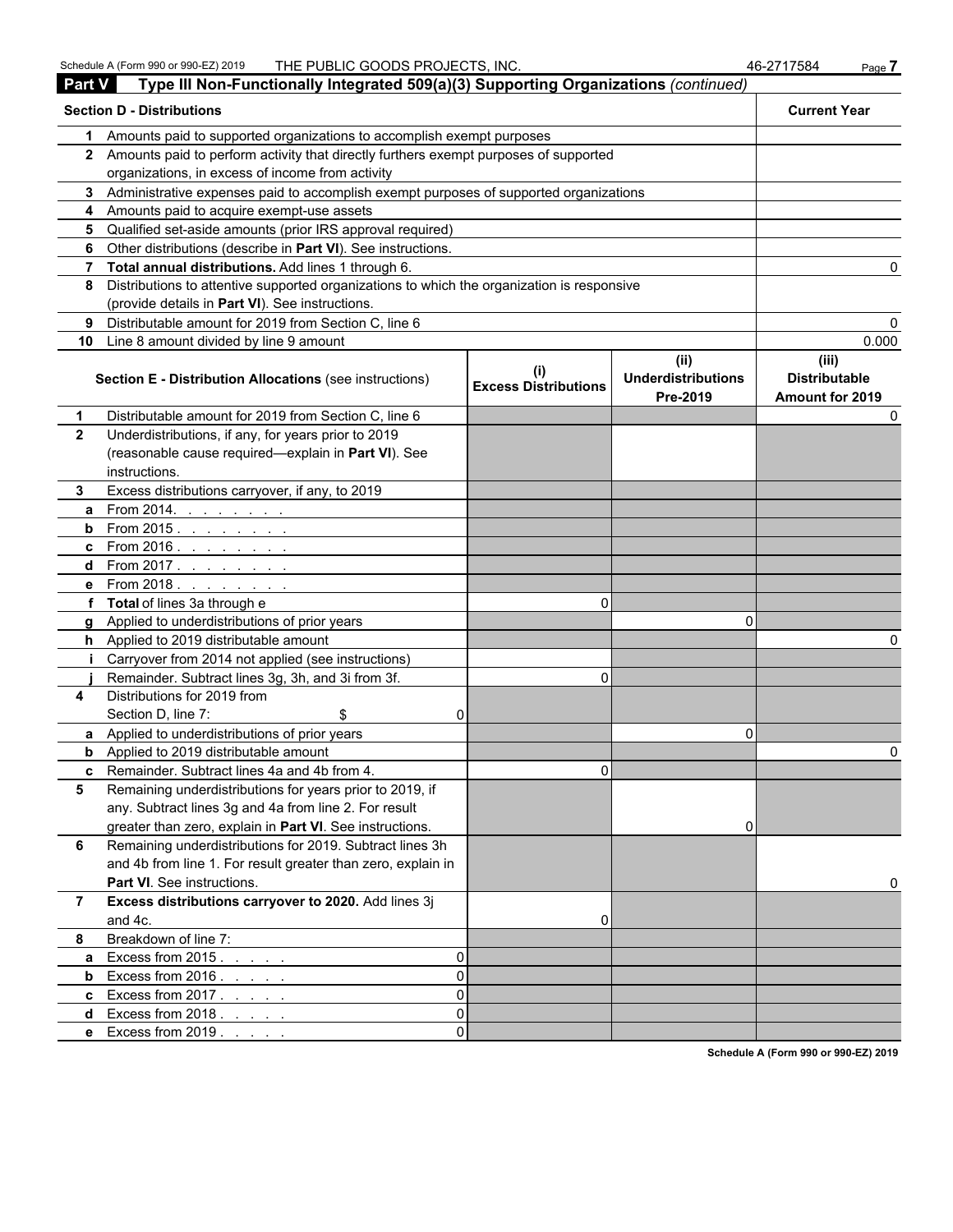|                | Schedule A (Form 990 or 990-EZ) 2019<br>THE PUBLIC GOODS PROJECTS, INC.                                                                                                                                                                                                                                                                                                                                                                                                                                                                                                                     | 46-2717584 | Page 8 |
|----------------|---------------------------------------------------------------------------------------------------------------------------------------------------------------------------------------------------------------------------------------------------------------------------------------------------------------------------------------------------------------------------------------------------------------------------------------------------------------------------------------------------------------------------------------------------------------------------------------------|------------|--------|
| <b>Part VI</b> | Supplemental Information. Provide the explanations required by Part II, line 10; Part II, line 17a or 17b; Part<br>III, line 12; Part IV, Section A, lines 1, 2, 3b, 3c, 4b, 4c, 5a, 6, 9a, 9b, 9c, 11a, 11b, and 11c; Part IV, Section<br>B, lines 1 and 2; Part IV, Section C, line 1; Part IV, Section D, lines 2 and 3; Part IV, Section E, lines 1c, 2a, 2b,<br>3a, and 3b; Part V, line 1; Part V, Section B, line 1e; Part V, Section D, lines 5, 6, and 8; and Part V, Section E,<br>lines 2, 5, and 6. Also complete this part for any additional information. (See instructions.) |            |        |
|                |                                                                                                                                                                                                                                                                                                                                                                                                                                                                                                                                                                                             |            |        |
|                |                                                                                                                                                                                                                                                                                                                                                                                                                                                                                                                                                                                             |            |        |
|                |                                                                                                                                                                                                                                                                                                                                                                                                                                                                                                                                                                                             |            |        |
|                |                                                                                                                                                                                                                                                                                                                                                                                                                                                                                                                                                                                             |            |        |
|                |                                                                                                                                                                                                                                                                                                                                                                                                                                                                                                                                                                                             |            |        |
|                |                                                                                                                                                                                                                                                                                                                                                                                                                                                                                                                                                                                             |            |        |
|                |                                                                                                                                                                                                                                                                                                                                                                                                                                                                                                                                                                                             |            |        |
|                |                                                                                                                                                                                                                                                                                                                                                                                                                                                                                                                                                                                             |            |        |
|                |                                                                                                                                                                                                                                                                                                                                                                                                                                                                                                                                                                                             |            |        |
|                |                                                                                                                                                                                                                                                                                                                                                                                                                                                                                                                                                                                             |            |        |
|                |                                                                                                                                                                                                                                                                                                                                                                                                                                                                                                                                                                                             |            |        |
|                |                                                                                                                                                                                                                                                                                                                                                                                                                                                                                                                                                                                             |            |        |
|                |                                                                                                                                                                                                                                                                                                                                                                                                                                                                                                                                                                                             |            |        |
|                |                                                                                                                                                                                                                                                                                                                                                                                                                                                                                                                                                                                             |            |        |
|                |                                                                                                                                                                                                                                                                                                                                                                                                                                                                                                                                                                                             |            |        |
|                |                                                                                                                                                                                                                                                                                                                                                                                                                                                                                                                                                                                             |            |        |
|                |                                                                                                                                                                                                                                                                                                                                                                                                                                                                                                                                                                                             |            |        |
|                |                                                                                                                                                                                                                                                                                                                                                                                                                                                                                                                                                                                             |            |        |
|                |                                                                                                                                                                                                                                                                                                                                                                                                                                                                                                                                                                                             |            |        |
|                |                                                                                                                                                                                                                                                                                                                                                                                                                                                                                                                                                                                             |            |        |
|                |                                                                                                                                                                                                                                                                                                                                                                                                                                                                                                                                                                                             |            |        |
|                |                                                                                                                                                                                                                                                                                                                                                                                                                                                                                                                                                                                             |            |        |
|                |                                                                                                                                                                                                                                                                                                                                                                                                                                                                                                                                                                                             |            |        |
|                |                                                                                                                                                                                                                                                                                                                                                                                                                                                                                                                                                                                             |            |        |
|                |                                                                                                                                                                                                                                                                                                                                                                                                                                                                                                                                                                                             |            |        |
|                |                                                                                                                                                                                                                                                                                                                                                                                                                                                                                                                                                                                             |            |        |
|                |                                                                                                                                                                                                                                                                                                                                                                                                                                                                                                                                                                                             |            |        |
|                |                                                                                                                                                                                                                                                                                                                                                                                                                                                                                                                                                                                             |            |        |
|                |                                                                                                                                                                                                                                                                                                                                                                                                                                                                                                                                                                                             |            |        |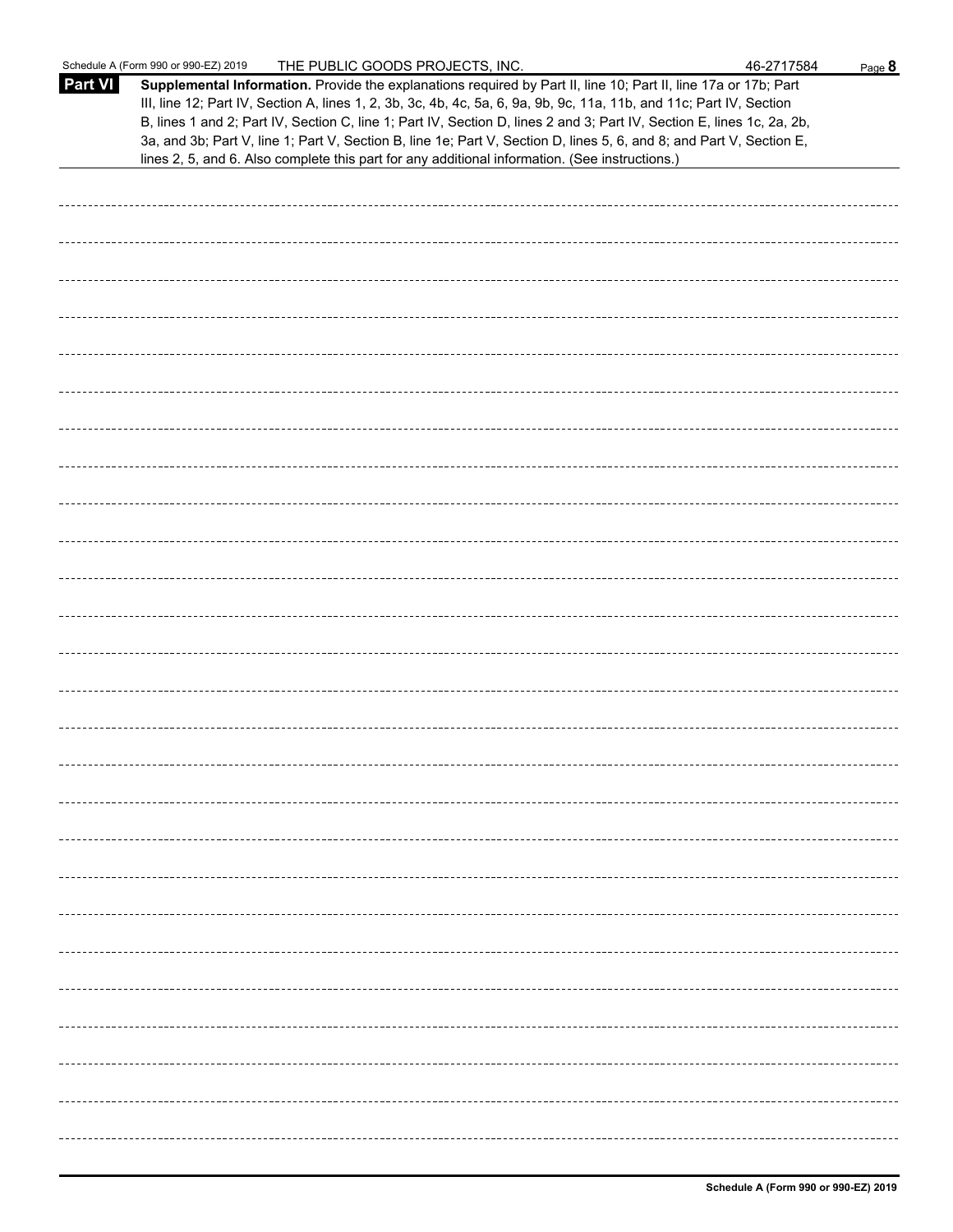| <b>SCHEDULE D</b> |  |
|-------------------|--|
| (Form 990)        |  |

**Par** 

Department of the Treasury Internal Revenue Service

# **Supplemental Financial Statements**

**Complete if the organization answered "Yes" on Form 990, Part IV, line 6, 7, 8, 9, 10, 11a, 11b, 11c, 11d, 11e, 11f, 12a, or 12b. Attach to Form 990. Go to** *www.irs.gov/Form990* **for instructions and the latest information.**

| OMB No. 1545-0047                   |
|-------------------------------------|
| $2(0)$ 19                           |
| <b>Open to Public</b><br>Inspection |

| Name of the organization        |  |
|---------------------------------|--|
| THE PUBLIC GOODS PROJECTS, INC. |  |

|              | Name of the organization                                                                                                                                                                                                            |                         |                | <b>Employer identification number</b>          |
|--------------|-------------------------------------------------------------------------------------------------------------------------------------------------------------------------------------------------------------------------------------|-------------------------|----------------|------------------------------------------------|
|              | THE PUBLIC GOODS PROJECTS, INC.                                                                                                                                                                                                     |                         |                | 46-2717584                                     |
|              | Part <b>Conservery Conserversity Conserversity</b> Operation System Conserversian and Conserversian Conserversian Conserversian Conserversian Conserversian Conserversian Conserversian Conserversian Conserversian Conserversian C |                         |                |                                                |
|              | Complete if the organization answered "Yes" on Form 990, Part IV, line 6.                                                                                                                                                           |                         |                |                                                |
|              |                                                                                                                                                                                                                                     | (a) Donor advised funds |                | (b) Funds and other accounts                   |
| 1            | Total number at end of year                                                                                                                                                                                                         |                         |                |                                                |
| $\mathbf{2}$ | Aggregate value of contributions to (during year).                                                                                                                                                                                  |                         |                |                                                |
| 3            | Aggregate value of grants from (during year)                                                                                                                                                                                        |                         |                |                                                |
| 4            | Aggregate value at end of year                                                                                                                                                                                                      |                         |                |                                                |
| 5            | Did the organization inform all donors and donor advisors in writing that the assets held in donor advised                                                                                                                          |                         |                |                                                |
|              | funds are the organization's property, subject to the organization's exclusive legal control?                                                                                                                                       |                         |                | Yes<br><b>No</b>                               |
| 6            | Did the organization inform all grantees, donors, and donor advisors in writing that grant funds can be used                                                                                                                        |                         |                |                                                |
|              | only for charitable purposes and not for the benefit of the donor or donor advisor, or for any other purpose                                                                                                                        |                         |                |                                                |
|              |                                                                                                                                                                                                                                     |                         |                | Yes<br>No                                      |
| Part II      | <b>Conservation Easements.</b>                                                                                                                                                                                                      |                         |                |                                                |
|              | Complete if the organization answered "Yes" on Form 990, Part IV, line 7.                                                                                                                                                           |                         |                |                                                |
|              | Purpose(s) of conservation easements held by the organization (check all that apply).                                                                                                                                               |                         |                |                                                |
|              | Preservation of land for public use (for example, recreation or education)     Preservation of a historically important land area                                                                                                   |                         |                |                                                |
|              | Protection of natural habitat                                                                                                                                                                                                       |                         |                | Preservation of a certified historic structure |
|              | Preservation of open space                                                                                                                                                                                                          |                         |                |                                                |
| $\mathbf{2}$ | Complete lines 2a through 2d if the organization held a qualified conservation contribution in the form of a conservation                                                                                                           |                         |                |                                                |
|              | easement on the last day of the tax year.                                                                                                                                                                                           |                         |                | Held at the End of the Tax Year                |
|              |                                                                                                                                                                                                                                     |                         | 2a             |                                                |
| $\mathbf{p}$ |                                                                                                                                                                                                                                     |                         | 2 <sub>b</sub> |                                                |
|              | Number of conservation easements on a certified historic structure included in (a)                                                                                                                                                  |                         | 2c             |                                                |
|              | Number of conservation easements included in (c) acquired after 7/25/06, and not on a                                                                                                                                               |                         |                |                                                |
|              |                                                                                                                                                                                                                                     |                         | 2d             |                                                |
| 3            | Number of conservation easements modified, transferred, released, extinguished, or terminated by the organization during                                                                                                            |                         |                |                                                |
|              | the tax year $\blacktriangleright$                                                                                                                                                                                                  |                         |                |                                                |
| 4            | Number of states where property subject to conservation easement is located                                                                                                                                                         |                         |                |                                                |
| 5            | Does the organization have a written policy regarding the periodic monitoring, inspection, handling of                                                                                                                              |                         |                |                                                |
|              |                                                                                                                                                                                                                                     |                         |                | Yes<br><b>No</b>                               |
| 6            | Staff and volunteer hours devoted to monitoring, inspecting, handling of violations, and enforcing conservation easements during the year                                                                                           |                         |                |                                                |
|              |                                                                                                                                                                                                                                     |                         |                |                                                |
| 7            | Amount of expenses incurred in monitoring, inspecting, handling of violations, and enforcing conservation easements during the year                                                                                                 |                         |                |                                                |
|              |                                                                                                                                                                                                                                     |                         |                |                                                |
| 8            | Does each conservation easement reported on line 2(d) above satisfy the requirements of section 170(h)(4)(B)(i)                                                                                                                     |                         |                |                                                |
|              |                                                                                                                                                                                                                                     |                         |                | Yes<br>No                                      |
|              | In Part XIII, describe how the organization reports conservation easements in its revenue and expense statement and                                                                                                                 |                         |                |                                                |
|              | balance sheet, and include, if applicable, the text of the footnote to the organization's financial statements that describes the                                                                                                   |                         |                |                                                |
|              | organization's accounting for conservation easements.                                                                                                                                                                               |                         |                |                                                |
|              | Part III Organizations Maintaining Collections of Art, Historical Treasures, or Other Similar Assets.                                                                                                                               |                         |                |                                                |
|              | Complete if the organization answered "Yes" on Form 990, Part IV, line 8.                                                                                                                                                           |                         |                |                                                |
| 1а           | If the organization elected, as permitted under FASB ASC 958, not to report in its revenue statement and balance sheet                                                                                                              |                         |                |                                                |
|              | works of art, historical treasures, or other similar assets held for public exhibition, education, or research in furtherance of                                                                                                    |                         |                |                                                |
|              | public service, provide in Part XIII the text of the footnote to its financial statements that describes these items.                                                                                                               |                         |                |                                                |
|              | <b>b</b> If the organization elected, as permitted under FASB ASC 958, to report in its revenue statement and balance sheet                                                                                                         |                         |                |                                                |
|              | works of art, historical treasures, or other similar assets held for public exhibition, education, or research in furtherance of                                                                                                    |                         |                |                                                |
|              | public service, provide the following amounts relating to these items:                                                                                                                                                              |                         |                |                                                |
|              |                                                                                                                                                                                                                                     |                         |                |                                                |
|              |                                                                                                                                                                                                                                     |                         |                |                                                |
| $\mathbf{2}$ | If the organization received or held works of art, historical treasures, or other similar assets for financial gain, provide the                                                                                                    |                         |                |                                                |
|              | following amounts required to be reported under FASB ASC 958 relating to these items:                                                                                                                                               |                         |                |                                                |
|              |                                                                                                                                                                                                                                     |                         |                |                                                |

| included in Form 990.<br>Part<br>Assets                                |                            |
|------------------------------------------------------------------------|----------------------------|
| For Paperwork Reduction Act Notice, see the Instructions for Form 990. | Schedule D (Form 990) 2019 |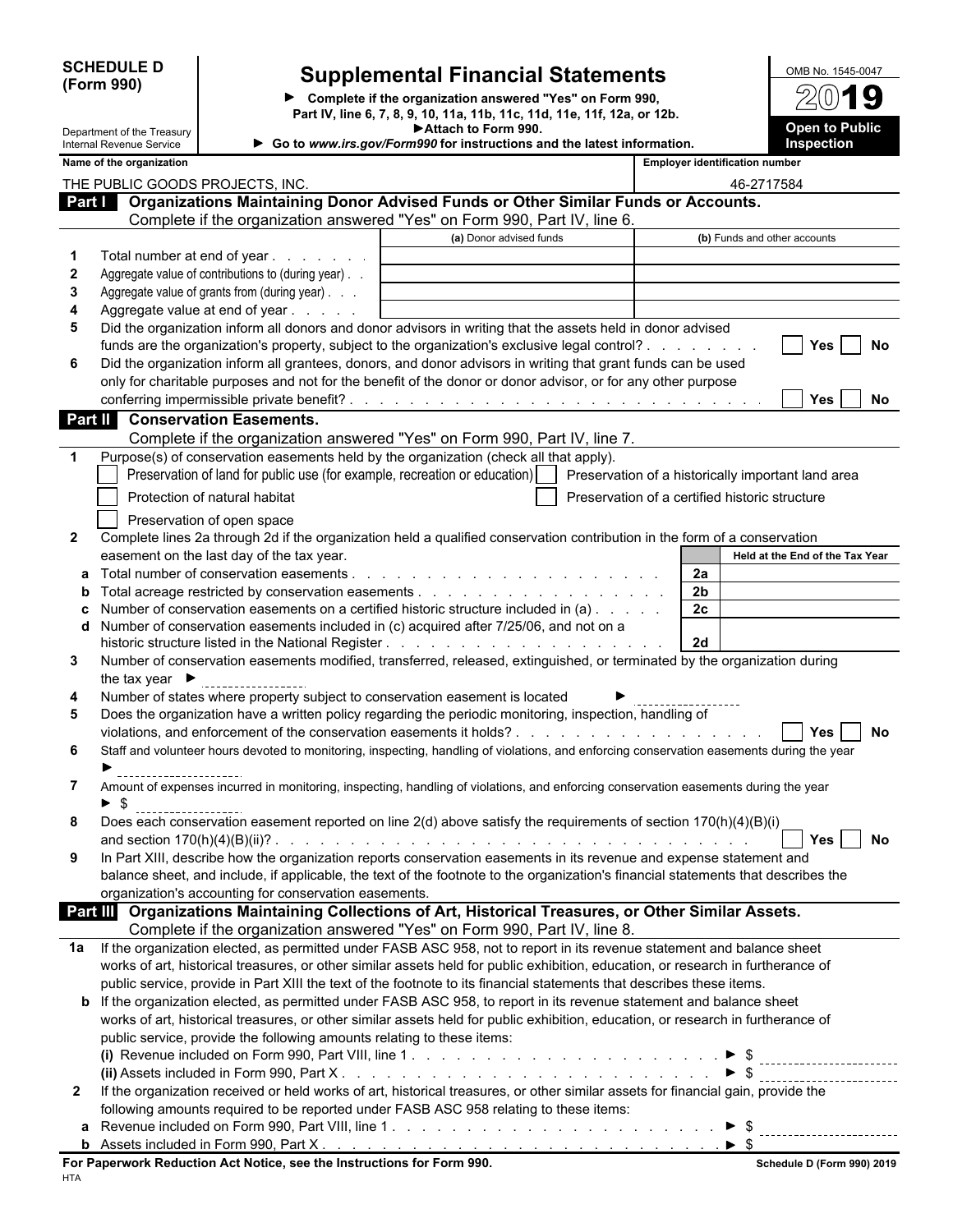|               | Schedule D (Form 990) 2019    THE PUBLIC GOODS PROJECTS, INC.                                                                                                            |                         |                                        |                | 46-2717584           |                     | Page $2$             |
|---------------|--------------------------------------------------------------------------------------------------------------------------------------------------------------------------|-------------------------|----------------------------------------|----------------|----------------------|---------------------|----------------------|
|               | Part III Organizations Maintaining Collections of Art, Historical Treasures, or Other Similar Assets (continued)                                                         |                         |                                        |                |                      |                     |                      |
| 3             | Using the organization's acquisition, accession, and other records, check any of the following that make significant use of its                                          |                         |                                        |                |                      |                     |                      |
|               | collection items (check all that apply):                                                                                                                                 |                         |                                        |                |                      |                     |                      |
| а             | Public exhibition                                                                                                                                                        |                         | Loan or exchange program               |                |                      |                     |                      |
| b             | Scholarly research                                                                                                                                                       | е                       | Other                                  |                |                      |                     |                      |
| c             | Preservation for future generations                                                                                                                                      |                         |                                        |                |                      |                     |                      |
| 4             | Provide a description of the organization's collections and explain how they further the organization's exempt purpose in Part                                           |                         |                                        |                |                      |                     |                      |
|               | XIII.                                                                                                                                                                    |                         |                                        |                |                      |                     |                      |
| 5             | During the year, did the organization solicit or receive donations of art, historical treasures, or other similar                                                        |                         |                                        |                |                      |                     |                      |
|               | assets to be sold to raise funds rather than to be maintained as part of the organization's collection?                                                                  |                         |                                        |                |                      | <b>Yes</b>          | No                   |
|               | Part IV Escrow and Custodial Arrangements.                                                                                                                               |                         |                                        |                |                      |                     |                      |
|               | Complete if the organization answered "Yes" on Form 990, Part IV, line 9, or reported an amount on Form                                                                  |                         |                                        |                |                      |                     |                      |
|               | 990, Part X, line 21.                                                                                                                                                    |                         |                                        |                |                      |                     |                      |
| 1a            | Is the organization an agent, trustee, custodian or other intermediary for contributions or other assets not                                                             |                         |                                        |                |                      |                     |                      |
|               |                                                                                                                                                                          |                         |                                        |                |                      | Yes                 | No                   |
|               | If "Yes," explain the arrangement in Part XIII and complete the following table:                                                                                         |                         |                                        |                |                      |                     |                      |
|               |                                                                                                                                                                          |                         |                                        |                |                      | Amount              |                      |
| С             |                                                                                                                                                                          |                         |                                        | 1 <sup>c</sup> |                      |                     |                      |
|               |                                                                                                                                                                          |                         |                                        | 1 <sub>d</sub> |                      |                     |                      |
|               |                                                                                                                                                                          |                         |                                        | 1e             |                      |                     |                      |
|               |                                                                                                                                                                          |                         |                                        | 1f             |                      |                     |                      |
| 2a            | Did the organization include an amount on Form 990, Part X, line 21, for escrow or custodial account liability?                                                          |                         |                                        |                |                      |                     | Yes $X$ No           |
| b             | If "Yes," explain the arrangement in Part XIII. Check here if the explanation has been provided on Part XIII.                                                            |                         |                                        |                |                      |                     |                      |
| <b>Part V</b> | <b>Endowment Funds.</b>                                                                                                                                                  |                         |                                        |                |                      |                     |                      |
|               | Complete if the organization answered "Yes" on Form 990, Part IV, line 10.                                                                                               |                         |                                        |                |                      |                     |                      |
|               |                                                                                                                                                                          | (a) Current year        | (b) Prior year<br>(c) Two years back   |                | (d) Three years back | (e) Four years back |                      |
| 1a            | Beginning of year balance                                                                                                                                                |                         |                                        |                |                      |                     |                      |
|               | Contributions                                                                                                                                                            |                         |                                        |                |                      |                     |                      |
| c             | Net investment earnings, gains,                                                                                                                                          |                         |                                        |                |                      |                     |                      |
|               | and losses                                                                                                                                                               |                         |                                        |                |                      |                     |                      |
|               | Grants or scholarships                                                                                                                                                   |                         |                                        |                |                      |                     |                      |
| е             | Other expenditures for facilities                                                                                                                                        |                         |                                        |                |                      |                     |                      |
|               | and programs                                                                                                                                                             |                         |                                        |                |                      |                     |                      |
|               | Administrative expenses                                                                                                                                                  |                         |                                        |                |                      |                     |                      |
| g             | End of year balance                                                                                                                                                      | $\Omega$                | $\Omega$                               | $\Omega$       | $\Omega$             |                     | $\Omega$             |
| 2             | Provide the estimated percentage of the current year end balance (line 1g, column (a)) held as:                                                                          |                         |                                        |                |                      |                     |                      |
| а             | Board designated or quasi-endowment<br>Figures 2011                                                                                                                      | %                       |                                        |                |                      |                     |                      |
| b             | Permanent endowment<br>------------------                                                                                                                                | %                       |                                        |                |                      |                     |                      |
| c             | Term endowment ▶<br>$\%$                                                                                                                                                 |                         |                                        |                |                      |                     |                      |
|               | The percentages on lines 2a, 2b, and 2c should equal 100%.                                                                                                               |                         |                                        |                |                      |                     |                      |
| За            | Are there endowment funds not in the possession of the organization that are held and administered for the                                                               |                         |                                        |                |                      |                     |                      |
|               | organization by:                                                                                                                                                         |                         |                                        |                |                      | <b>Yes</b>          | No                   |
|               | (i)                                                                                                                                                                      |                         |                                        |                |                      | 3a(i)               |                      |
|               |                                                                                                                                                                          |                         |                                        |                |                      | 3a(ii)              |                      |
| b             | If "Yes" on line 3a(ii), are the related organizations listed as required on Schedule R?                                                                                 |                         |                                        |                |                      | 3 <sub>b</sub>      |                      |
| 4             | Describe in Part XIII the intended uses of the organization's endowment funds.                                                                                           |                         |                                        |                |                      |                     |                      |
| Part VI       | Land, Buildings, and Equipment.                                                                                                                                          |                         |                                        |                |                      |                     |                      |
|               | Complete if the organization answered "Yes" on Form 990, Part IV, line 11a. See Form 990, Part X, line 10.                                                               |                         |                                        |                |                      |                     |                      |
|               | Description of property                                                                                                                                                  | (a) Cost or other basis | (b) Cost or other basis                |                | (c) Accumulated      | (d) Book value      |                      |
|               |                                                                                                                                                                          | (investment)            | (other)                                |                | depreciation         |                     |                      |
| 1a            | Land.                                                                                                                                                                    |                         | $\Omega$<br>0<br>$\Omega$              |                |                      |                     | 0                    |
| b             | Buildings                                                                                                                                                                |                         | $\overline{0}$<br>$\Omega$<br>$\Omega$ |                | 0<br>0               |                     | $\Omega$<br>$\Omega$ |
| С             | Leasehold improvements                                                                                                                                                   |                         | $\Omega$<br>41,152                     |                | 27,019               |                     | 14,133               |
| d             | Equipment.                                                                                                                                                               |                         | $\Omega$<br>$\Omega$                   |                | 0                    |                     |                      |
| е             | Other $\ldots$ $\ldots$ $\ldots$ $\ldots$ $\ldots$ $\ldots$ $\ldots$<br>Total. Add lines 1a through 1e. (Column (d) must equal Form 990, Part X, column (B), line 10c.). |                         |                                        |                | ▶                    |                     | 14,133               |
|               |                                                                                                                                                                          |                         |                                        |                |                      |                     |                      |

| Schedule D (Form 990) 2019 |  |  |
|----------------------------|--|--|
|                            |  |  |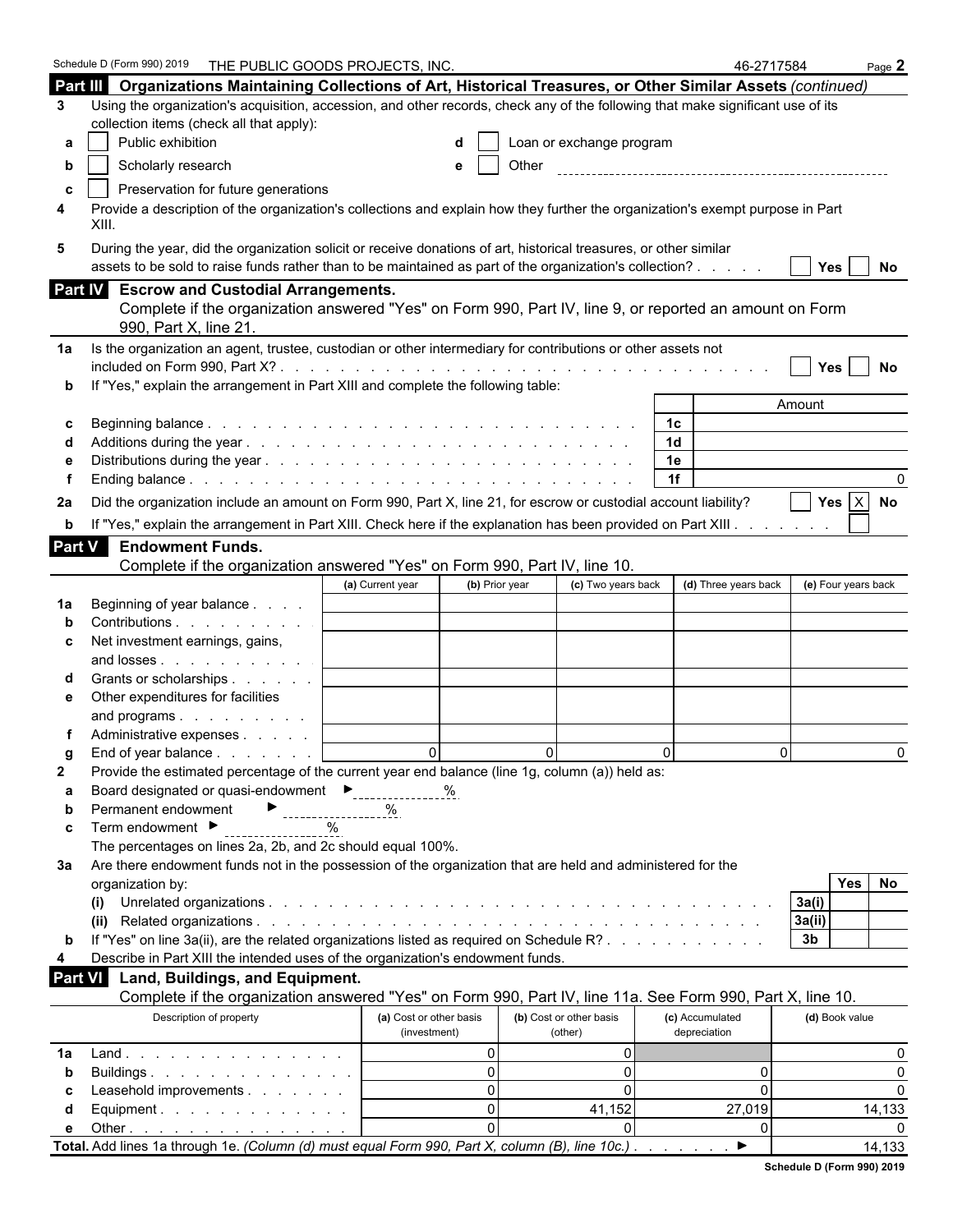| Part VII         | <b>Investments-Other Securities.</b>                                                      |                              |                                                                                                            |   |
|------------------|-------------------------------------------------------------------------------------------|------------------------------|------------------------------------------------------------------------------------------------------------|---|
|                  |                                                                                           |                              | Complete if the organization answered "Yes" on Form 990, Part IV, line 11b. See Form 990, Part X, line 12. |   |
|                  | (a) Description of security or category<br>(including name of security)                   | (b) Book value               | (c) Method of valuation:<br>Cost or end-of-year market value                                               |   |
|                  | (1) Financial derivatives                                                                 | $\mathbf 0$                  |                                                                                                            |   |
|                  | (2) Closely held equity interests                                                         | $\Omega$                     |                                                                                                            |   |
| $(3)$ Other      |                                                                                           |                              |                                                                                                            |   |
| (A)              |                                                                                           |                              |                                                                                                            |   |
| (B)              |                                                                                           |                              |                                                                                                            |   |
| (C)              |                                                                                           |                              |                                                                                                            |   |
| (D)              |                                                                                           |                              |                                                                                                            |   |
| (E)              |                                                                                           |                              |                                                                                                            |   |
| (F)<br>(G)       |                                                                                           |                              |                                                                                                            |   |
| (H)              |                                                                                           |                              |                                                                                                            |   |
|                  | Total. (Column (b) must equal Form 990, Part X, col. (B) line 12.). $\blacktriangleright$ | $\mathbf 0$                  |                                                                                                            |   |
| <b>Part VIII</b> | Investments-Program Related.                                                              |                              | Complete if the organization answered "Yes" on Form 990, Part IV, line 11c. See Form 990, Part X, line 13. |   |
|                  | (a) Description of investment                                                             | (b) Book value               | (c) Method of valuation:                                                                                   |   |
|                  |                                                                                           |                              | Cost or end-of-year market value                                                                           |   |
| (1)              |                                                                                           |                              |                                                                                                            |   |
| (2)              |                                                                                           |                              |                                                                                                            |   |
| (3)              |                                                                                           |                              |                                                                                                            |   |
| (4)              |                                                                                           |                              |                                                                                                            |   |
| (5)              |                                                                                           |                              |                                                                                                            |   |
| (6)              |                                                                                           |                              |                                                                                                            |   |
| (7)              |                                                                                           |                              |                                                                                                            |   |
| (8)              |                                                                                           |                              |                                                                                                            |   |
| (9)              | Total. (Column (b) must equal Form 990, Part X, col. (B) line 13.). $\blacktriangleright$ | $\Omega$                     |                                                                                                            |   |
| <b>Part IX</b>   | <b>Other Assets.</b>                                                                      |                              |                                                                                                            |   |
|                  |                                                                                           |                              | Complete if the organization answered "Yes" on Form 990, Part IV, line 11d. See Form 990, Part X, line 15. |   |
|                  | (a) Description                                                                           |                              | (b) Book value                                                                                             |   |
| (1)              |                                                                                           |                              |                                                                                                            |   |
| (2)              |                                                                                           |                              |                                                                                                            |   |
| (3)              |                                                                                           |                              |                                                                                                            |   |
| (4)              |                                                                                           |                              |                                                                                                            |   |
| (5)              |                                                                                           |                              |                                                                                                            |   |
| (6)              |                                                                                           |                              |                                                                                                            |   |
| (7)              |                                                                                           |                              |                                                                                                            |   |
| (8)              |                                                                                           |                              |                                                                                                            |   |
| (9)              |                                                                                           |                              |                                                                                                            |   |
|                  | Total. (Column (b) must equal Form 990, Part X, col. (B) line 15.)                        |                              |                                                                                                            | 0 |
| <b>Part X</b>    | <b>Other Liabilities.</b>                                                                 |                              |                                                                                                            |   |
|                  | line 25.                                                                                  |                              | Complete if the organization answered "Yes" on Form 990, Part IV, line 11e or 11f. See Form 990, Part X,   |   |
| 1.               |                                                                                           | (a) Description of liability | (b) Book value                                                                                             |   |
|                  | (1) Federal income taxes                                                                  |                              |                                                                                                            | 0 |
| (2)              |                                                                                           |                              |                                                                                                            |   |
| (3)              |                                                                                           |                              |                                                                                                            |   |
| (4)              |                                                                                           |                              |                                                                                                            |   |
| (5)              |                                                                                           |                              |                                                                                                            |   |
| (6)              |                                                                                           |                              |                                                                                                            |   |
| (7)              |                                                                                           |                              |                                                                                                            |   |
| (8)              |                                                                                           |                              |                                                                                                            |   |
| (9)              |                                                                                           |                              |                                                                                                            |   |
|                  |                                                                                           |                              |                                                                                                            |   |

**Total.** *(Column (b) must equal Form 990, Part X, col. (B) line 25.) . . . . . . . . . . . . . . . . . . . . . . . . . . . . . . . . . . . . . . . . . . . . .* 0

**2.** Liability for uncertain tax positions. In Part XIII, provide the text of the footnote to the organization's financial statements that reports the organization's liability for uncertain tax positions under FASB ASC 740. Check here if the text of the footnote has been provided in Part XIII .  $\mathsf{X}$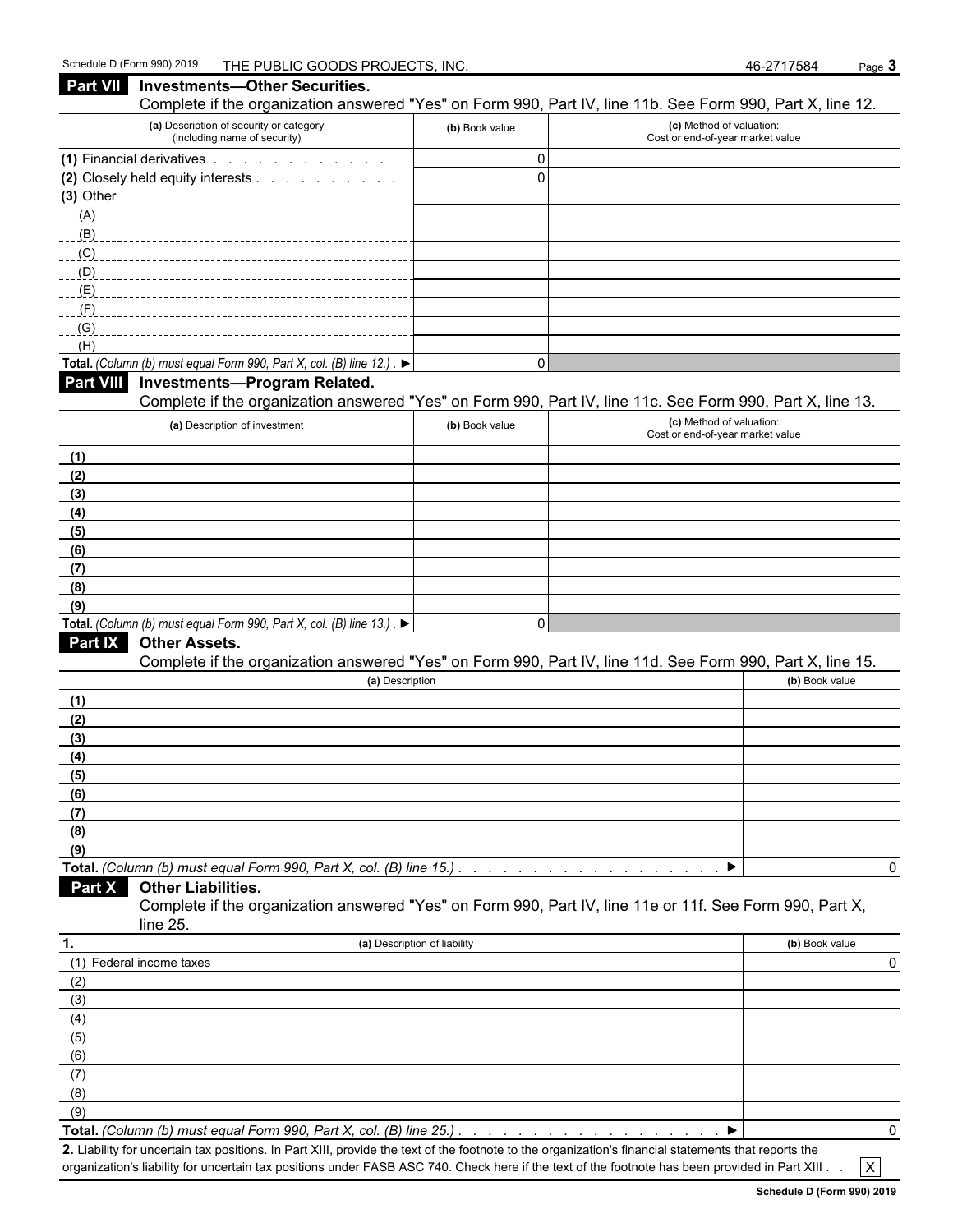|                   | Schedule D (Form 990) 2019<br>THE PUBLIC GOODS PROJECTS, INC.                                                                                                                    | 46-2717584     | Page 4    |
|-------------------|----------------------------------------------------------------------------------------------------------------------------------------------------------------------------------|----------------|-----------|
|                   | Part XI Reconciliation of Revenue per Audited Financial Statements With Revenue per Return.                                                                                      |                |           |
|                   | Complete if the organization answered "Yes" on Form 990, Part IV, line 12a.                                                                                                      |                |           |
| $\mathbf 1$       | Total revenue, gains, and other support per audited financial statements                                                                                                         | $\mathbf{1}$   | 3,860,771 |
| $\mathbf{2}$      | Amounts included on line 1 but not on Form 990, Part VIII, line 12:                                                                                                              |                |           |
| a                 | Net unrealized gains (losses) on investments<br>2a                                                                                                                               |                |           |
| b                 | 2 <sub>b</sub>                                                                                                                                                                   |                |           |
| c                 | 2c                                                                                                                                                                               |                |           |
| d                 | 2d                                                                                                                                                                               |                |           |
| е                 |                                                                                                                                                                                  | 2e             |           |
| 3                 |                                                                                                                                                                                  | 3              | 3,860,771 |
| 4                 | Amounts included on Form 990, Part VIII, line 12, but not on line 1:                                                                                                             |                |           |
| a                 | Investment expenses not included on Form 990, Part VIII, line 7b<br>4a                                                                                                           |                |           |
| b                 | 4 <sub>b</sub>                                                                                                                                                                   |                |           |
|                   |                                                                                                                                                                                  | 4 <sub>c</sub> |           |
| 5                 | Total revenue. Add lines 3 and 4c. (This must equal Form 990, Part I, line 12.)                                                                                                  | 5              | 3,860,771 |
|                   | Part XII<br>Reconciliation of Expenses per Audited Financial Statements With Expenses per Return.<br>Complete if the organization answered "Yes" on Form 990, Part IV, line 12a. |                |           |
|                   |                                                                                                                                                                                  |                | 3,540,185 |
| 1<br>$\mathbf{2}$ | Amounts included on line 1 but not on Form 990, Part IX, line 25:                                                                                                                |                |           |
|                   | 2a                                                                                                                                                                               |                |           |
| b                 | 2 <sub>b</sub>                                                                                                                                                                   |                |           |
| С                 | 2c                                                                                                                                                                               |                |           |
| d                 | 2d                                                                                                                                                                               |                |           |
| е                 |                                                                                                                                                                                  | 2e             |           |
| 3                 |                                                                                                                                                                                  | 3              | 3,540,185 |
|                   | Amounts included on Form 990, Part IX, line 25, but not on line 1:                                                                                                               |                |           |
|                   | Investment expenses not included on Form 990, Part VIII, line 7b<br>4а                                                                                                           |                |           |
|                   | 4 <sub>b</sub>                                                                                                                                                                   |                |           |
|                   | Add lines 4a and 4b.                                                                                                                                                             | 4с             |           |
| 5.                | Total expenses. Add lines 3 and 4c. (This must equal Form 990, Part I, line 18.)                                                                                                 | 5              | 3,540,185 |
|                   | Part XIII Supplemental Information.                                                                                                                                              |                |           |
|                   | Provide the descriptions required for Part II, lines 3, 5, and 9; Part III, lines 1a and 4; Part IV, lines 1b and 2b; Part V, line 4; Part X, line                               |                |           |
|                   | 2; Part XI, lines 2d and 4b; and Part XII, lines 2d and 4b. Also complete this part to provide any additional information.                                                       |                |           |
|                   | Part X Line 2 THE ORGANIZATION IS EXEMPT FROM FEDERAL INCOME TAXES UNDER SECTION 501(C)(3)                                                                                       |                |           |
|                   |                                                                                                                                                                                  |                |           |
|                   | OF THE INTERNAL REVENUE CODE. ACCORDINGLY, NO PROVISION FOR FEDERAL INCOME TAXES HAVE BEEN                                                                                       |                |           |
|                   |                                                                                                                                                                                  |                |           |
|                   | RECORDED IN THE STATEMENT OF ACTIVITIES AND CHANGE IN NET ASSETS. THE ORGANIZATIONS                                                                                              |                |           |
|                   |                                                                                                                                                                                  |                |           |
|                   | INFORMATIONAL RETURN FILINGS ARE SUBJECT TO AUDIT BY THE INTERNAL REVENUE SERVICE,                                                                                               |                |           |
|                   |                                                                                                                                                                                  |                |           |
|                   | GENERALLY FOR THREE YEARS AFTER FILING.                                                                                                                                          |                |           |
|                   |                                                                                                                                                                                  |                |           |
|                   |                                                                                                                                                                                  |                |           |
|                   |                                                                                                                                                                                  |                |           |
|                   |                                                                                                                                                                                  |                |           |
|                   |                                                                                                                                                                                  |                |           |
|                   |                                                                                                                                                                                  |                |           |
|                   |                                                                                                                                                                                  |                |           |
|                   |                                                                                                                                                                                  |                |           |
|                   |                                                                                                                                                                                  |                |           |
|                   |                                                                                                                                                                                  |                |           |
|                   |                                                                                                                                                                                  |                |           |
|                   |                                                                                                                                                                                  |                |           |
|                   |                                                                                                                                                                                  |                |           |
|                   |                                                                                                                                                                                  |                |           |
|                   |                                                                                                                                                                                  |                |           |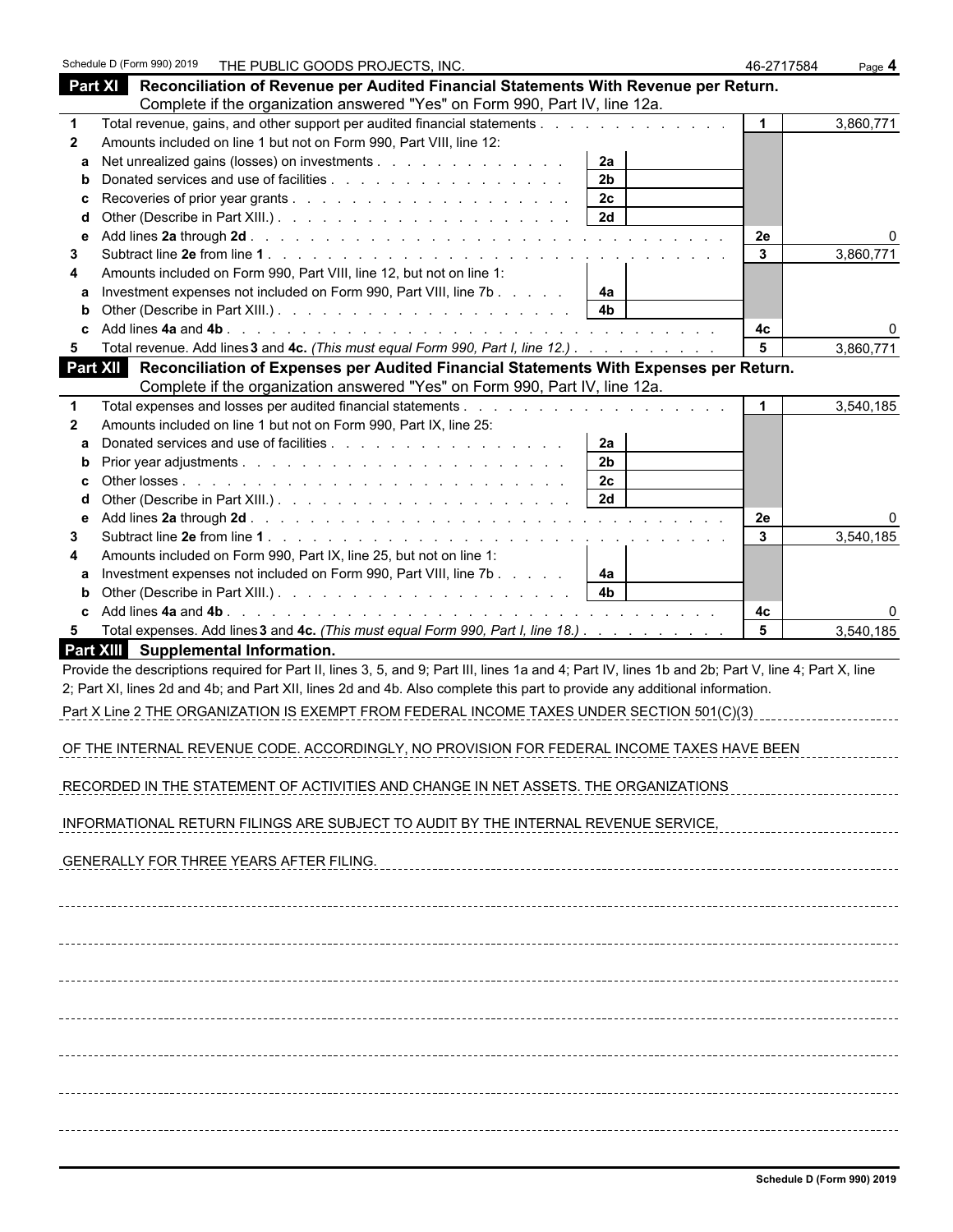| Part XIII Supplemental Information (continued) |
|------------------------------------------------|
|                                                |
|                                                |
|                                                |
|                                                |
|                                                |
|                                                |
|                                                |
|                                                |
|                                                |
|                                                |
|                                                |
|                                                |
|                                                |
|                                                |
|                                                |
|                                                |
|                                                |
|                                                |
|                                                |
|                                                |
|                                                |
|                                                |
|                                                |
|                                                |
|                                                |
|                                                |
|                                                |
|                                                |
|                                                |
|                                                |
|                                                |
|                                                |
|                                                |
|                                                |
|                                                |
|                                                |
|                                                |
|                                                |
|                                                |
|                                                |
|                                                |
|                                                |
|                                                |
|                                                |
|                                                |
|                                                |
|                                                |
|                                                |
|                                                |
|                                                |
|                                                |
|                                                |
|                                                |
|                                                |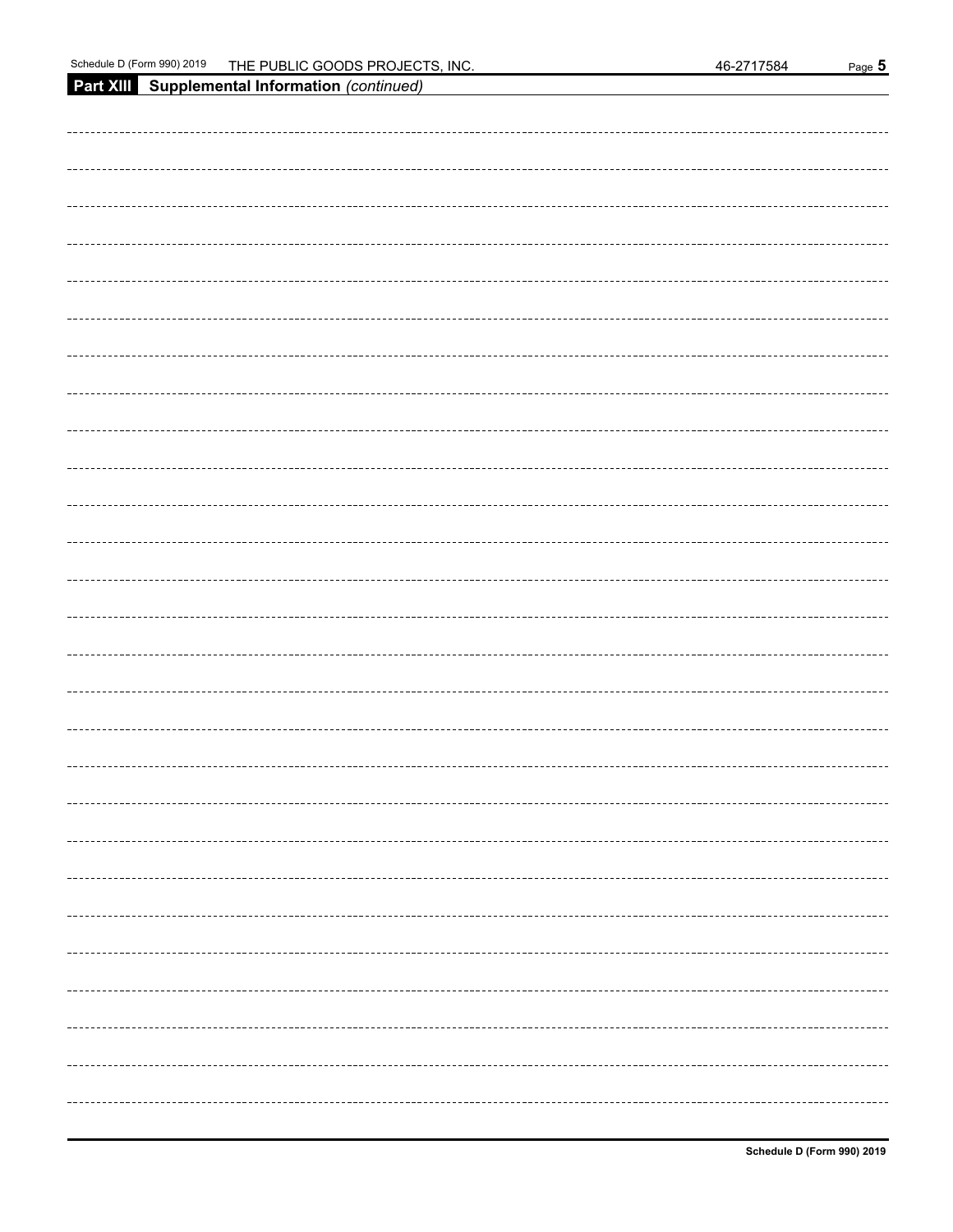|              | <b>SCHEDULE J</b>                                    |                                                                        |                                                                                                                                                                                                                                      |                                       | OMB No. 1545-0047          |                  |
|--------------|------------------------------------------------------|------------------------------------------------------------------------|--------------------------------------------------------------------------------------------------------------------------------------------------------------------------------------------------------------------------------------|---------------------------------------|----------------------------|------------------|
|              | (Form 990)                                           |                                                                        | <b>Compensation Information</b><br>For certain Officers, Directors, Trustees, Key Employees, and Highest                                                                                                                             |                                       |                            |                  |
|              |                                                      | <b>Compensated Employees</b>                                           | $2(0)$ 19                                                                                                                                                                                                                            |                                       |                            |                  |
|              | Department of the Treasury                           |                                                                        | Complete if the organization answered "Yes" on Form 990, Part IV, line 23.<br>Attach to Form 990.                                                                                                                                    |                                       | <b>Open to Public</b>      |                  |
|              | Internal Revenue Service<br>Name of the organization |                                                                        | Go to www.irs.gov/Form990 for instructions and the latest information.                                                                                                                                                               | <b>Employer identification number</b> | <b>Inspection</b>          |                  |
|              | THE PUBLIC GOODS PROJECTS, INC.                      |                                                                        |                                                                                                                                                                                                                                      |                                       | 46-2717584                 |                  |
| Part I       |                                                      | <b>Questions Regarding Compensation</b>                                |                                                                                                                                                                                                                                      |                                       |                            |                  |
|              |                                                      |                                                                        |                                                                                                                                                                                                                                      |                                       |                            | <b>Yes</b><br>No |
| 1a l         |                                                      |                                                                        | Check the appropriate box(es) if the organization provided any of the following to or for a person listed on Form<br>990, Part VII, Section A, line 1a. Complete Part III to provide any relevant information regarding these items. |                                       |                            |                  |
|              | First-class or charter travel                        |                                                                        | Housing allowance or residence for personal use                                                                                                                                                                                      |                                       |                            |                  |
|              | Travel for companions                                |                                                                        | Payments for business use of personal residence                                                                                                                                                                                      |                                       |                            |                  |
|              |                                                      | Tax indemnification and gross-up payments                              | Health or social club dues or initiation fees                                                                                                                                                                                        |                                       |                            |                  |
|              |                                                      | Discretionary spending account                                         | Personal services (such as maid, chauffeur, chef)                                                                                                                                                                                    |                                       |                            |                  |
| b            |                                                      |                                                                        | If any of the boxes on line 1a are checked, did the organization follow a written policy regarding payment<br>or reimbursement or provision of all of the expenses described above? If "No," complete Part III to                    |                                       |                            |                  |
|              |                                                      |                                                                        |                                                                                                                                                                                                                                      |                                       | 1b                         |                  |
| $\mathbf{2}$ |                                                      |                                                                        | Did the organization require substantiation prior to reimbursing or allowing expenses incurred by all                                                                                                                                |                                       |                            |                  |
|              |                                                      |                                                                        | directors, trustees, and officers, including the CEO/Executive Director, regarding the items checked on line                                                                                                                         |                                       |                            |                  |
|              |                                                      |                                                                        |                                                                                                                                                                                                                                      |                                       | $\mathbf{2}$               |                  |
| 3            |                                                      |                                                                        | Indicate which, if any, of the following the organization used to establish the compensation of the<br>organization's CEO/Executive Director. Check all that apply. Do not check any boxes for methods used by a                     |                                       |                            |                  |
|              |                                                      |                                                                        | related organization to establish compensation of the CEO/Executive Director, but explain in Part III.                                                                                                                               |                                       |                            |                  |
|              | Compensation committee                               |                                                                        | Written employment contract                                                                                                                                                                                                          |                                       |                            |                  |
|              |                                                      | Independent compensation consultant                                    | Compensation survey or study                                                                                                                                                                                                         |                                       |                            |                  |
|              |                                                      | Form 990 of other organizations                                        | $ X $ Approval by the board or compensation committee                                                                                                                                                                                |                                       |                            |                  |
| 4            |                                                      | organization or a related organization:                                | During the year, did any person listed on Form 990, Part VII, Section A, line 1a, with respect to the filing                                                                                                                         |                                       |                            |                  |
| a            |                                                      | Receive a severance payment or change-of-control payment? .            | the second contract of the second contract of the second                                                                                                                                                                             |                                       | 4a                         | X                |
| b            |                                                      |                                                                        | Participate in, or receive payment from, a supplemental nonqualified retirement plan?<br>Participate in, or receive payment from, an equity-based compensation arrangement?                                                          |                                       | 4b<br>4c                   | X                |
| c            |                                                      |                                                                        | If "Yes" to any of lines 4a-c, list the persons and provide the applicable amounts for each item in Part III.                                                                                                                        |                                       |                            | X                |
|              |                                                      |                                                                        |                                                                                                                                                                                                                                      |                                       |                            |                  |
|              |                                                      |                                                                        | Only section 501(c)(3), 501(c)(4), and 501(c)(29) organizations must complete lines 5-9.                                                                                                                                             |                                       |                            |                  |
| 5            |                                                      | compensation contingent on the revenues of:                            | For persons listed on Form 990, Part VII, Section A, line 1a, did the organization pay or accrue any                                                                                                                                 |                                       |                            |                  |
| a            |                                                      |                                                                        |                                                                                                                                                                                                                                      |                                       | 5а                         | X                |
| b            |                                                      | If "Yes" on line 5a or 5b, describe in Part III.                       |                                                                                                                                                                                                                                      |                                       | 5 <sub>b</sub>             | $\sf X$          |
| 6            |                                                      | compensation contingent on the net earnings of:                        | For persons listed on Form 990, Part VII, Section A, line 1a, did the organization pay or accrue any                                                                                                                                 |                                       |                            |                  |
| a            |                                                      |                                                                        |                                                                                                                                                                                                                                      |                                       | 6а                         | X                |
| b            |                                                      | If "Yes" on line 6a or 6b, describe in Part III.                       |                                                                                                                                                                                                                                      |                                       | 6b                         | $\overline{X}$   |
|              |                                                      |                                                                        |                                                                                                                                                                                                                                      |                                       |                            |                  |
| $7^{\circ}$  |                                                      |                                                                        | For persons listed on Form 990, Part VII, Section A, line 1a, did the organization provide any nonfixed                                                                                                                              |                                       |                            |                  |
| 8            |                                                      |                                                                        | Were any amounts reported on Form 990, Part VII, paid or accrued pursuant to a contract that was subject<br>to the initial contract exception described in Regulations section 53.4958-4(a)(3)? If "Yes," describe                   |                                       | $\overline{7}$             | X                |
|              |                                                      |                                                                        |                                                                                                                                                                                                                                      |                                       | 8                          | X                |
|              |                                                      |                                                                        |                                                                                                                                                                                                                                      |                                       |                            |                  |
| 9            |                                                      |                                                                        | If "Yes" on line 8, did the organization also follow the rebuttable presumption procedure described in                                                                                                                               |                                       |                            |                  |
|              |                                                      |                                                                        |                                                                                                                                                                                                                                      |                                       | 9                          |                  |
|              |                                                      | For Paperwork Reduction Act Notice, see the Instructions for Form 990. |                                                                                                                                                                                                                                      |                                       | Schedule J (Form 990) 2019 |                  |

| For Paperwork Reduction Act Notice, see the Instructions for Form 990. |  |
|------------------------------------------------------------------------|--|
| HTA                                                                    |  |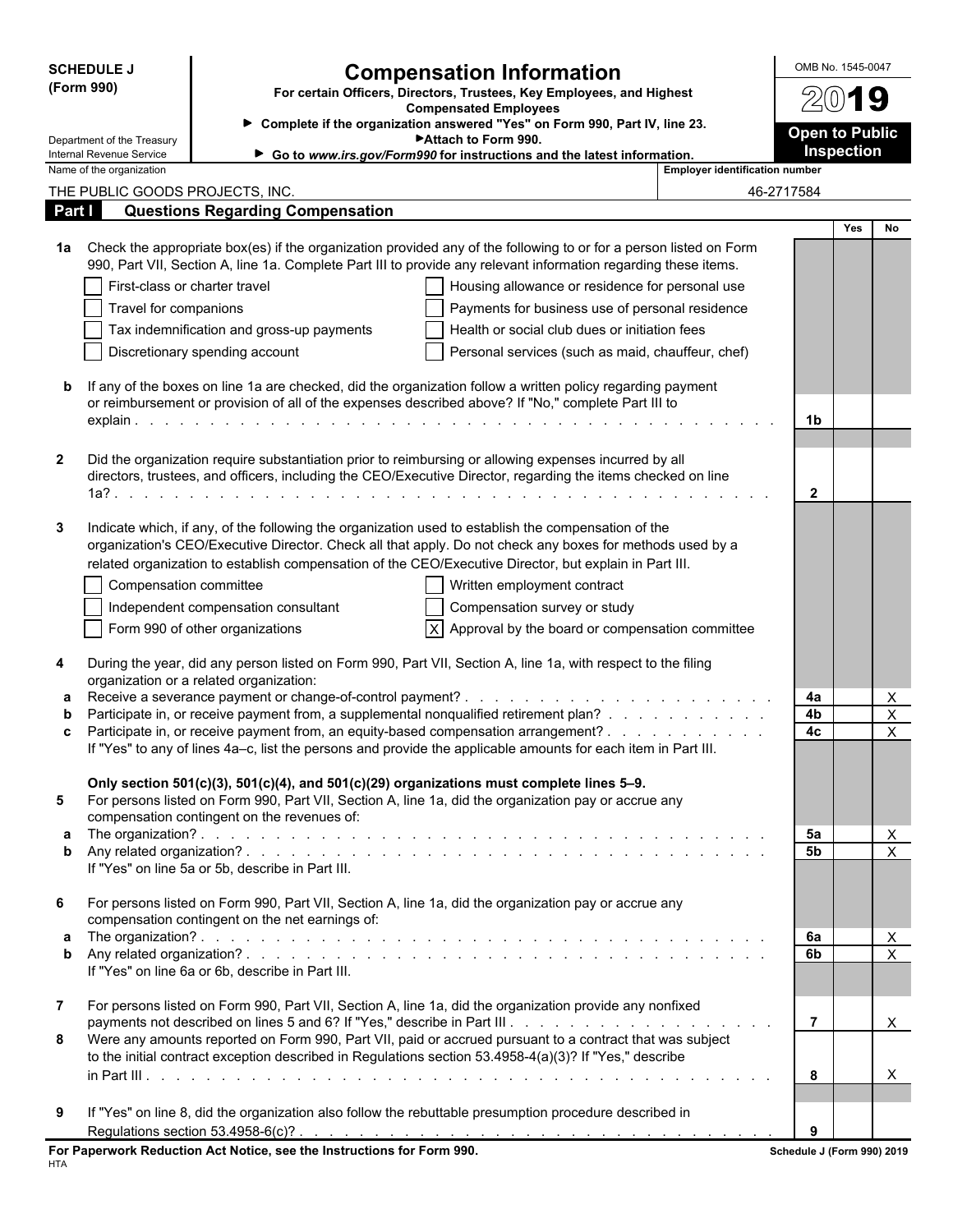#### **Part II Officers, Directors, Trustees, Key Employees, and Highest Compensated Employees.** Use duplicate copies if additional space is needed.

For each individual whose compensation must be reported on Schedule J, report compensation from the organization on row (i) and from related organizations, described in the instructions, on row (ii). Do not list any individuals that aren't listed on Form 990, Part VII.

Note: The sum of columns (B)(i)–(iii) for each listed individual must equal the total amount of Form 990, Part VII, Section A, line 1a, applicable column (D) and (E) amounts for that individual.

|                    |      |                          | (B) Breakdown of W-2 and/or 1099-MISC compensation |                                           |                                                      |                            |                                          |                                                                                |
|--------------------|------|--------------------------|----------------------------------------------------|-------------------------------------------|------------------------------------------------------|----------------------------|------------------------------------------|--------------------------------------------------------------------------------|
| (A) Name and Title |      | (i) Base<br>compensation | (ii) Bonus & incentive<br>compensation             | (iii) Other<br>reportable<br>compensation | (C) Retirement and<br>other deferred<br>compensation | (D) Nontaxable<br>benefits | (E) Total of columns<br>$(B)(i)$ – $(D)$ | (F) Compensation<br>in column (B) reported<br>as deferred on prior<br>Form 990 |
| JOSEPH SMYSER      | (i)  | 183,765                  |                                                    |                                           | 3,996                                                | 7,881                      | 195,642                                  |                                                                                |
| 1 CEO              | (ii) |                          |                                                    |                                           |                                                      |                            | 0                                        |                                                                                |
| <b>EMILY LORD</b>  | (i)  |                          |                                                    |                                           |                                                      |                            | $\mathbf 0$                              |                                                                                |
| 2 CFO -10/2020     | (ii) |                          |                                                    |                                           |                                                      |                            | $\Omega$                                 |                                                                                |
|                    | (i)  |                          |                                                    |                                           |                                                      |                            |                                          |                                                                                |
| $\mathbf{3}$       | (ii) |                          |                                                    |                                           |                                                      |                            |                                          |                                                                                |
|                    | (i)  |                          |                                                    |                                           |                                                      |                            |                                          |                                                                                |
|                    | (ii) |                          |                                                    |                                           |                                                      |                            |                                          |                                                                                |
|                    | (i)  |                          |                                                    |                                           |                                                      |                            |                                          |                                                                                |
| 5                  | (ii) |                          |                                                    |                                           |                                                      |                            |                                          |                                                                                |
|                    | (i)  |                          |                                                    |                                           |                                                      |                            |                                          |                                                                                |
| 6                  | (ii) |                          |                                                    |                                           |                                                      |                            |                                          |                                                                                |
|                    | (i)  |                          |                                                    |                                           |                                                      |                            |                                          |                                                                                |
| -7                 | (ii) |                          |                                                    |                                           |                                                      |                            |                                          |                                                                                |
|                    | (i)  |                          |                                                    |                                           |                                                      |                            |                                          |                                                                                |
| 8                  | (ii) |                          |                                                    |                                           |                                                      |                            |                                          |                                                                                |
|                    | (i)  |                          |                                                    |                                           |                                                      |                            |                                          |                                                                                |
| 9                  | (i)  |                          |                                                    |                                           |                                                      |                            |                                          |                                                                                |
|                    | (i)  |                          |                                                    |                                           |                                                      |                            |                                          |                                                                                |
| 10                 | (ii) |                          |                                                    |                                           |                                                      |                            |                                          |                                                                                |
|                    | (i)  |                          |                                                    |                                           |                                                      |                            |                                          |                                                                                |
| 11                 | (i)  |                          |                                                    |                                           |                                                      |                            |                                          |                                                                                |
|                    | (i)  |                          |                                                    |                                           |                                                      |                            |                                          |                                                                                |
| 12                 | (ii) |                          |                                                    |                                           |                                                      |                            |                                          |                                                                                |
|                    | (i)  |                          |                                                    |                                           |                                                      |                            |                                          |                                                                                |
| 13                 | (ii) |                          |                                                    |                                           |                                                      |                            |                                          |                                                                                |
|                    | (i)  |                          |                                                    |                                           |                                                      |                            |                                          |                                                                                |
| 14                 | (ii) |                          |                                                    |                                           |                                                      |                            |                                          |                                                                                |
|                    | (i)  |                          |                                                    |                                           |                                                      |                            |                                          |                                                                                |
| 15                 | (ii) |                          |                                                    |                                           |                                                      |                            |                                          |                                                                                |
|                    | (i)  |                          |                                                    |                                           |                                                      |                            |                                          |                                                                                |
| 16                 | (ii) |                          |                                                    |                                           |                                                      |                            |                                          |                                                                                |

**Schedule J (Form 990) 2019**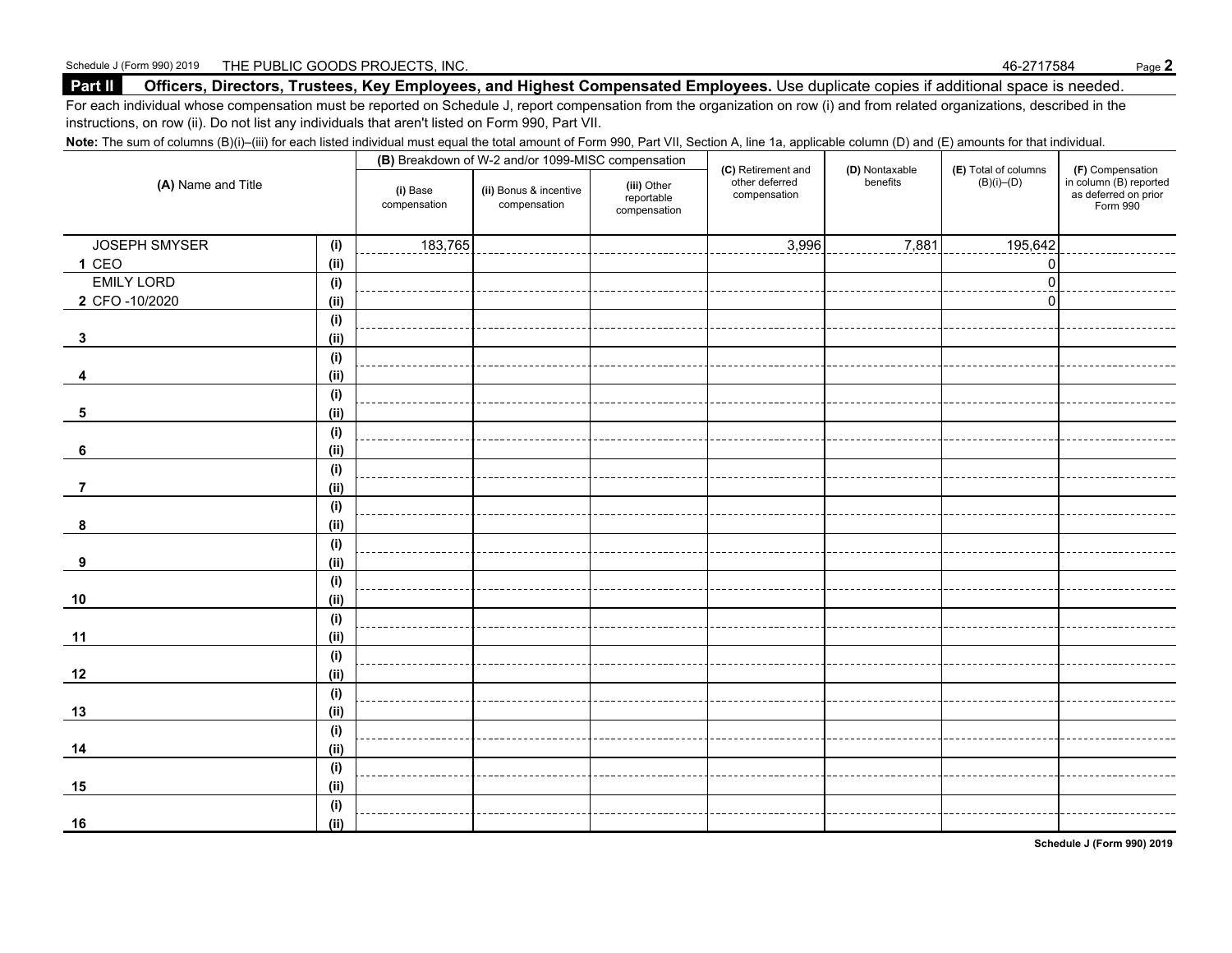| Schedule J (Form 990) 2019 | THE PUBLIC GOODS PROJECTS, INC. |  | 46-2717584 | Page <b>c</b> |
|----------------------------|---------------------------------|--|------------|---------------|
|----------------------------|---------------------------------|--|------------|---------------|

**Part III Supplemental Information**

Provide the information, explanation, or descriptions required for Part I, lines 1a, 1b, 3, 4a, 4b, 4c, 5a, 5b, 6a, 6b, 7, and 8, and for Part II. Also complete this part for any additional information.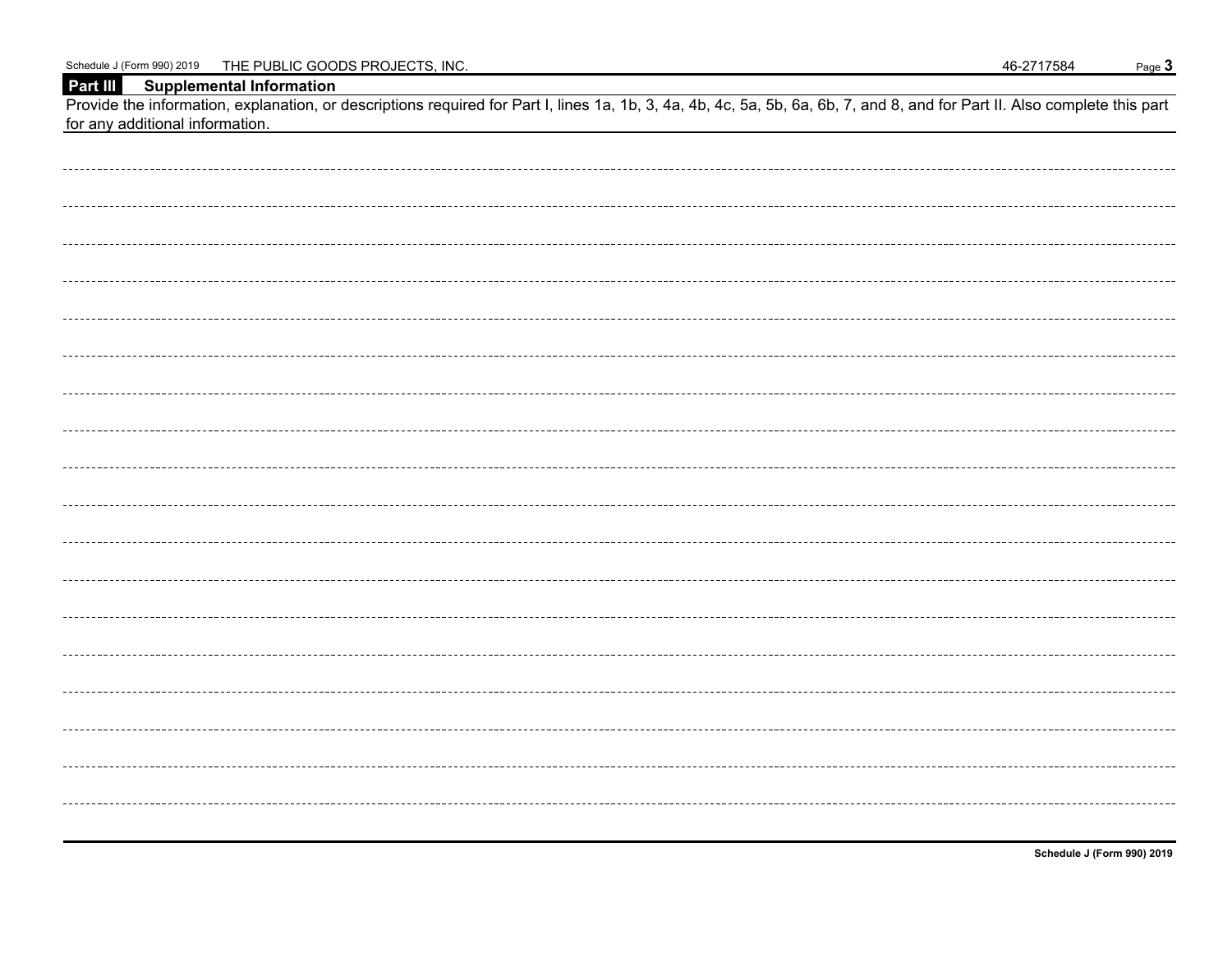## **SCHEDULE O Supplemental Information to Form 990 or 990-EZ OMB No. 1545-0047**

**(Form 990 or 990-EZ) Complete to provide information for responses to specific questions on Form 990 or 990-EZ or to provide any additional information.** ▶ Attach to Form 990 or 990-EZ. **Demand at the State of Public** 

**Go to** *www.irs.gov/Form990* **for the latest information. Inspection**



Department of the Treasury Internal Revenue Service Name of the organization<br>**Name of the organization** 

THE PUBLIC GOODS PROJECTS, INC. **And COOPS** 2717584

| Form 990, Part VI, Section A, Line 2: JON BARDIN A DIRECTOR OF PGP IS RELATED TO ALEXANDRA     |
|------------------------------------------------------------------------------------------------|
| MOSS A DIRECTOR OF PGP.                                                                        |
| Form 990, Part VI, Section B, Line 11: A COPY OF THE TAX RETURN IS DELIVERED TO THE            |
| ORGANIZATION IT IS REVIEWED BY THE FINANCE COMMITTEE AND THE BOARD OF DIRECTORS.               |
| Form 990, Part VI, Section B, Line 12C: IF THE BOARD OR COMMITTEE HAS A REASONABLE CAUSE TO    |
| BELIEVE AN OFFICER OR DIRECTOR HAS FAILED TO DISCLOSE ACTUAL OR POSSIBLE CONFLICTS OF          |
| INTEREST. IT SHALL INFORM THE OFFICER OR DIRECTOR OF THE BASIS OF SUCH BELIEF AND AFFORD THE   |
| OFFICER OR DIRECTOR AN OPPORTUNITY TO EXPLAIN THE ALLEGED FAILURE TO DISCLOSE. IF AFTER        |
| HEARING THE OFFICERS OR DIRECTORS RESPONSE AND AFTER MAKING FURTHER INVESTIGATION AS WARRANTED |
| BY THE CIRCUMSTANCE, THE BOARD OR COMMITTEE DETERMINES THE OFFICER OR DIRECTOR HAS FILED TO    |
| DISCLOSE AN ACTUAL OR POSSIBLE CONFLICT OF INTEREST, IT SHALL TAKE APPROPRIATE DISCIPLINARY    |
| AND CORRECTIVE ACTION.                                                                         |
| Form 990, Part VI, Section B, Line 15A: THE CEO COMPENSATION IS REVIEWED AND APPROVED BY THE   |
| BOARD.                                                                                         |
| Form 990, Part VI, Section C, Line 19: THE GOVERNING DOCUMENTS, FINANCIAL STATEMENTS AND FORM  |
| 990 ARE AVAILABLE UPON REQUEST.                                                                |
| Form 990, Part XI, Line 9: IMPACT OF CHANGE IN ACCOUNTING PRINCIPLE- \$38,032                  |
| Form 990, Part XI, Line 11F: CONTRACT SERVICES EVALUATION: 1,030,605; CONTRACT SERVICE         |
| PRODUCTION: 28,981; OTHER SERVICES: 2,446                                                      |
| Form 990, Part VI, Section C, Line 18: THE GOVERNING DOCUMENTS, FINANCIAL STATEMENTS AND FORM  |
| 990 ARE AVAILABLE UPON REQUEST.                                                                |
|                                                                                                |
|                                                                                                |
|                                                                                                |
|                                                                                                |
|                                                                                                |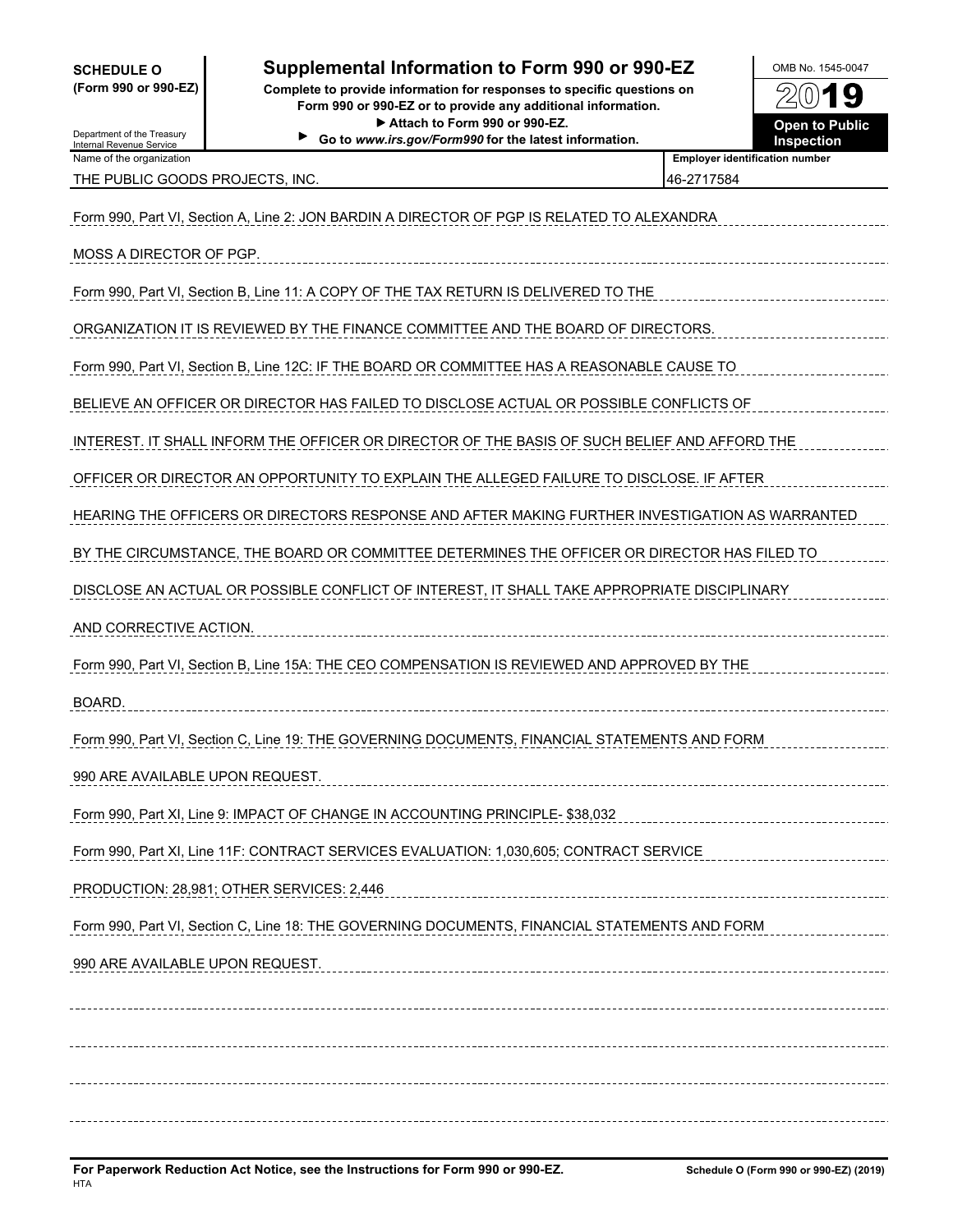| Schedule O (Form 990 or 990-EZ) (2019) | $\overline{2}$<br>Page         |
|----------------------------------------|--------------------------------|
| Name of the organization               | Employer identification number |
| THE PUBLIC GOODS PROJECTS, INC.        | 46-2717584                     |
|                                        |                                |
|                                        |                                |
|                                        |                                |
|                                        |                                |
|                                        |                                |
|                                        |                                |
|                                        |                                |
|                                        |                                |
|                                        |                                |
|                                        |                                |
|                                        |                                |
|                                        |                                |
|                                        |                                |
|                                        |                                |
|                                        |                                |
|                                        |                                |
|                                        |                                |
|                                        |                                |
|                                        |                                |
|                                        |                                |
|                                        |                                |
|                                        |                                |
|                                        |                                |
|                                        |                                |
|                                        |                                |
|                                        |                                |
|                                        |                                |
|                                        |                                |
|                                        |                                |
|                                        |                                |
|                                        |                                |
|                                        |                                |
|                                        |                                |
|                                        |                                |
|                                        |                                |
|                                        |                                |
|                                        |                                |
|                                        |                                |
|                                        |                                |
|                                        |                                |
|                                        |                                |
|                                        |                                |
|                                        |                                |
|                                        |                                |
|                                        |                                |
|                                        |                                |
|                                        |                                |
|                                        |                                |
|                                        |                                |
|                                        |                                |
|                                        |                                |
|                                        |                                |
|                                        |                                |